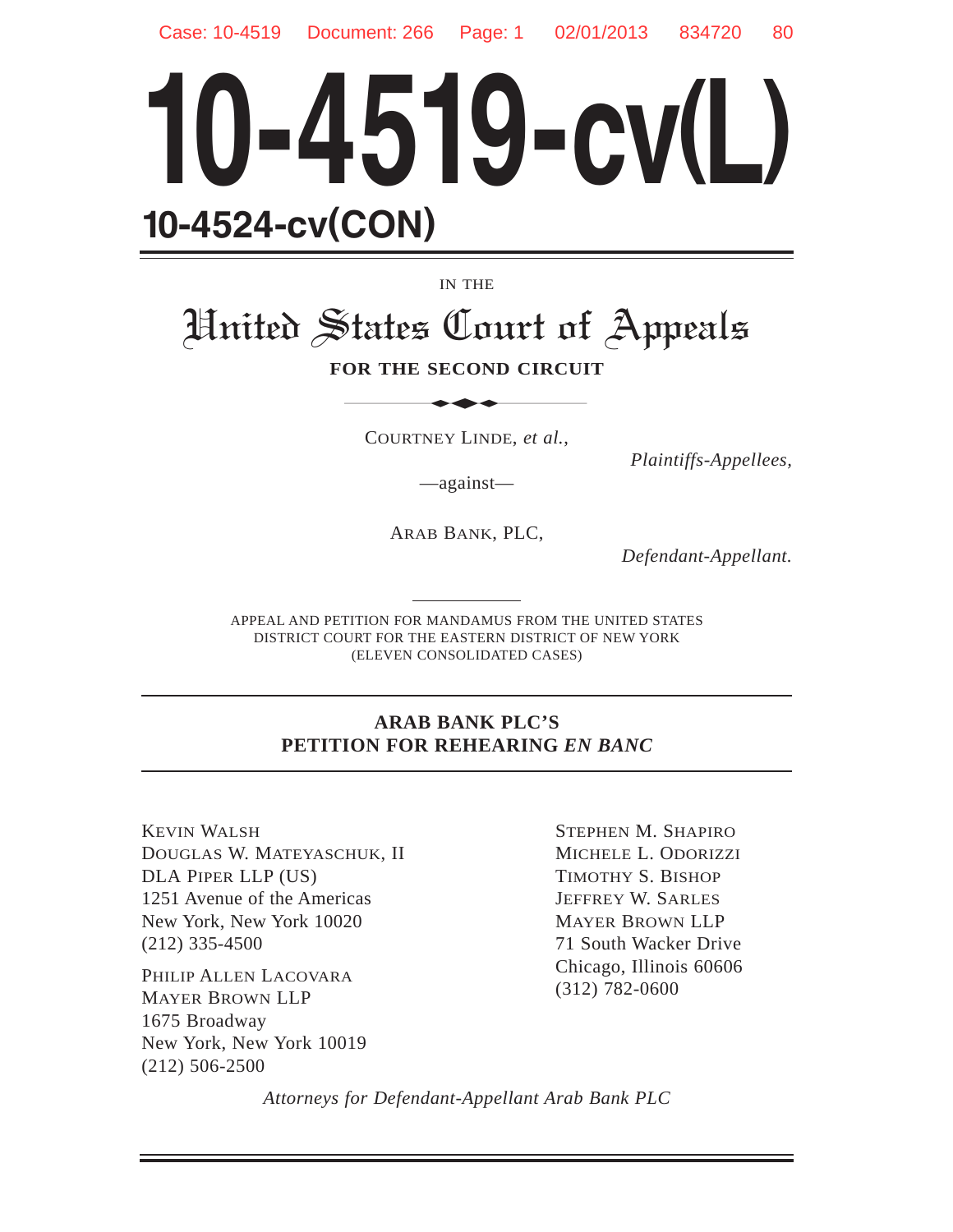### **TABLE OF CONTENTS**

| STATEMENT OF COMPLIANCE WITH CIRCUIT RULE 35(b)(2)                                                                               |  |
|----------------------------------------------------------------------------------------------------------------------------------|--|
|                                                                                                                                  |  |
|                                                                                                                                  |  |
| A.                                                                                                                               |  |
| The Panel Misunderstood The Role Of Mandamus In Providing<br><b>B.</b><br>Guidance To District Courts On Important And Unsettled |  |
| $\mathbf{C}$ .                                                                                                                   |  |
| Mandamus Is Warranted To Prevent A Violation Of Due<br>D.                                                                        |  |
|                                                                                                                                  |  |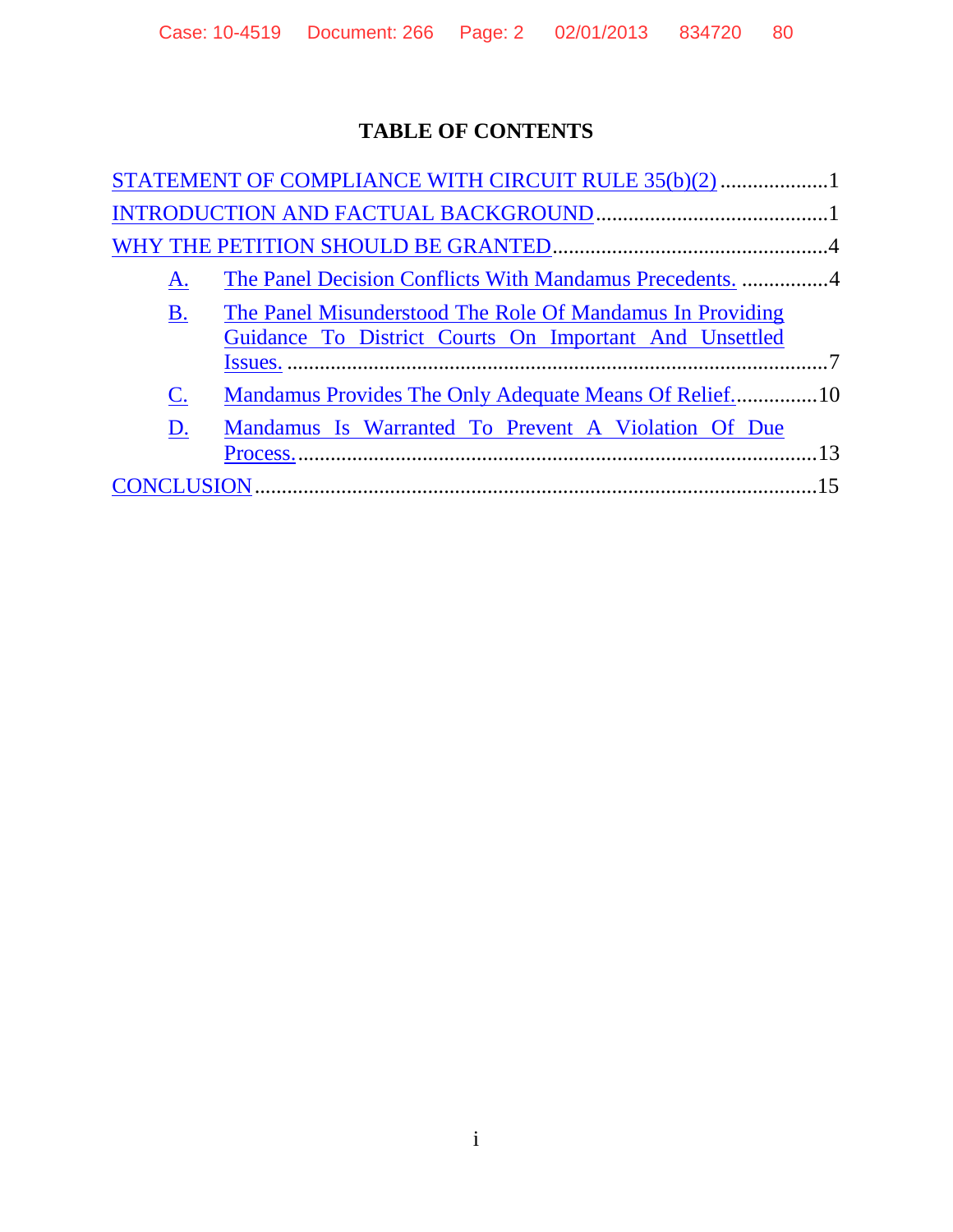#### **TABLE OF AUTHORITIES**

## **Page(s) CASES** *Cine Theatre v. Allied Artists*, 602 F.2d 1062 (2d Cir. 1979)..................................14 *In re City of New York*, 607 F.3d 923 (2d Cir. 2010) ......................................1, 6, 11 *Cochran Consulting v. Uwatec USA*, 102 F.3d 1224 (Fed. Cir. 1996) ...................14 *Credit Suisse v. U.S. Dist. Ct.*, 130 F.3d 1342 (9th Cir. 1997)................................10 *Duveen v. U.S. Dist. Ct.*, 250 F.3d 156 (2d Cir. 2001)..............................................5 *EEOC v. Carter Carburetor Div.*, 577 F.2d 43 (8th Cir. 1978) ..............................11 *Ex Parte Peru*, 318 U.S. 578 (1943)........................................................................12 *Gill v. Arab Bank*, 2012 WL 5395746 (E.D.N.Y. Nov. 6, 2012) .....................*passim Ings v. Ferguson*, 282 F.2d 149 (2d Cir. 1960) .......................................................12 *Mohawk Industries v. Carpenter*, 130 S. Ct. 599 (2009)...................................1, 4, 6 *Morrison v. Nat'l Austl. Bank*, 130 S. Ct. 2869 (2010) ...........................................13 *Philippine Nat'l Bank v. U.S. Dist. Ct.*, 397 F.3d 768 (9th Cir. 2005)....................10 *Schlagenhauf v. Holder*, 379 U.S. 104 (1964).......................................................1, 7 *SEC v. Rajaratnam*, 622 F.3d 159 (2d Cir. 2010) .....................................1, 6, 10, 15 *Shcherbakovskiy v. Da Capo Al Fine, Ltd.*, 490 F.3d 130 (2d Cir. 2007)...........9, 15 *Société Internationale v. Rogers*, 357 U.S. 197 (1958).......................................9, 14 *Trade Dev. Bank v. Continental Ins. Co.*, 469 F.2d 35 (2d Cir. 1972)......................9 *United States v. First Nat'l Bank*, 699 F.2d 341 (7th Cir. 1983)...............................9 *United States v. First Nat'l City Bank*, 396 F.2d 897 (2d Cir. 1968) ......................12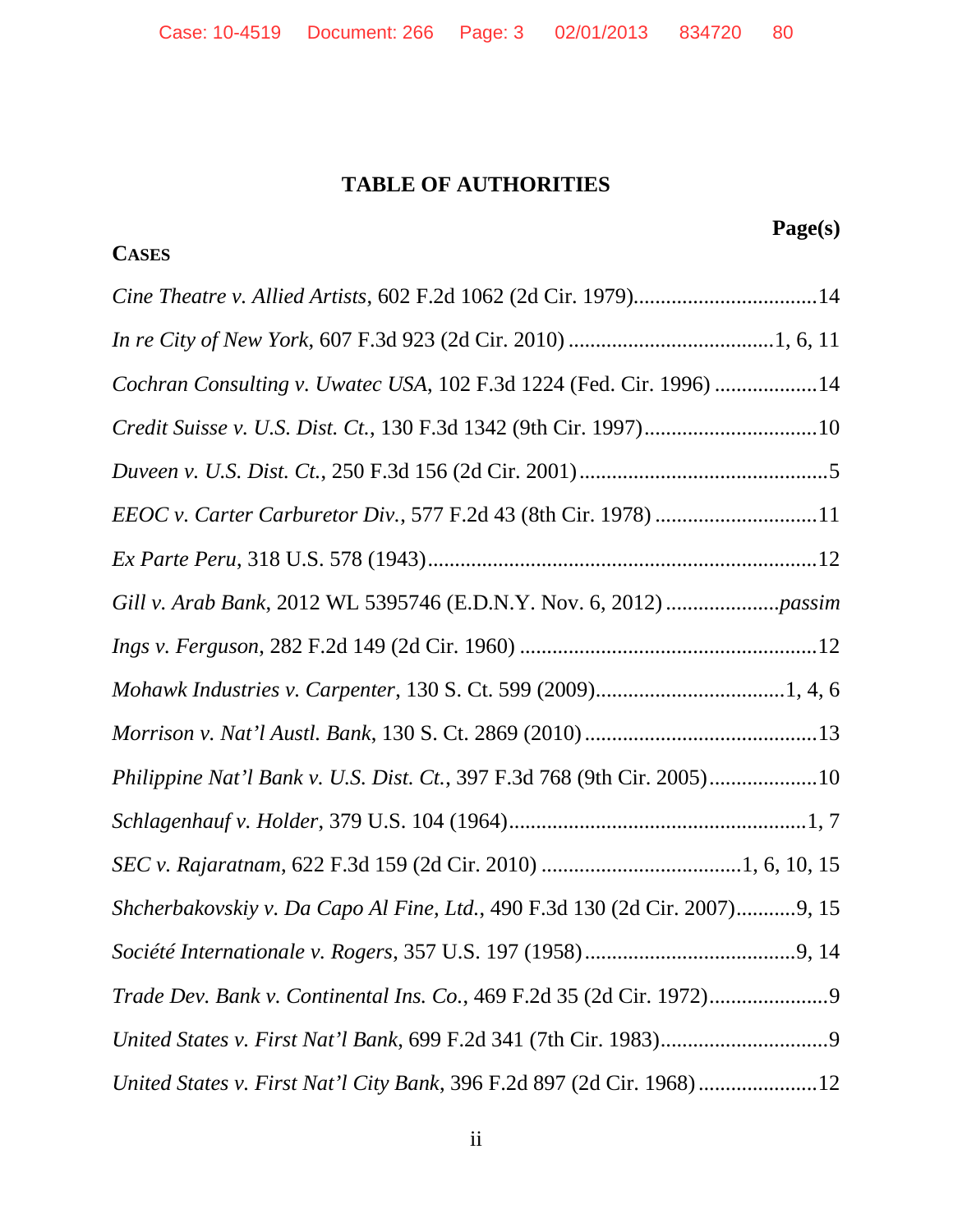#### **TABLE OF AUTHORITIES –continued**

|                                                                       | Page(s) |
|-----------------------------------------------------------------------|---------|
|                                                                       |         |
| In re Westinghouse Elec. Corp. Uranium Contracts Litig., 563 F.2d 992 |         |
| <b>OTHER AUTHORITIES</b>                                              |         |
|                                                                       |         |
|                                                                       |         |
| 8B Wright, Miller & Marcus, FEDERAL PRACTICE AND PROCEDURE § 2283     |         |
| 16 Wright, Miller & Cooper, FEDERAL PRACTICE AND PROCEDURE § 3935.3   |         |

*Note:* In this petition, "A" refers to the Appendix, and "SPA" to the Special Appendix, submitted with the Bank's Opening Brief on Appeal.

.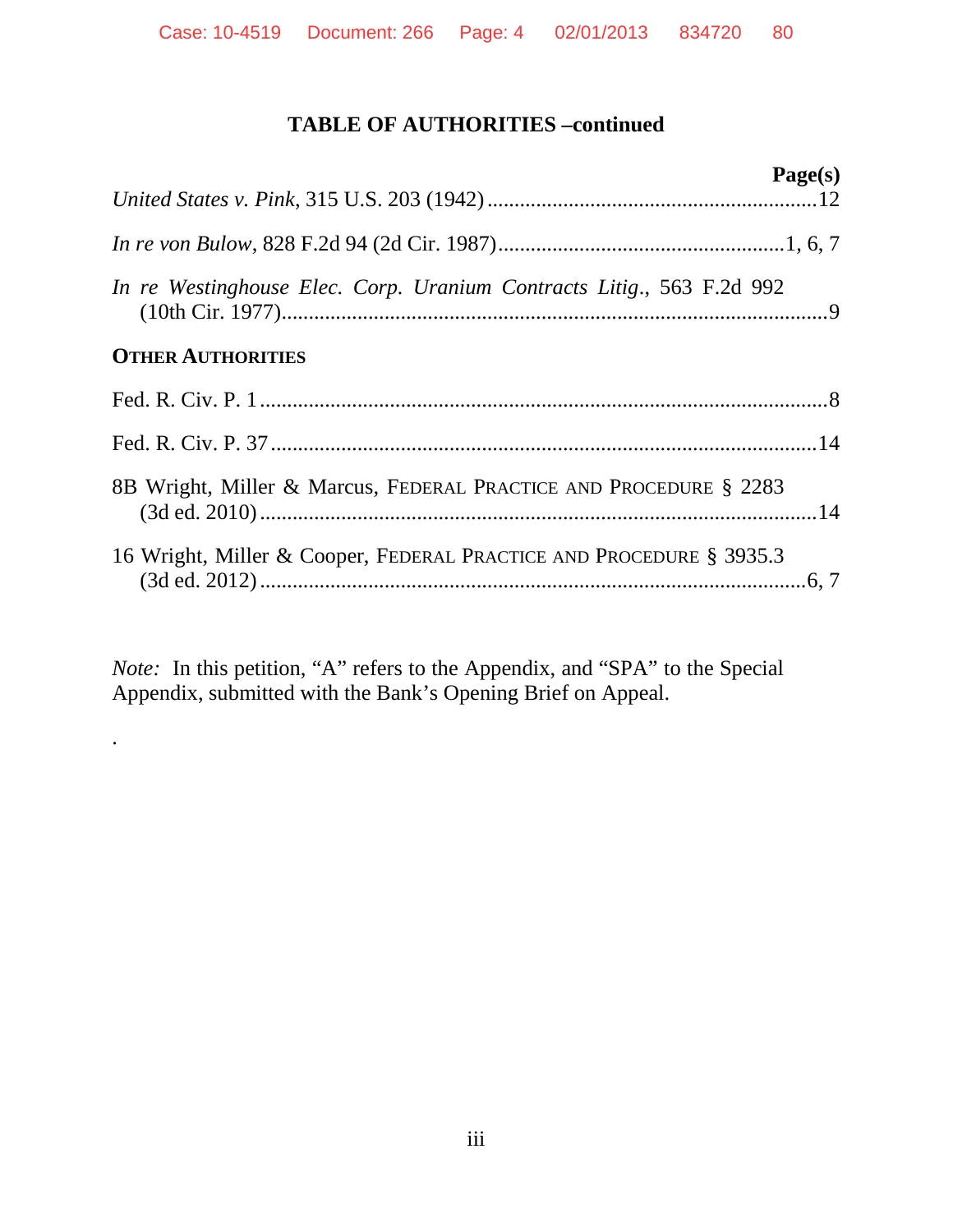#### <span id="page-4-0"></span>**STATEMENT OF COMPLIANCE WITH CIRCUIT RULE 35(b)(2)**

The panel decision conflicts with decisions of the U.S. Supreme Court and this Court regarding mandamus jurisdiction, including *Mohawk Industries v. Carpenter*, 130 S. Ct. 599 (2009); *Schlagenhauf v. Holder*, 379 U.S. 104 (1964); *In re von Bulow*, 828 F.2d 94 (2d Cir. 1987); *SEC v. Rajaratnam*, 622 F.3d 159 (2d Cir. 2010); and *In re City of New York*, 607 F.3d 923 (2d Cir. 2010). En banc review is needed to secure and maintain uniformity of this Court's precedents.

This proceeding involves a question of exceptional importance―whether severe sanctions that curtail a fair defense are warranted where a party, despite good-faith efforts, is unable to produce documents due to foreign penal law. There is a conflict within this Circuit on that question, as reflected in Judge Weinstein's recent decision in *Gill v. Arab Bank*, 2012 WL 5395746 (E.D.N.Y. Nov. 6, 2012), which on the same claims and same discovery record *granted* summary judgment to Arab Bank and *rejected* the sanctions imposed by Judge Gershon in *Linde* after concluding that they inappropriately foreclosed a fair decision on the merits.

#### <span id="page-4-1"></span>**INTRODUCTION AND FACTUAL BACKGROUND**

In these consolidated cases, thousands of foreign citizens and several hundred U.S. citizens claim that Arab Bank violated the Alien Tort Statute and Anti-Terrorism Act by providing financial services to alleged affiliates of Palestinian terrorist organizations. The Bank, which established its Palestinian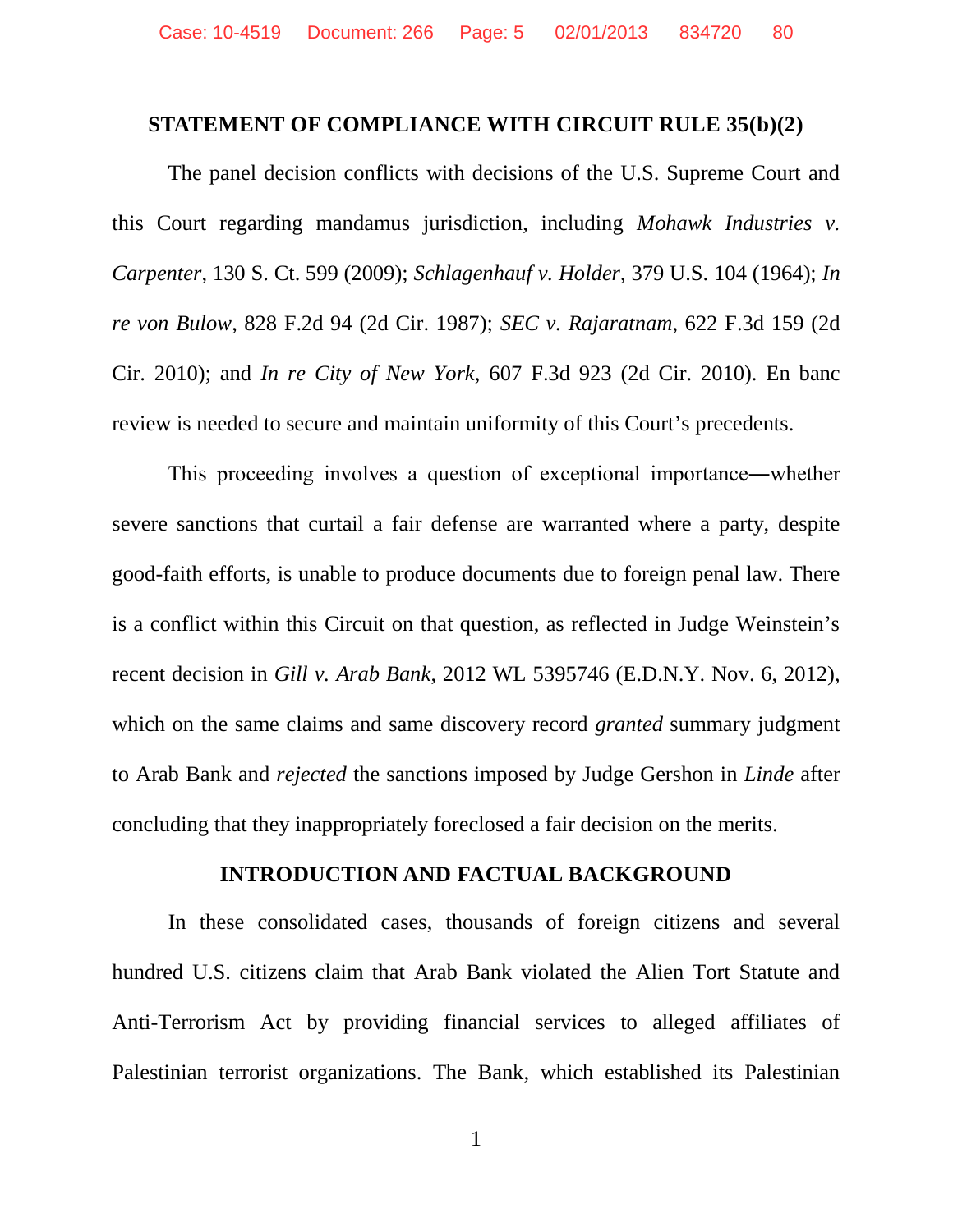branches as part of the Oslo peace process, denies these allegations, and the Israeli Defense Forces confirms that there is no evidence that "[Arab] Bank or any of its employees were involved in any way whatsoever in terrorist activities, or funded terrorism." A1255; accord *Gill*, 2012 WL 5395746, at \*12, \*27.

**District Court Sanctions**. Plaintiffs sought the wholesale disclosure of account records for tens of thousands of Bank customers located in Jordan, Lebanon, and the Palestinian Territories. These countries make it a criminal offense to disclose account records. As the Magistrate Judge overseeing discovery found after holding fifteen hearings, disclosure of the requested records "would violate the laws of foreign jurisdictions and expose not only the Bank, but its employees, to criminal sanctions." A1135. Jordan, Lebanon and the Palestinian Territories described the importance of their banking laws and urged the district court to respect them. A1076; A1078; A1259-A1265. The Bank made every reasonable effort to obtain permission to disclose the requested records. As the Magistrate Judge noted, these efforts "resulted in the disclosure of over 200,000 documents that are subject to bank secrecy laws." A1138.

The Magistrate Judge concluded that the sole supportable inference was that some customers who turned out to be terrorists, or relatives of terrorists, received financial services from the Bank. He rejected any state-of-mind sanctions, explaining that "[t]here has been no showing that the withheld evidence would be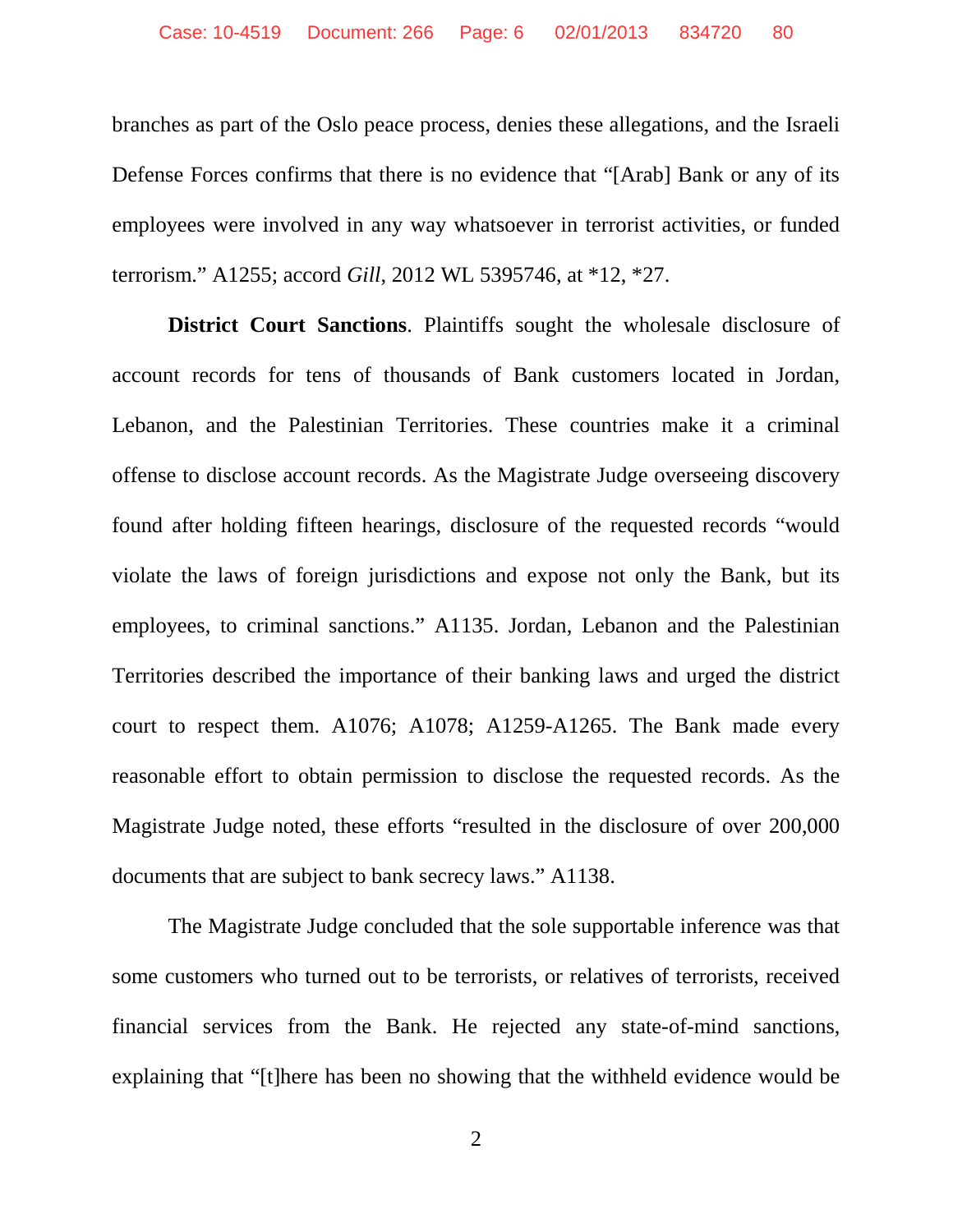likely to provide direct evidence of the knowledge and intent of the Bank in providing the financial services at the heart of this case." A1145. And he refused to adopt a draconian preclusion sanction proposed by plaintiffs, because it would unfairly "prevent the defendant from offering a broad range of evidence." A1150.

Judge Gershon overrode these rulings without holding any hearing. The court ruled that the jury could make an adverse inference that the withheld materials "would have demonstrated that defendant acted with a culpable state of mind." SPA17. The court also ruled that the Bank must be precluded from introducing *any* state-of-mind evidence "that would find proof or refutation in the withheld documents." SPA19. The court finally held that the Bank could not introduce evidence that it "had no knowledge a certain Bank customer was a terrorist if it did not produce that person's complete account records" (*id.*) or submit evidence that "the withheld documents *could* disprove." SPA22 (emphasis added). This unprecedented ruling effectively strips the Bank of its right to a fair trial on the merits.

**Panel Decision.** The Bank filed a mandamus petition, contending that the sanctions were impermissible in light of its adherence to the non-disclosure laws of the countries where the documents are located, its production to plaintiffs of tens of thousands of documents, and its good-faith efforts to obtain permission to disclose the remaining documents. The Bank invoked principles of international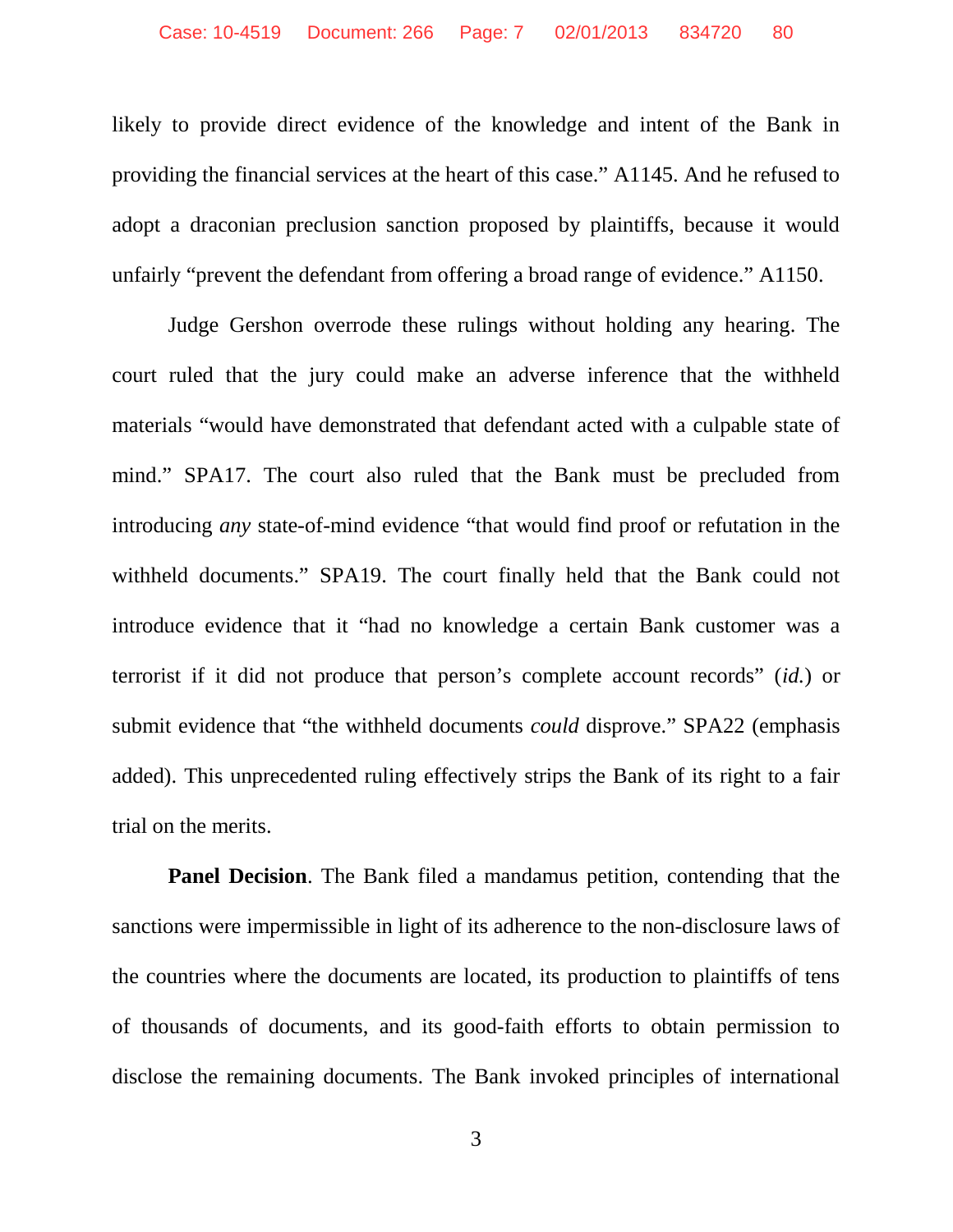comity and the protections of the Due Process Clause. The Bank also showed that the enormous harms inevitably resulting from an adverse jury verdict could not be remedied by a post-judgment appeal. Jordan submitted an amicus brief explaining that violators of its financial privacy laws would be criminally prosecuted, that the district court's sanctions infringe on Jordan's sovereignty, and that branding Jordan's leading bank as a supporter of terrorism would have a disastrous impact on the Bank, the region's economy, and the fight against terrorism. Dkt. No. 100.

The panel ruled that it lacked mandamus jurisdiction. It viewed a postjudgment appeal as adequate opportunity for the Bank to seek relief.

#### <span id="page-7-1"></span><span id="page-7-0"></span>**WHY THE PETITION SHOULD BE GRANTED**

#### **A. The Panel Decision Conflicts With Mandamus Precedents.**

While Judge Carney's opinion acknowledges that the issues raised here are "wide-ranging and weighty," the panel held that "the difficulties presented by the Bank's conflicting legal obligations [and] the interests of foreign governments in enforcing their bank secrecy laws … do not support issuance of a writ of mandamus." Op. 3, 32. In fact, these are precisely the kind of important issues that warrant mandamus relief. The Supreme Court has explained that mandamus is especially appropriate in cases involving "particularly injurious" and "consequential" rulings that work "a manifest injustice," noting that the writ serves as a "useful safety valve[] for promptly correcting serious errors." *Mohawk*, 130 S.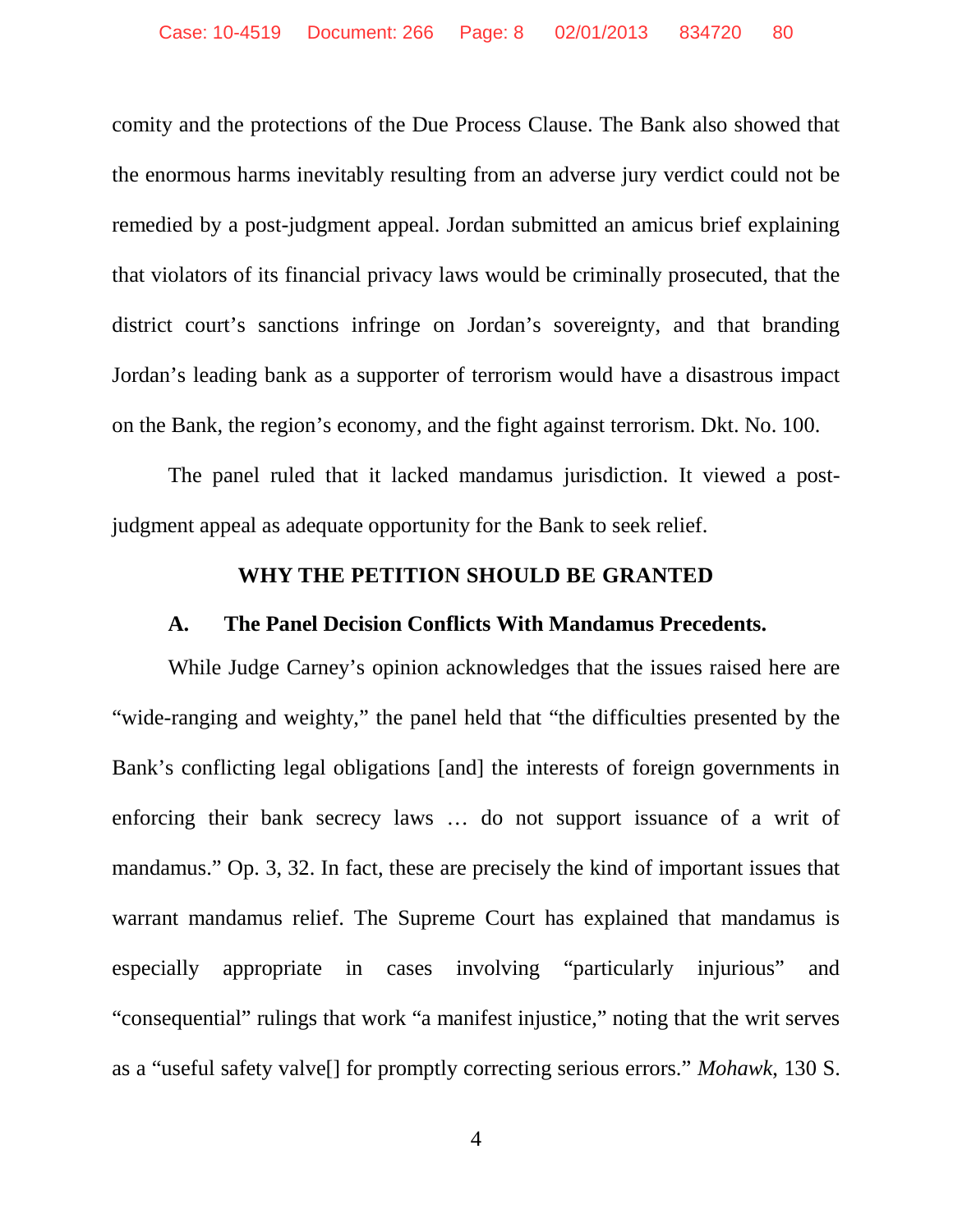Ct. at 607-08. This Court likewise has recognized that mandamus relief is warranted where there is a "strong public interest in expeditiously deciding the issues presented." *Duveen v. U.S. Dist. Ct.*, 250 F.3d 156, 163 (2d Cir. 2001).

This case involves just such a consequential ruling. At stake in this multibillion dollar case are survival of the central financial institution of an ally nation, privacy rights of tens of thousands of bank customers, public policies of three governments, and abrogation of defenses critical to a fair trial. The appearance of the Kingdom of Jordan as amicus underscores the extraordinary nature of the district court's sanctions and their adverse geopolitical consequences.

A recent pronouncement by the American Bar Association underscores the exceptional importance of these issues. A Resolution adopted by the ABA's House of Delegates on February 6, 2012, which the Bank submitted to the panel as supplemental authority (Dkt. No. 203), urges U.S. courts to "consider and respect … privacy laws of any applicable foreign sovereign, and the interests of any person who is subject to or benefits from such laws, with regard to data … sought in discovery in civil litigation." The accompanying Report explains that there has been an "exponential increase" in disputes involving "protected data situated in and subject to the laws of foreign countries"; "international comity" requires U.S. courts "to accommodate foreign interests even where the foreign system strikes a different balance"; some courts have "misapplied" this standard by giving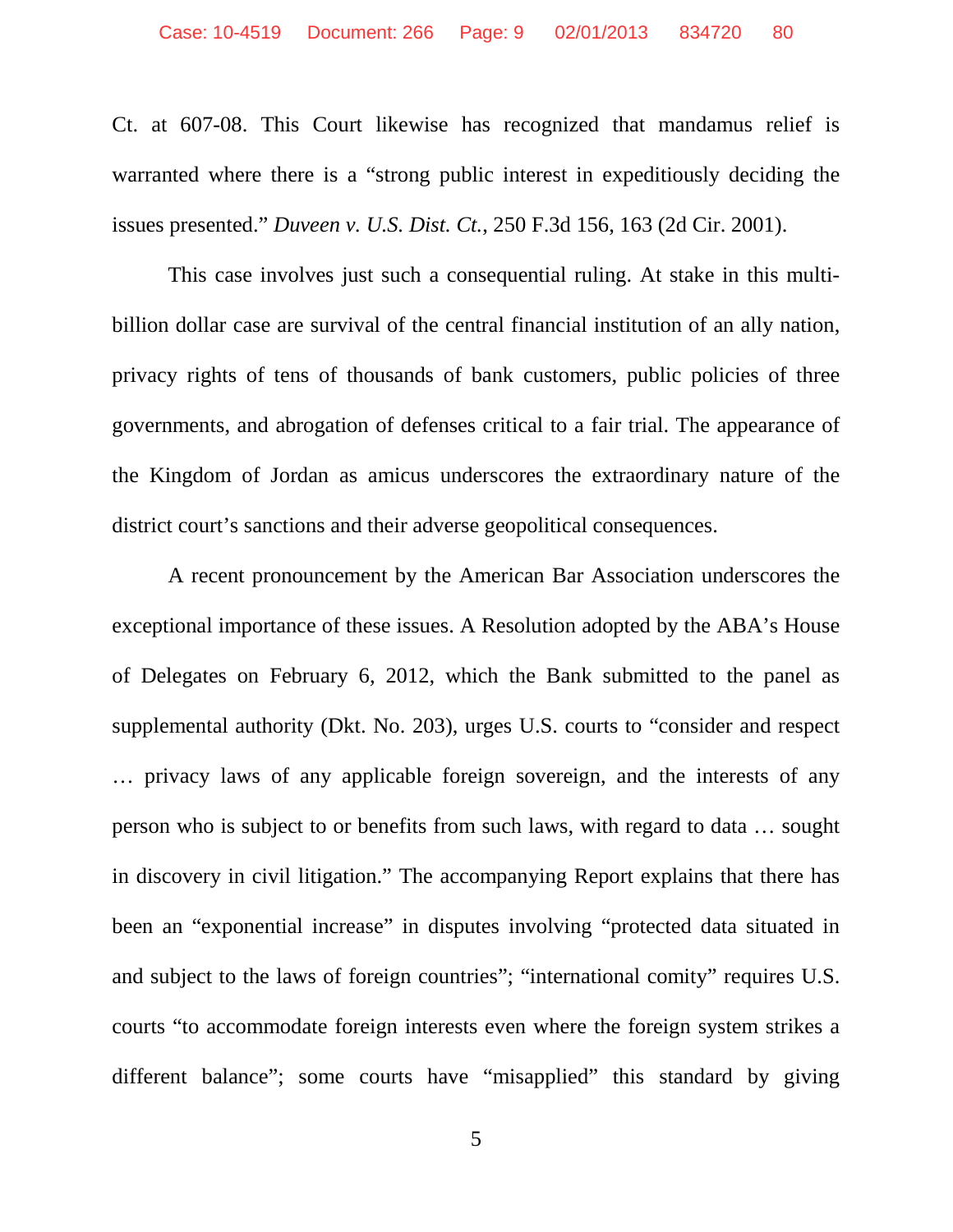"precedence" to U.S. court procedures "over the privacy and data protection concerns of other nations"; and "[p]ermitting broad discovery in disregard or even defiance of foreign protective legislation can ultimately impede global commerce [and] harm the interests of U.S. parties in foreign courts."

The panel failed to recognize the critical importance of resolving this clash between U.S. discovery rules and foreign law. As the Supreme Court has explained, while some discovery and privilege rulings are "mundane," others are "momentous" and warrant mandamus. *Mohawk*, 130 S. Ct. at 608; see 16 Wright, Miller & Cooper, FEDERAL PRACTICE AND PROCEDURE § 3935.3, at 708-09 (3d ed. 2012) ("Mandamus has shone prominently in the constellation of appellate devices to review discovery orders" where "important interests are at stake"). This Court, too, considers mandamus "appropriate in the context of a discovery ruling" where there is a "significant question of law … whose resolution will aid in the administration of justice." *City of New York*, 607 F.3d at 939, 942; accord *Rajaratnam*, 622 F.3d at 171; *von Bulow*, 828 F.2d at 97. This case meets that standard. Not only are there important privacy and sovereign interests at stake, but resolving this dispute will guide the district courts on the recurring clash between discovery rules and foreign privacy law.

This Court has noted "the liberal use of mandamus in situations involving the production of documents … claimed to be privileged or covered by other more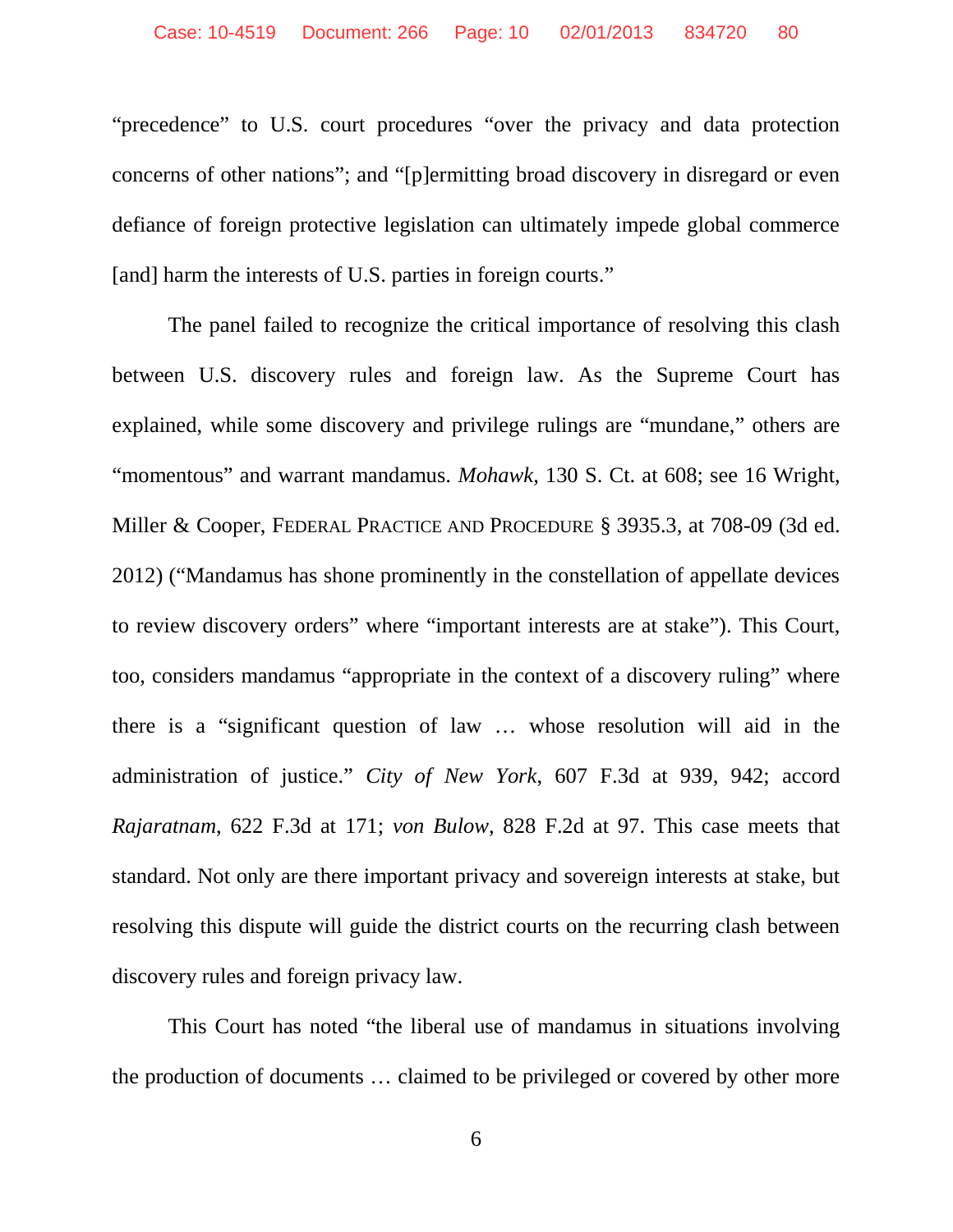general interests in secrecy." *von Bulow*, 828 F.2d at 99. The issue raised by the district court's ruling―whether severe sanctions are warranted for inability to produce documents due to the mandates of foreign penal law despite good-faith efforts to obtain permission―is one of "general applicability" for which mandamus is particularly well-suited. *Id*. at 98. Rehearing this case and proceeding to resolution on the merits will "forestall future error in trial courts, eliminate uncertainty and add importantly to the efficient administration of justice." *Id*. at 99.

#### <span id="page-10-0"></span>**B. The Panel Misunderstood The Role Of Mandamus In Providing Guidance To District Courts On Important And Unsettled Issues.**

The panel disregarded the importance of mandamus as a tool of supervision and guidance on unsettled discovery issues. The Supreme Court has deemed mandamus appropriate "to formulate the necessary guidelines" and to "settle new and important problems" arising in civil litigation. *Schlagenhauf*, 379 U.S. at 111- 12. Accordingly, this Court has explained that where a discovery ruling is consequential, "mandamus provides a logical method by which to supervise the administration of justice within the Circuit." *von Bulow*, 828 F.2d at 97; see 16 Wright, Miller & Cooper, *supra*, § 3935.3, at 717 (mandamus is useful to dispel district court "uncertainty and confusion" on discovery issues).

Guidance is plainly needed on the sanctions issue raised here. In a separate case raising identical issues against Arab Bank, Judge Weinstein recently rejected the approach to sanctions taken by Judge Gershon. In *Gill*, Judge Weinstein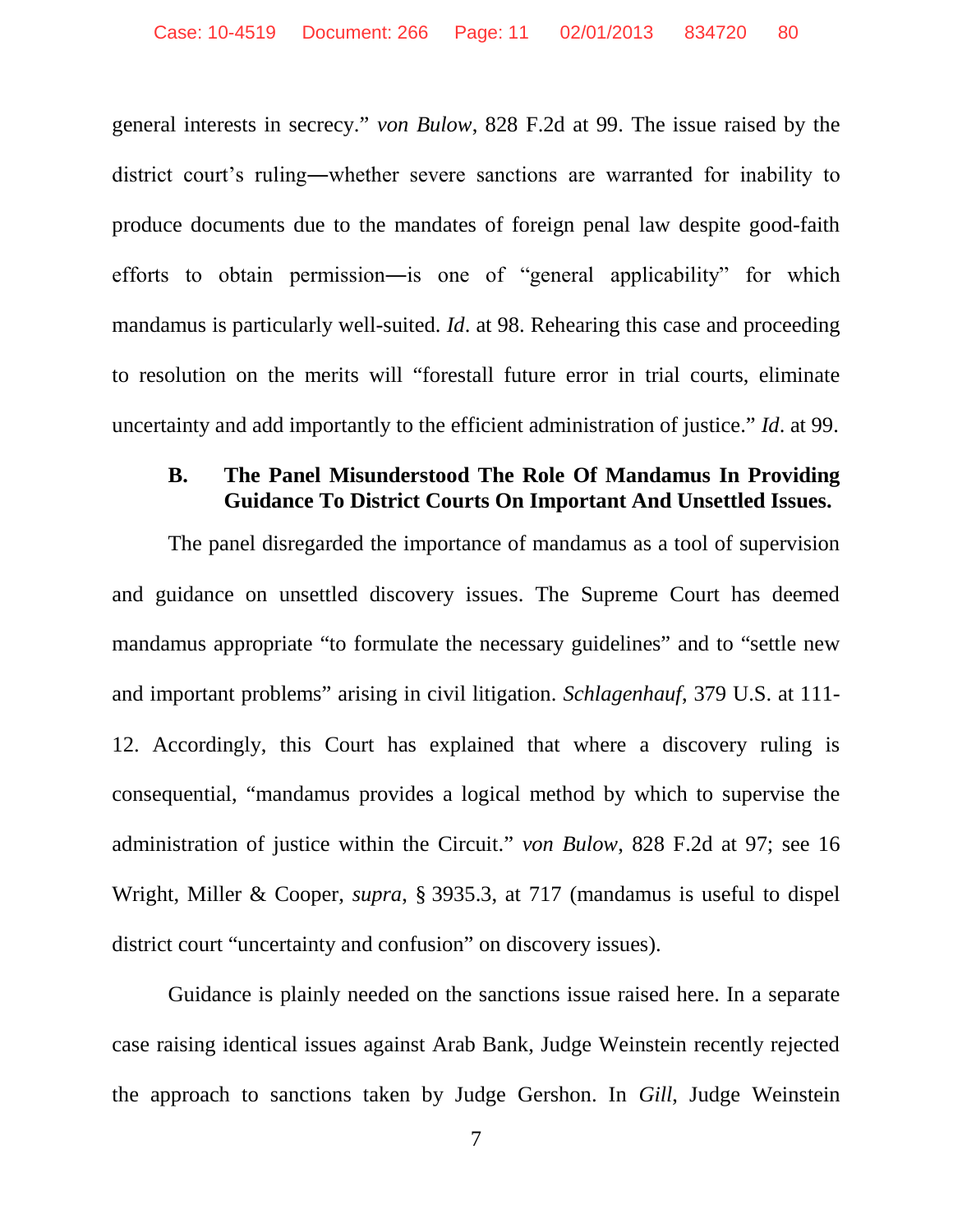granted the Bank's motion for summary judgment based on the same discovery record used in this case (see 2012 WL 5395746, at \*1-\*2). He acknowledged that "*Linde*'s sanction order constituted an effort to resolve difficult and vexing problems posed by a party's withholding of documents present in foreign countries and in the files of a custodian subject to foreign bank secrecy laws." *Id*. at \*4. But he concluded that "[p]lacing the court's hand on the scale to favor or disfavor a party in a decision on the merits is discouraged" because "disputes must be decided on the merits if at all practicable." *Id*. at \*6 (citing Fed. R. Civ. P. 1).

Judge Weinstein explained that "punishing the withholder through adverse inferences may not take into adequate account the need to assess probative force of missing documents" or the "litigant's reasons for withholding documents." *Id*. Hence, "[a]ny sanction which might adversely affect the ability of the trier to reach a decision on the merits should be avoided." *Id*. And whereas Judge Gershon overrode the Magistrate Judge's findings and presumed (without holding a hearing) that the withheld documents would likely show the Bank's culpable state of mind (SPA15-18), Judge Weinstein, after hearings and a careful review of the record, found that "the evidence does not prove that the Bank acted with an improper state of mind." *Gill*, 2012 WL 5396746, at \*1.

Although Judge Weinstein's opinion in *Gill* was submitted to the panel as supplemental authority (Dkt. 251), the panel disregarded it. The en banc Court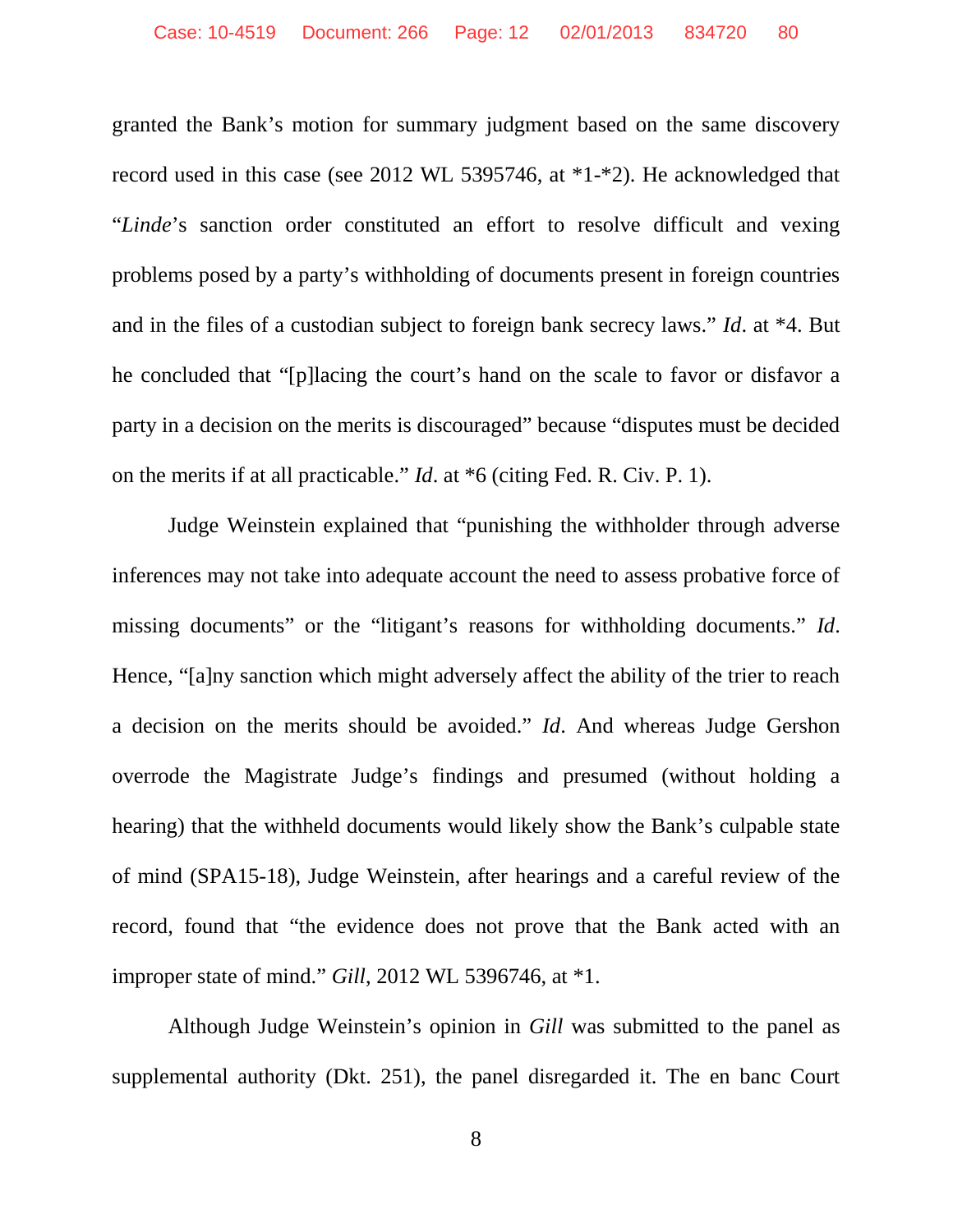should rule that Judge Weinstein got it right. Severe sanctions for not producing documents have never been sustained where generally applicable foreign law barred disclosure, foreign governments authoritatively represented that they would prosecute violations, and the litigant made a good-faith effort to obtain permission to disclose. See *Société Internationale v. Rogers*, 357 U.S. 197, 200 (1958); *Shcherbakovskiy v. Da Capo Al Fine, Ltd.*, 490 F.3d 130, 138 (2d Cir. 2007) (rejecting sanctions where a party "cannot obtain" documents due to foreign law); *Trade Dev. Bank v. Cont'l Ins. Co.*, 469 F.2d 35, 39-41 (2d Cir. 1972) (rejecting sanctions for not disclosing customers' identities in violation of foreign law); *United States v. First Nat'l Bank*, 699 F.2d 341, 345-46 (7th Cir. 1983) (quashing summons where disclosure risked criminal penalties under Greek bank privacy law); *In re Westinghouse Elec. Corp. Uranium Contracts Litig*., 563 F.2d 992, 997 (10th Cir. 1977) ("foreign illegality may prevent the imposition of sanctions for subsequent disobedience to the discovery order").

Mandamus is also warranted because of the incentives for discovery abuse created by the sanctions order, which provides a blueprint for litigation blackmail. Litigants are now encouraged to sue foreign banks in this country, request large volumes of documents that are barred from disclosure by foreign law, and demand sanctions that will cripple a viable defense for inability to produce all those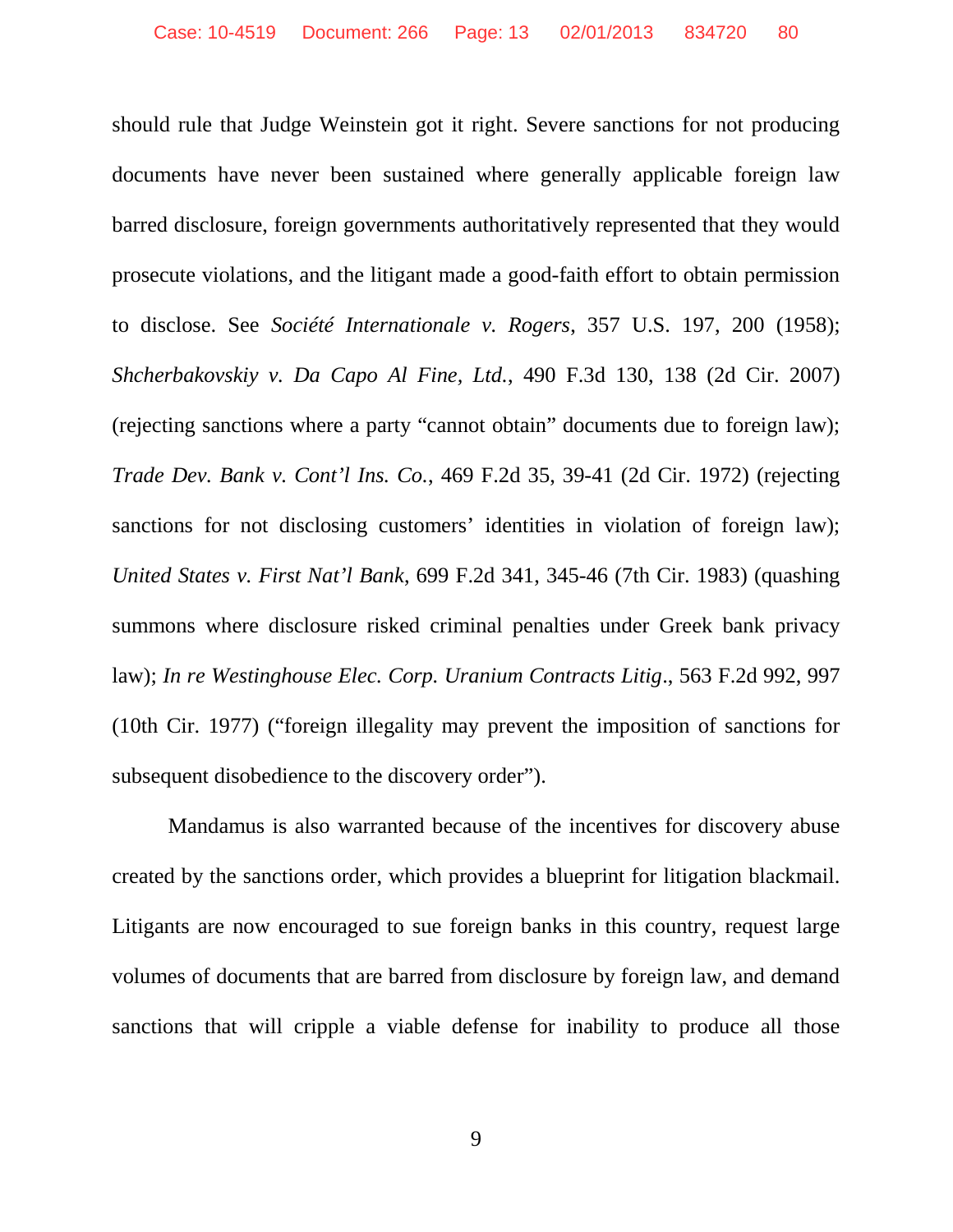documents. The panel decision would remove this Court's supervisory power to redress such abusive tactics.

#### <span id="page-13-0"></span>**C. Mandamus Provides The Only Adequate Means Of Relief.**

The panel deemed mandamus unnecessary because the sanctions purportedly can be appealed after judgment. But the district court's ruling confronted the Bank with the Hobson's choice of either violating foreign laws and facing criminal prosecution for illegally producing complete account records for tens of thousands of customers, or accepting sanctions that threaten its very existence. Either option produces irreparable harm that cannot be rectified post-judgment.

As the Ninth Circuit has explained, "[r]equiring the Banks to choose between being in contempt of court and violating Swiss law clearly constitutes severe prejudice that could not be remedied on direct appeal." *Credit Suisse v. U.S. Dist. Ct.*, 130 F.3d 1342, 1346 (9th Cir. 1997); accord *Philippine Nat'l Bank v. U.S. Dist. Ct.*, 397 F.3d 768, 774 (9th Cir. 2005). The panel opinion conflicts with these Ninth Circuit decisions on the use of mandamus to address this issue.

The panel brushed aside these Ninth Circuit cases as involving a choice between a contempt order or violating foreign laws, whereas the Bank "does not face the same quandary." Op. 51-52. In fact, the Bank faced an even worse quandary. Disclosure would violate foreign law and lead to criminal prosecution. And even more than in *Rajaratnam*, 622 F.3d at 170, which involved "privacy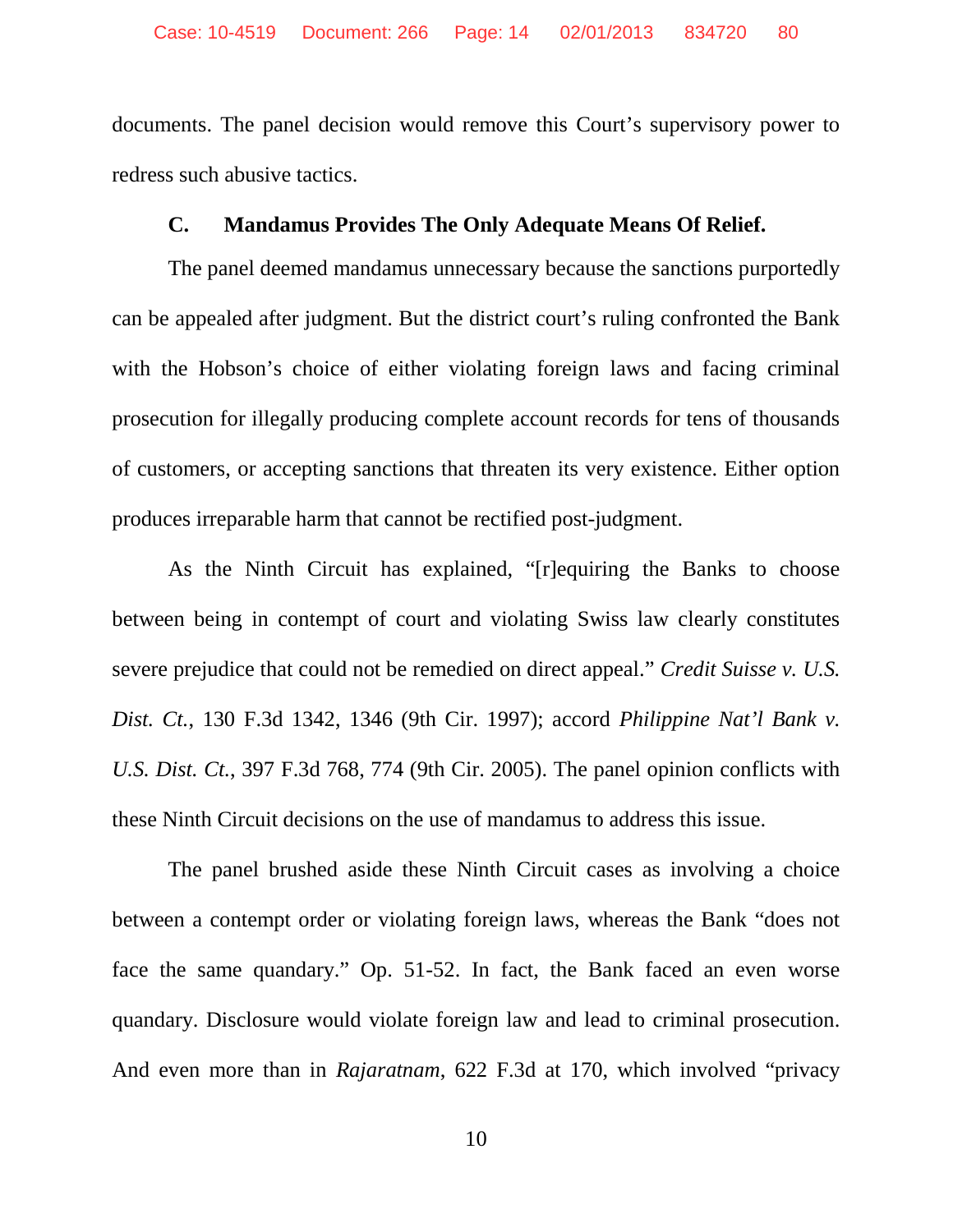rights of hundreds of parties," here privacy rights of *tens of thousands* of customers are at stake. See *City of New York*, 607 F.3d at 934 ("a remedy after final judgment cannot unsay the confidential information that has been revealed"). The Bank's adherence to foreign law respecting those privacy rights led to sanctions that force it to go to trial gagged and bound from asserting its defenses. See *EEOC v. Carter Carburetor Div.*, 577 F.2d 43, 48 (8th Cir. 1978) (mandamus proper where court "exceeded its judicial power in limiting the evidence" as a discovery sanction).

The harm to the Bank from an adverse verdict cannot be rectified on appeal. The district court plans a series of liability trials before reaching damages. Even one adverse verdict would be widely publicized and cause depositors and correspondent banks to flee an institution tainted with the brush of terrorism. This harm is far from "speculative," as the panel asserted. Op. 51. As Jordan told this Court: "Liability for knowingly and purposefully supporting terrorism … would cause great reputational harm and would unavoidably stigmatize the Bank in the international banking community and the global capital markets." Amicus Br. 14. And that harm would have a "dramatic" adverse impact on the regional banking system and its ability to identify and interdict illegal monetary transactions, as the Palestine Monetary Authority told the district court. A1262.

Nor can a post-judgment appeal remedy the harms that harsh sanctions impose on international comity, which requires U.S. courts "to minimize possible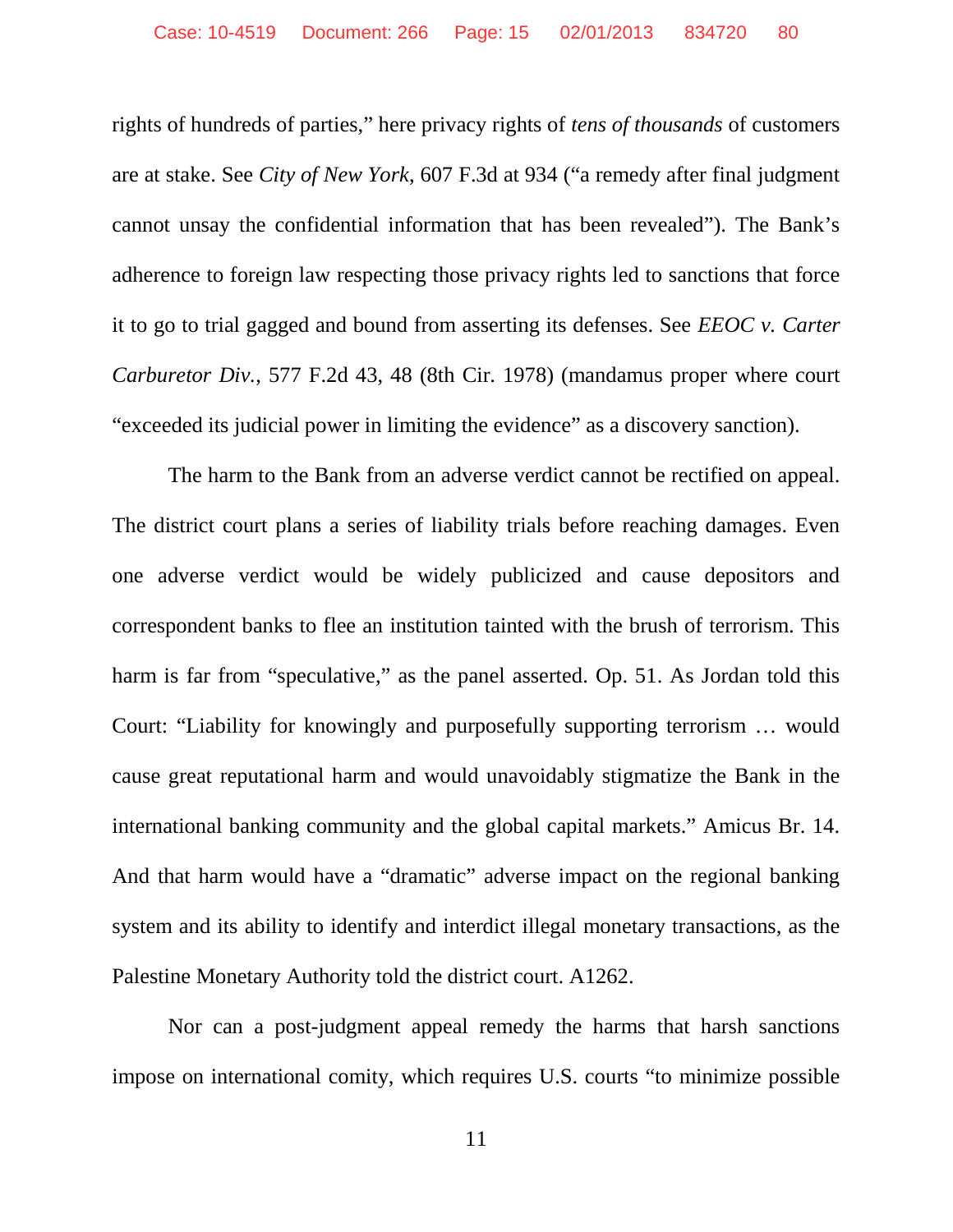conflict between its orders and the law of a foreign state affected by its decision." *United States v. First Nat'l City Bank*, 396 F.2d 897, 902 (2d Cir. 1968); see, *e.g.*, *Ings v. Ferguson*, 282 F.2d 149, 152 (2d Cir. 1960) (quashing subpoena for Canadian bank records based on "fundamental principles of international comity"). The district court's ruling―by demanding that foreign governments waive their bank privacy laws in U.S. civil litigation as a precondition to the survival of a key financial institution in their region―can only generate international discord.

As Jordan told this Court, the sanctions order "severely infringes upon Jordanian sovereignty" and "the respect sovereigns typically afford each other's important sovereign interests." Amicus Br. 10-11. Although the panel posited that the sanctions actually serve Jordan's interests in opposing terrorism, Jordan believes otherwise: "The Kingdom should not be forced to subordinate its sovereign interests in regulating bank confidentiality within its territory in favor of the interests of private plaintiffs in civil litigation abroad." *Id*. at 11-12. A foreign government's statements on these subjects are "conclusive." *United States v. Pink*, 315 U.S. 203, 220 (1942). Especially in light of the highly volatile situation in the Middle East, the panel should not have treated the submission by Jordan―one of our Nation's closest allies―dismissively. See *Ex Parte Peru*, 318 U.S. 578, 586-87 (1943) (mandamus appropriate in case involving "the dignity and rights of a friendly sovereign state" and Executive Branch's "conduct of foreign affairs");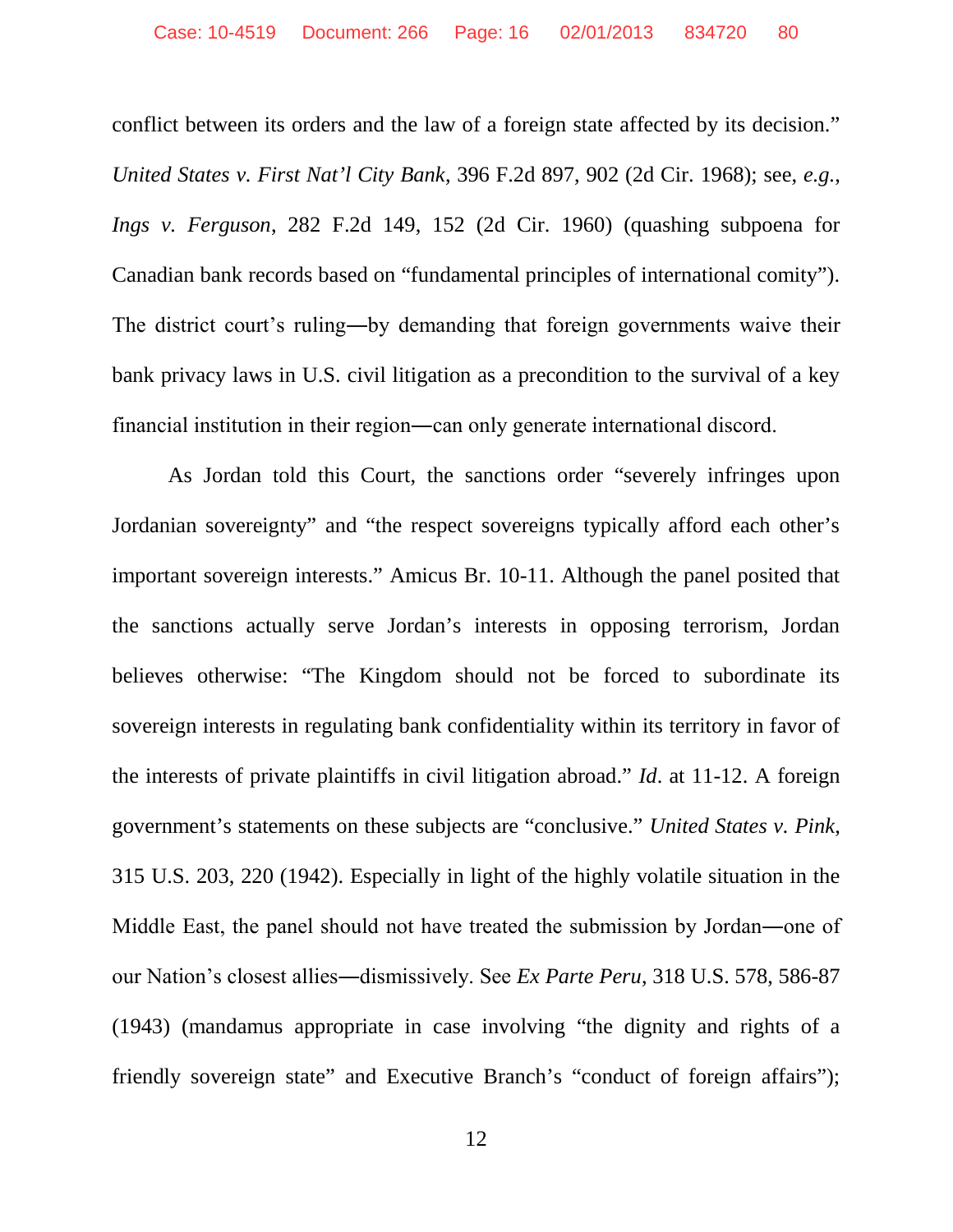*Morrison v. Nat'l Austl. Bank*, 130 S. Ct. 2869, 2885-86 (2010) (agreeing with foreign governments that U.S. law, including "what discovery is available in litigation," should not be applied "incompatib[ly]" with foreign law).

#### <span id="page-16-0"></span>**D. Mandamus Is Warranted To Prevent A Violation Of Due Process.**

The adverse inference and preclusion sanctions deprive the Bank of a fair opportunity to be heard simply because it could not produce documents without facing criminal punishment under governing foreign law. The full Court should rehear this case to protect the Bank's due process right to a fair trial.

The panel recognized that the sanctions are "substantial" and "will adversely affect Arab Bank's ability to mount a defense." Op. 46-48. Although the panel also sought to downplay the sanctions' impact, they unquestionably invite the jury to infer that the Bank had culpable knowledge and intent, and they severely limit Bank arguments that "could disprove" plaintiffs' state-of-mind allegations. SPA22. The jury may never know that Arab Bank was complying with legal mandates backed by criminal penalties, or that the Magistrate Judge found that the proposed adverse inference was "not adequately supported by the record." A1150. The sanctions thus preclude a fair trial on the merits.

Given the irremediable harms that would result from an adverse verdict (see *supra*), the district court exceeded its discretion by removing the Bank's defenses in this fashion. "[T]here are constitutional limits, stemming from the Due Process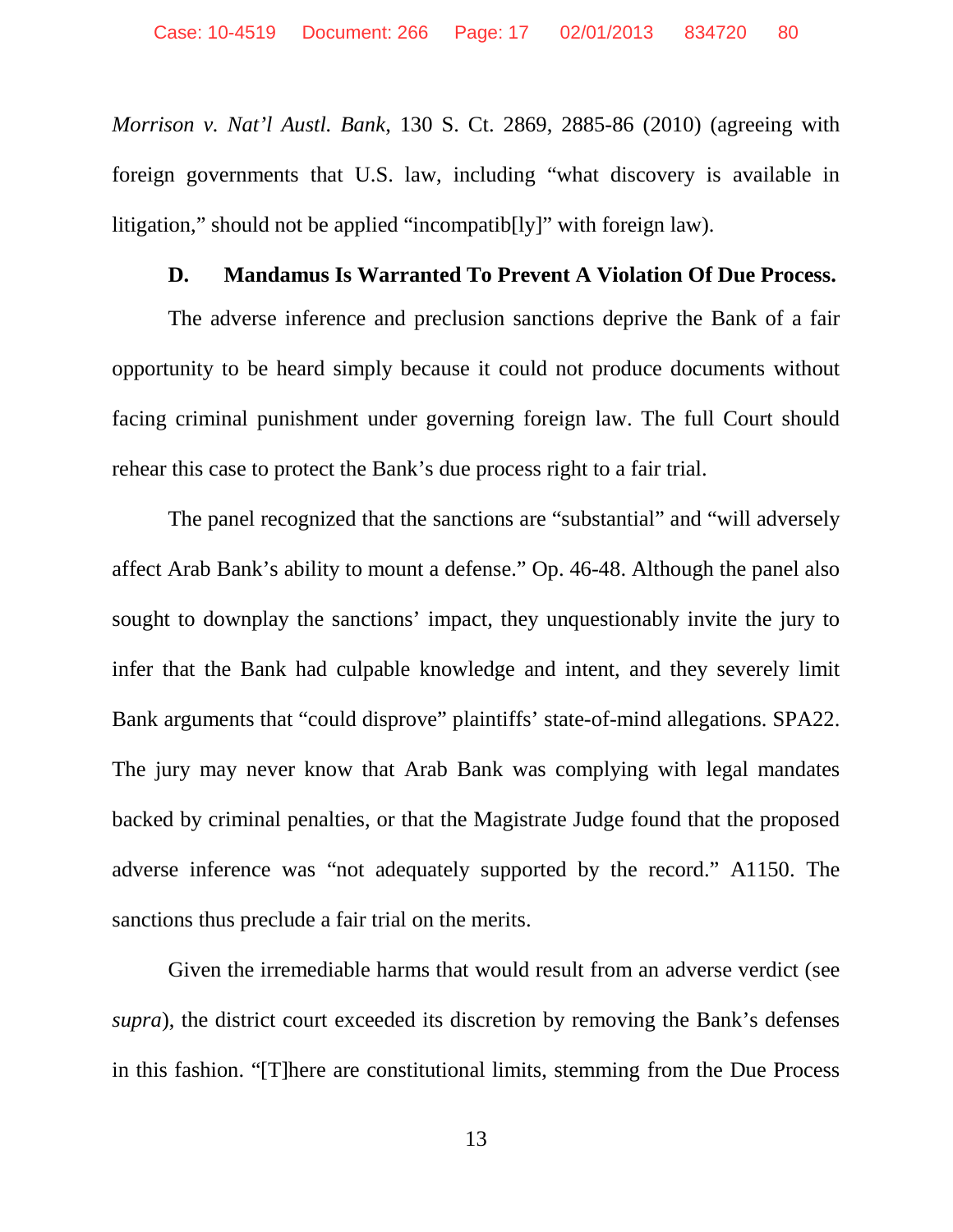Clause … on the imposition of sanctions." 8B Wright, Miller & Marcus, FEDERAL PRACTICE AND PROCEDURE § 2283, at 427 (3d ed. 2010). "[D]ue process precludes the severest sanctions, and may limit a number of sanctions, where the party to be sanctioned was unable to comply with the court's discovery order." *Id*. at 433-34.

A severe sanction cannot be "just," as Rule  $37(b)(2)(A)$  requires, or fair, as due process requires, where reasonable efforts were made to comply. The Supreme Court disapproved a sanction in light of "constitutional limitations" where failure to comply with discovery was "due to inability, and not to willfulness, bad faith, or any fault of petitioner." *Rogers*, 357 U.S. at 209, 212. "Rule 37 is not a legal requirement to do the impossible." *Cochran Consulting v. Uwatec USA*, 102 F.3d 1224, 1232 (Fed. Cir. 1996); see *Cine Theatre v. Allied Artists*, 602 F.2d 1062, 1066 (2d Cir. 1979) (severe sanction would violate due process if "good faith efforts to comply [were] thwarted by circumstances beyond [party's] control").

Here, failure to produce resulted from external legal compulsion, not the Bank's "own conduct." *Rogers*, 357 U.S. at 211. The record shows that the Bank pursued every available avenue to obtain governmental, judicial, and private party consent to disclose the account records. The panel recognized that "plaintiffs acquired numerous documents related to their discovery requests," but questioned the Bank's "utmost good faith" because "the discovery dispute had resulted in 'years of delay.'" Op. 12, 41. There is no evidence, however, that the Bank was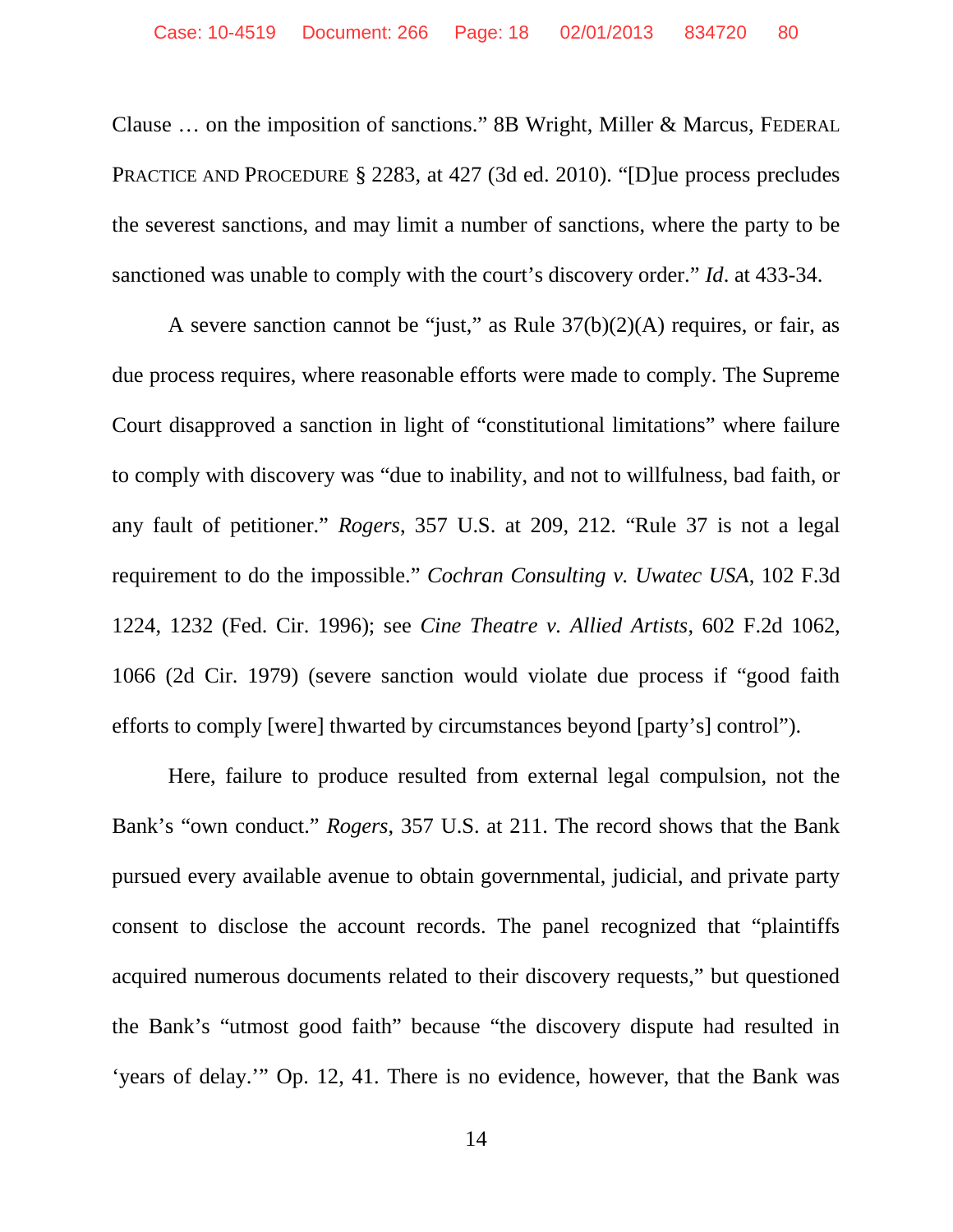responsible for that delay, which resulted from plaintiffs' own demands for documents subject to foreign bank privacy laws and the years of effort required for the Bank to seek disclosure waivers―in some cases successfully. The Magistrate Judge rejected charges of delay against the Bank, finding that it had been "fairly quick" to act and acknowledging that he had "sat on" Bank requests. A981.

At bottom, the panel accorded undue deference to the district court's unsupported conclusions. The panel thought it sufficient that the court "balanced the competing interests." Op. 32. But the mere fact of weighing does not establish a proper exercise of discretion. In *Rajaratnam*, this Court found a "clear and indisputable right to the writ" where the district court "failed to weigh *properly* the privacy interests at stake against the SEC's right to disclosure." 622 F.3d at 169 (emphasis added). A ruling is "necessarily" an abuse of discretion if it rests "on an erroneous view of the law or on a clearly erroneous assessment of the evidence." *Shcherbakovskiy*, 490 F.3d at 13; see Bank's Reply Brief on Appeal, at 12-20 (detailing district court's erroneous evidentiary assessments). The full Court should ensure that defendants acting in good faith are not compelled to choose between criminal punishment under foreign law and severe civil sanctions in U.S. courts.

#### <span id="page-18-0"></span>**CONCLUSION**

The petition for rehearing en banc should be granted.

Dated: February 1, 2013 Respectfully submitted.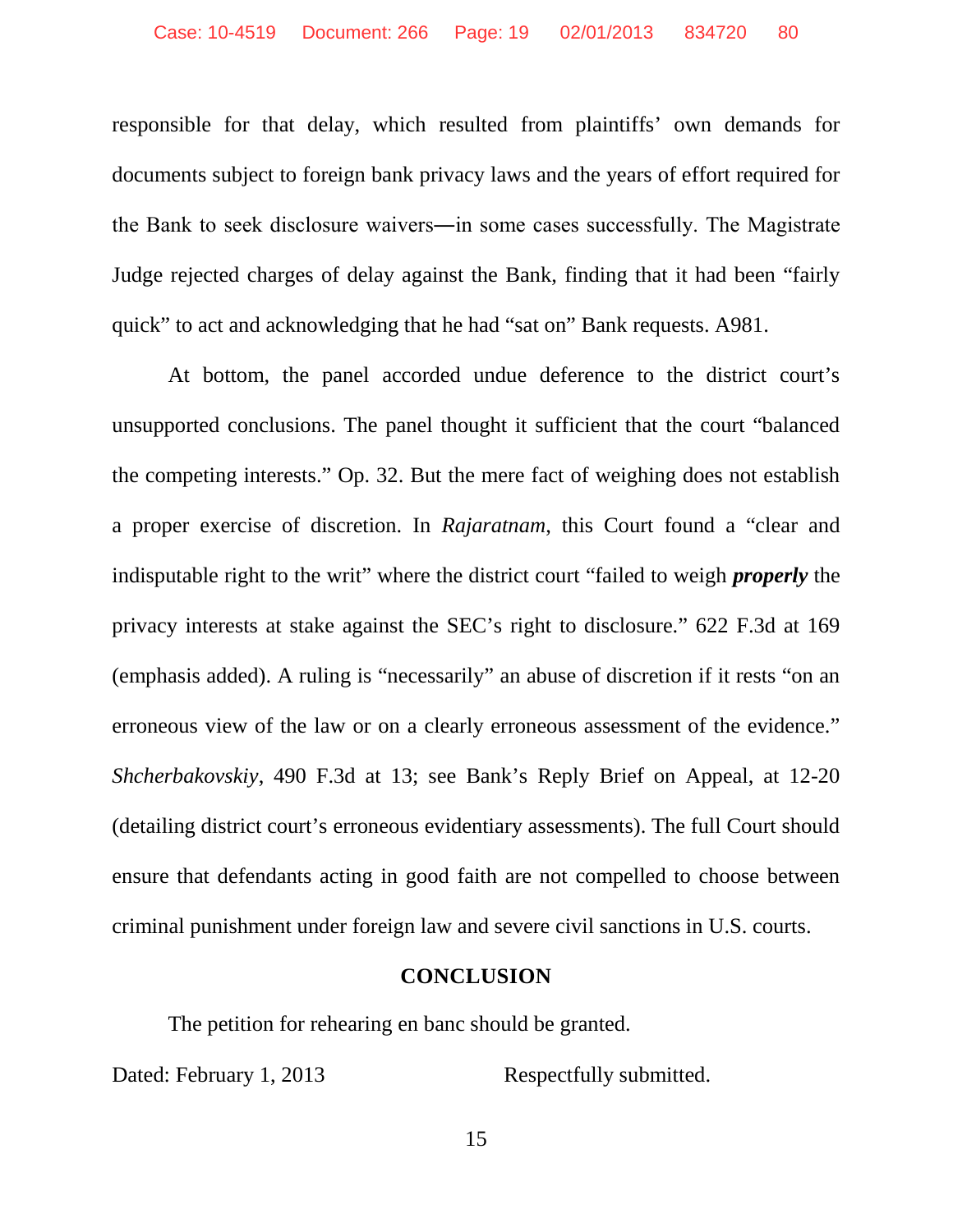Kevin Walsh Stephen M. Shapiro Douglas W. Mateyaschuk, II Michele L. Odorizzi DLA PIPER LLP (US) Timothy S. Bishop 1251 Avenue of the Americas Jeffrey W. Sarles New York, NY 10020 MAYER BROWN LLP (212) 335-4500 71 South Wacker Drive

Philip Allen Lacovara (312) 782-0600 MAYER BROWN LLP 1675 Broadway New York, NY 10019 (212) 506-2500

/s/ Stephen M. Shapiro

Chicago, IL 60606

*Attorneys for Appellant-Petitioner Arab Bank plc*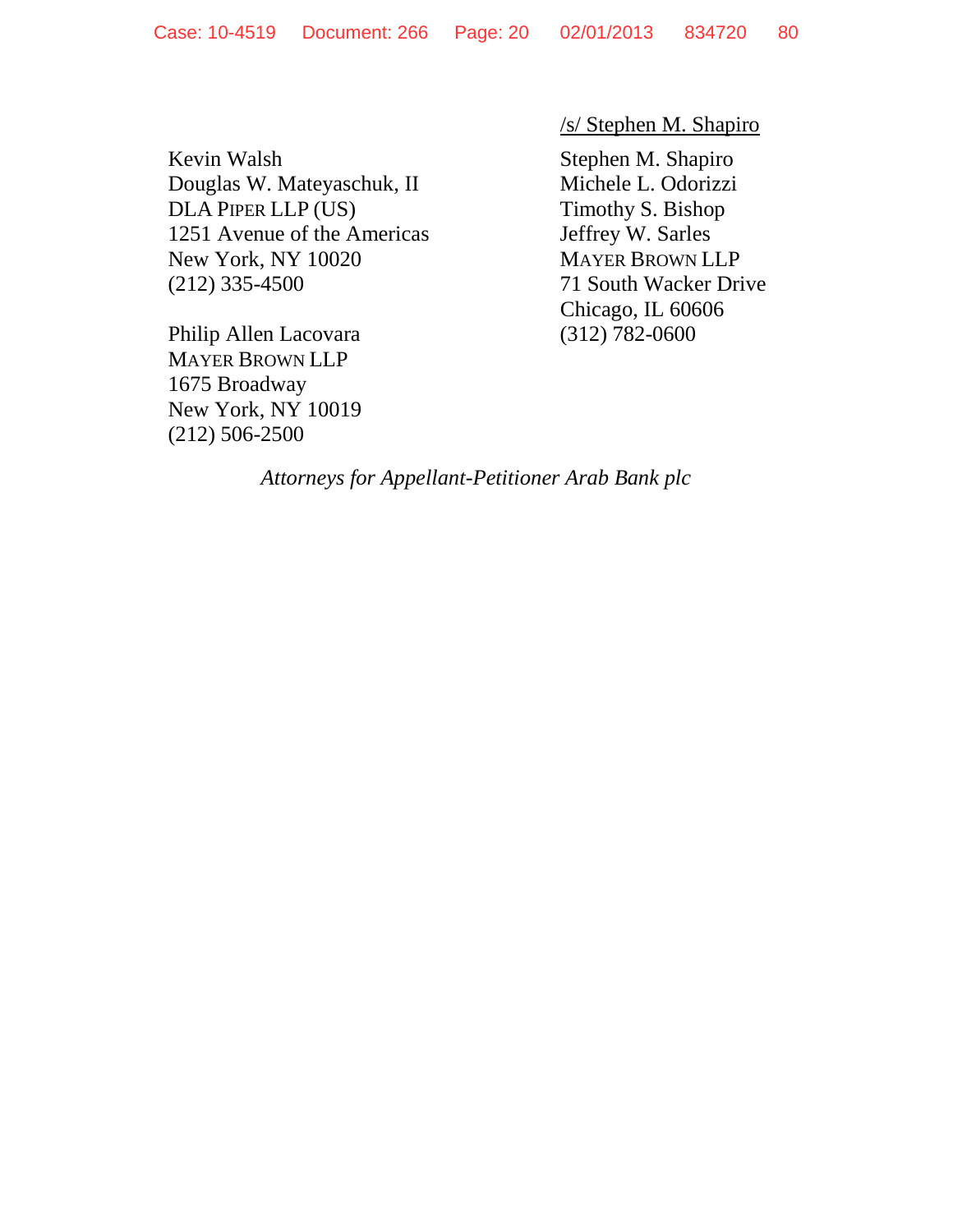## **ADDENDUM**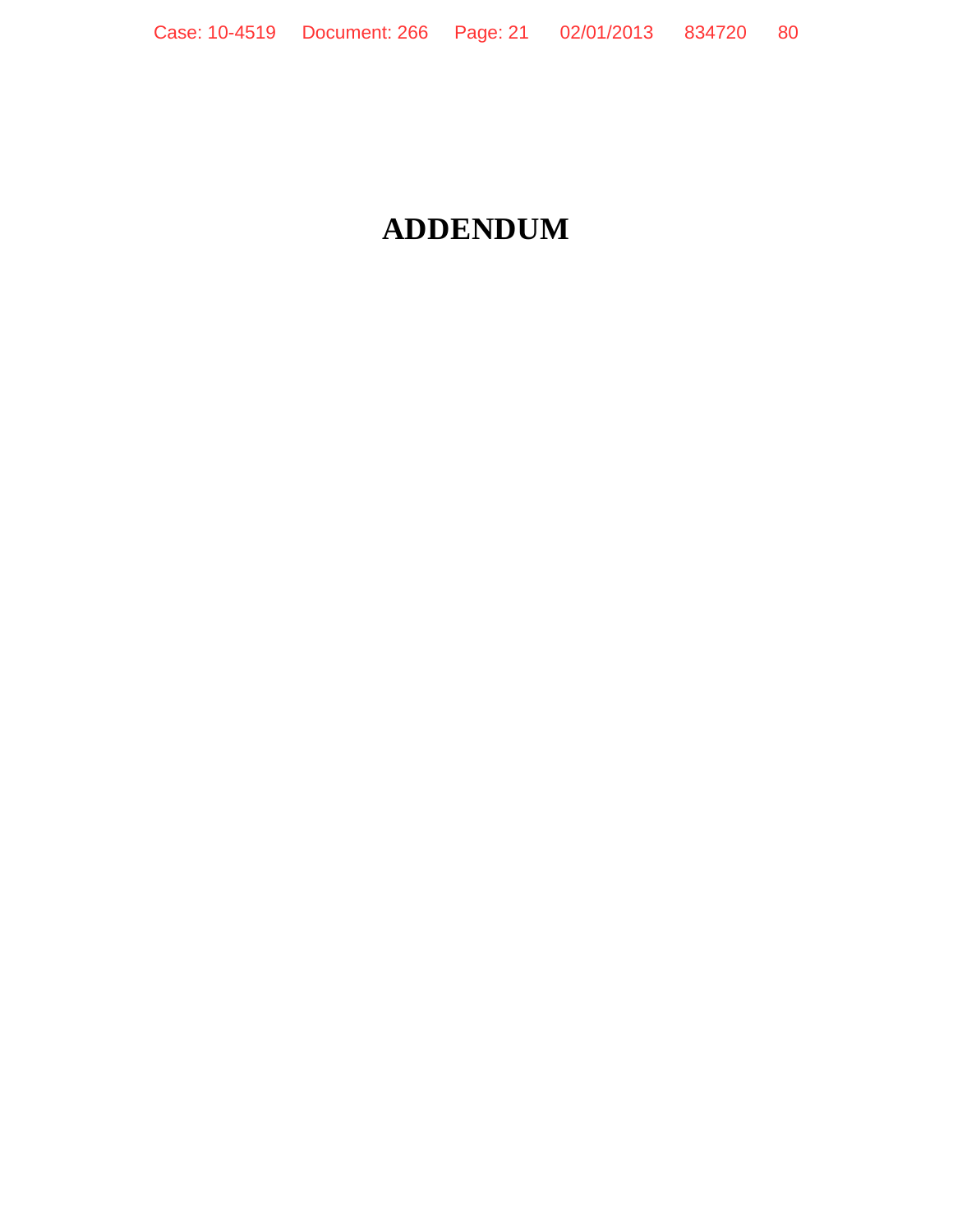10-4519-cv (L) Linde v. Arab Bank, PLC

|                         | <b><i>Cinited States Court of Appeals</i></b><br>FOR THE SECOND CIRCUIT                                                                                                       |
|-------------------------|-------------------------------------------------------------------------------------------------------------------------------------------------------------------------------|
|                         | August Term, 2011                                                                                                                                                             |
| (Argued: March 6, 2012) | Decided: January 18, 2013)                                                                                                                                                    |
|                         | Docket Nos. $10-4519$ cv(L), $10-4524$ cv(CON)                                                                                                                                |
|                         | COURTNEY LINDE, ET AL.,                                                                                                                                                       |
|                         | Plaintiffs-Appellees,                                                                                                                                                         |
|                         | V.                                                                                                                                                                            |
|                         | ARAB BANK, PLC,                                                                                                                                                               |
|                         | Defendant-Appellant. <sup>*</sup>                                                                                                                                             |
|                         |                                                                                                                                                                               |
|                         | BEFORE: CHIN and CARNEY, Circuit Judges, and UNDERHILL, District Judge.                                                                                                       |
|                         |                                                                                                                                                                               |
|                         | Appeal from an order of the United States District Court for the Eastern District of<br>New York (Nina Gershon, <i>Judge</i> ) imposing discovery sanctions against defendant |
|                         | Arab Bank. Plaintiffs are U.S. and foreign nationals pursuing claims under the                                                                                                |
|                         | Anti-Terrorism Act, 18 U.S.C. § 2333, and Alien Tort Claims Act, 28 U.S.C. § 1350,                                                                                            |
|                         | alleging in relevant part that the Bank knowingly and purposefully supported                                                                                                  |
|                         | foreign terrorist organizations between 1995 and 2004 by providing financial                                                                                                  |
|                         | services to those organizations. The District Court ordered the Bank to produce                                                                                               |
|                         | certain documents that the Bank argues are protected by foreign bank secrecy laws,                                                                                            |
|                         | and, pursuant to Federal Rule of Civil Procedure 37, imposed sanctions for the                                                                                                |
|                         | Bank's persistent failure to comply. The sanctions order included a jury instruction<br>permitting the jury to infer that (1) the Bank provided financial services to foreign |
|                         | terrorist organizations, and (2) it did so knowingly and purposefully. We conclude                                                                                            |

<sup>\*</sup> Consistent with the parties' stipulation so ordered by this Court on March 25, 2011, ECF No. 86, we use the short-form caption for the purpose of publishing this opinion.

<sup>\*\*</sup> The Honorable Stefan R. Underhill, United States District Judge for the District of Connecticut, sitting by designation.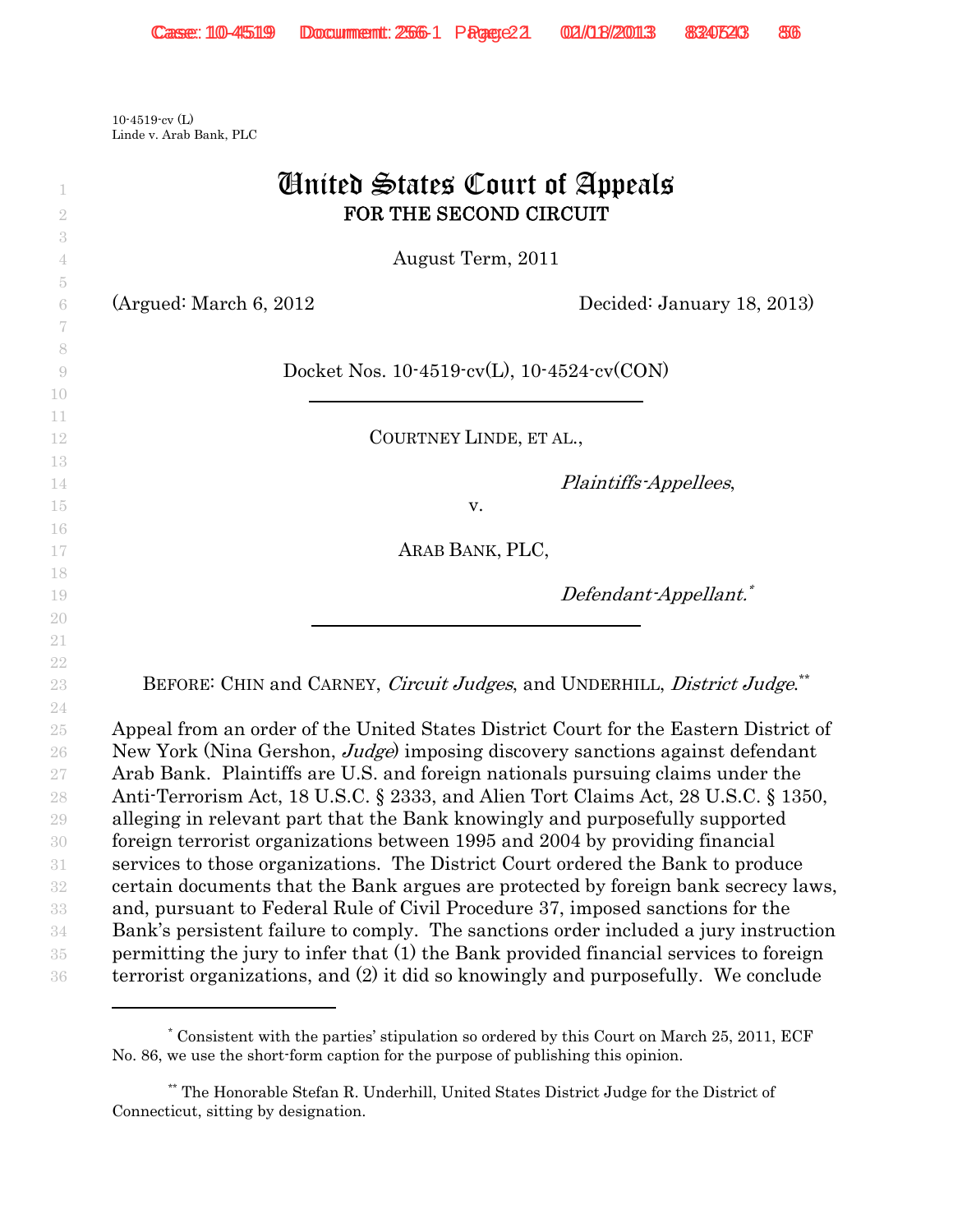that the sanctions order is not a reviewable collateral order, and that accordingly, we lack jurisdiction over the Bank's appeal. We further conclude that the Bank is not entitled to a writ of mandamus vacating the District Court's sanctions order. The appeal is therefore DISMISSED, and the petition for a writ of mandamus is DENIED.

| -6                       |                                                         |
|--------------------------|---------------------------------------------------------|
| $\overline{\mathcal{U}}$ | STEPHEN M. SHAPIRO, Mayer Brown LLP, Chicago,           |
| 8                        | IL (Michele L. Odorizzi, Timothy S. Bishop, Jeffrey     |
| -9                       | W. Sarles, Mayer Brown LLP, Chicago, IL; Philip         |
| 10                       | Allen Lacovara, Mayer Brown LLP, New York, NY;          |
| 11                       | Kevin Walsh, Douglas W. Mateyaschuk, II, DLA            |
| 12                       | Piper LLP (U.S.), New York, NY, on the brief, for       |
| 13                       | Defendant-Appellant.                                    |
| 14                       |                                                         |
| 15                       | PETER RAVEN-HANSEN, Osen LLC, Oradell, NJ               |
| 16                       | (Gary M. Osen, Aaron Schlanger, Osen LLC,               |
| $17\,$                   | Oradell, NJ; Mark S. Werbner, Joel Israel, Sayles       |
| 18                       | Werbner, Dallas, TX; Michael E. Elsner, John M.         |
| 19                       | Eubanks, Vincent I. Parrett, Motley Rice LLC,           |
| 20                       | Mount Pleasant, SC; Steven M. Steingard, Stephen        |
| 21                       | H. Schwartz, Neil L. Glazer, Kohn, Swift & Graf,        |
| 22                       | P.C., Philadelphia, PA; James P. Bonner, Stone          |
| 23                       | Bonner & Rocco LLP, New York, NY; David S.              |
| 24                       | Stone, Stone & Magnanini LLP, Short Hills, NJ, on       |
| $25\,$                   | the brief, for Plaintiffs-Appellees.                    |
| 26                       |                                                         |
| 27                       | Christopher M. Curran, White & Case LLP, New            |
| 28                       | York, NY (Nicole E. Erb, White & Case LLP, New          |
| 29                       | York, NY, on the brief, for The Hashemite               |
| 30                       | Kingdom of Jordan as <i>amicus curiae in support of</i> |
| 31                       | Defendant-Appellant.                                    |
| 32                       |                                                         |
|                          |                                                         |
| 33                       | SUSAN L. CARNEY, Circuit Judge:                         |

| 34              | This case concerns claims brought by victims and families of victims of                    |
|-----------------|--------------------------------------------------------------------------------------------|
| 35 <sub>1</sub> | terrorist attacks committed in Israel between 1995 and 2004. Proceeding under the          |
| 36 <sup>°</sup> | Anti-Terrorism Act, 18 U.S.C. § 2333, and the Alien Tort Claims Act, 28 U.S.C.<br>$\delta$ |
| 37              | 1350, plaintiffs seek monetary damages from Arab Bank, PLC ("Arab Bank" or the             |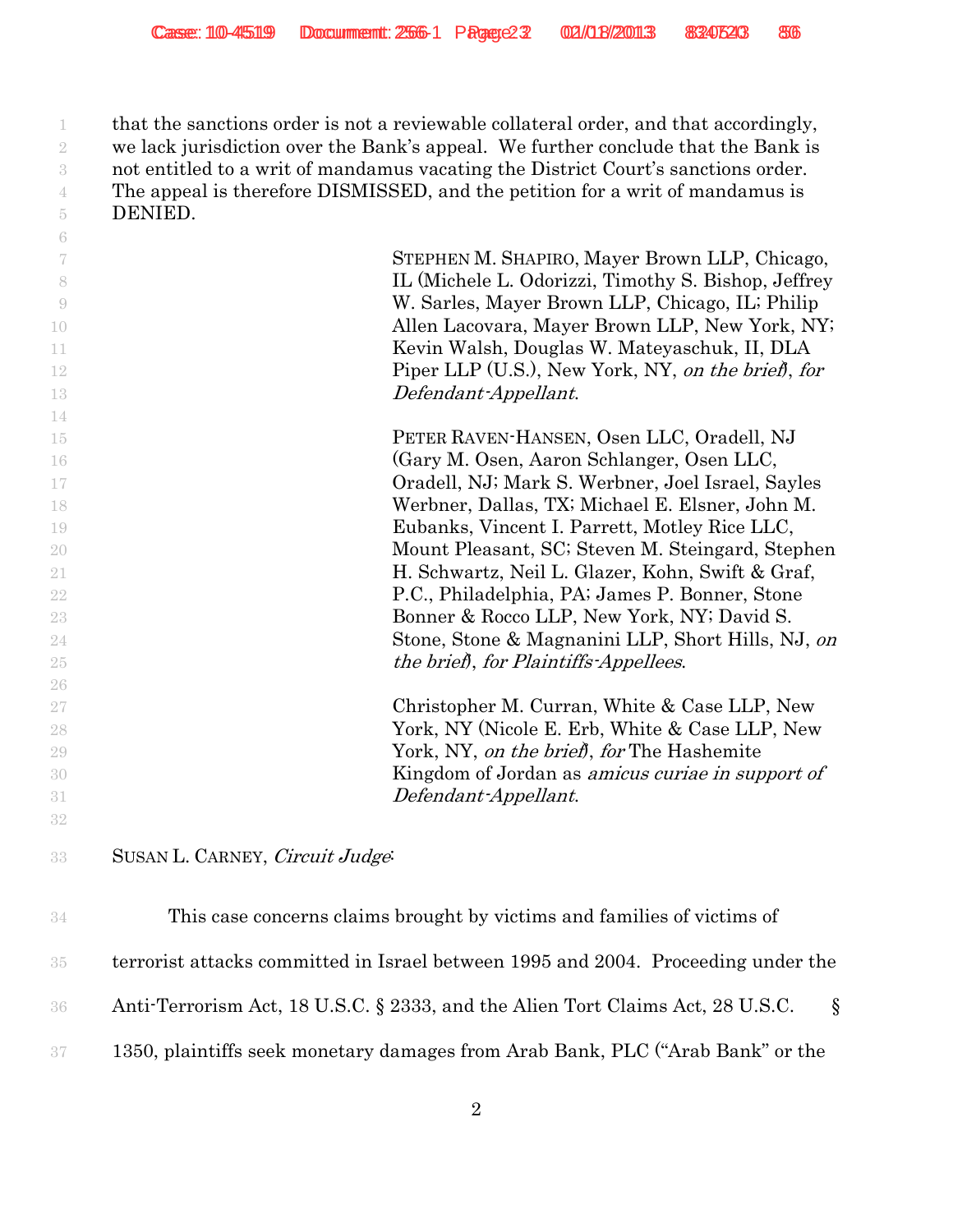| 1                        | "Bank"), a large bank headquartered in Jordan, with branches in New York,            |
|--------------------------|--------------------------------------------------------------------------------------|
| $\sqrt{2}$               | throughout the Middle East, and around the world. According to plaintiffs, Arab      |
| $\sqrt{3}$               | Bank provided financial services and support to terrorists during this period,       |
| $\mathbf 4$              | facilitating the attacks that caused them grave harm.                                |
| $\tilde{\text{5}}$       | At stake in this litigation are interests both wide-ranging and weighty. They        |
| $\rm 6$                  | include plaintiffs' and the United States' interests in seeking redress for and      |
| $\overline{\mathcal{C}}$ | deterring acts of international terrorism; the Bank's interests in avoiding          |
| $\,$ $\,$                | substantial damages and the stigma of being labeled a supporter of terror; and       |
| $\Theta$                 | foreign jurisdictions' interests in enforcing their bank privacy laws. Although the  |
| 10                       | questions before us implicate some of these broader interests, our analysis turns on |
| 11                       | our own limited jurisdiction, either through interlocutory appeal or mandamus, to    |
| $12\,$                   | consider issues that have arisen during the course of litigation that is ongoing in  |
| 13                       | the district court.                                                                  |
| 14                       | This appeal is brought by defendant Arab Bank from the District Court's              |
| 15                       | orders imposing sanctions pursuant to Federal Rule of Civil Procedure 37(b) for the  |
| 16                       | Bank's failure to comply with several of that court's discovery-related orders. In a |
| 17                       | separate action consolidated with the instant appeal, the Bank has also petitioned   |
| 18                       | our Court under 28 U.S.C. § 1651 for a writ of mandamus directing vacatur of the     |
| 19                       | District Court's sanctions order.                                                    |
| 20                       | That order was entered following the Bank's repeated failures, over several          |
| 21                       | years and despite multiple discovery orders, to produce certain documents relevant   |
| $22\,$                   | to plaintiffs' case. The Bank argues that the documents are covered by foreign bank  |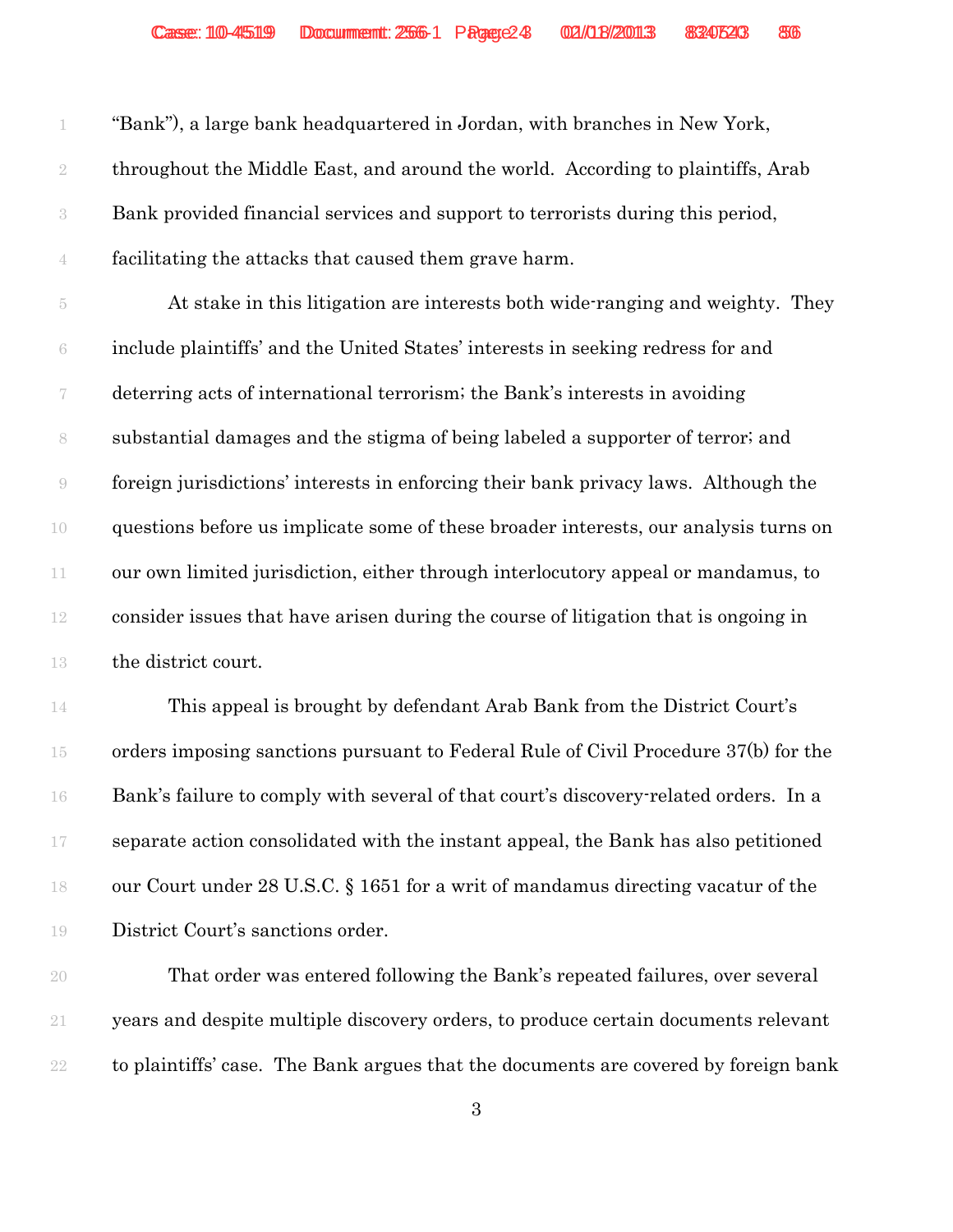secrecy laws such that their disclosure would subject the Bank to criminal prosecution and other penalties in several foreign jurisdictions. The sanctions order takes the form of a jury instruction that would permit – but not require – the jury to infer from the Bank's failure to produce these documents that the Bank provided financial services to designated foreign terrorist organizations, and did so knowingly. The order also precludes the Bank from introducing for the jury's consideration certain evidence related to the undisclosed materials.

8 On appeal, the Bank argues primarily that these sanctions are unduly harsh. It contends that the jury instructions will predetermine the outcome of the litigation, and that, in imposing the sanctions order, the District Court assigned inadequate weight to the interests of Lebanon, Jordan, and the Palestinian Monetary Authority in enforcing their banking privacy laws and to the hardship faced by the Bank in addressing competing legal dictates of the United States and foreign authorities. The Bank also submits that entry of the sanctions order constituted an abuse of the District Court's discretion in that the order is alleged to violate due process and to rest on erroneous factual findings.

**Before we may reach the merits of these arguments, however, we must**  determine whether our Court has jurisdiction to hear this appeal. Because 28 U.S.C. § 1291 vests us with jurisdiction to review "final decisions" of the district court, ordinarily a decision or order is appealable only after the district court has entered judgment. See Mohawk Indus., Inc. v. Carpenter, 130 S. Ct. 599, 603 (2009). Since the questions raised here relate to pre-trial discovery, and the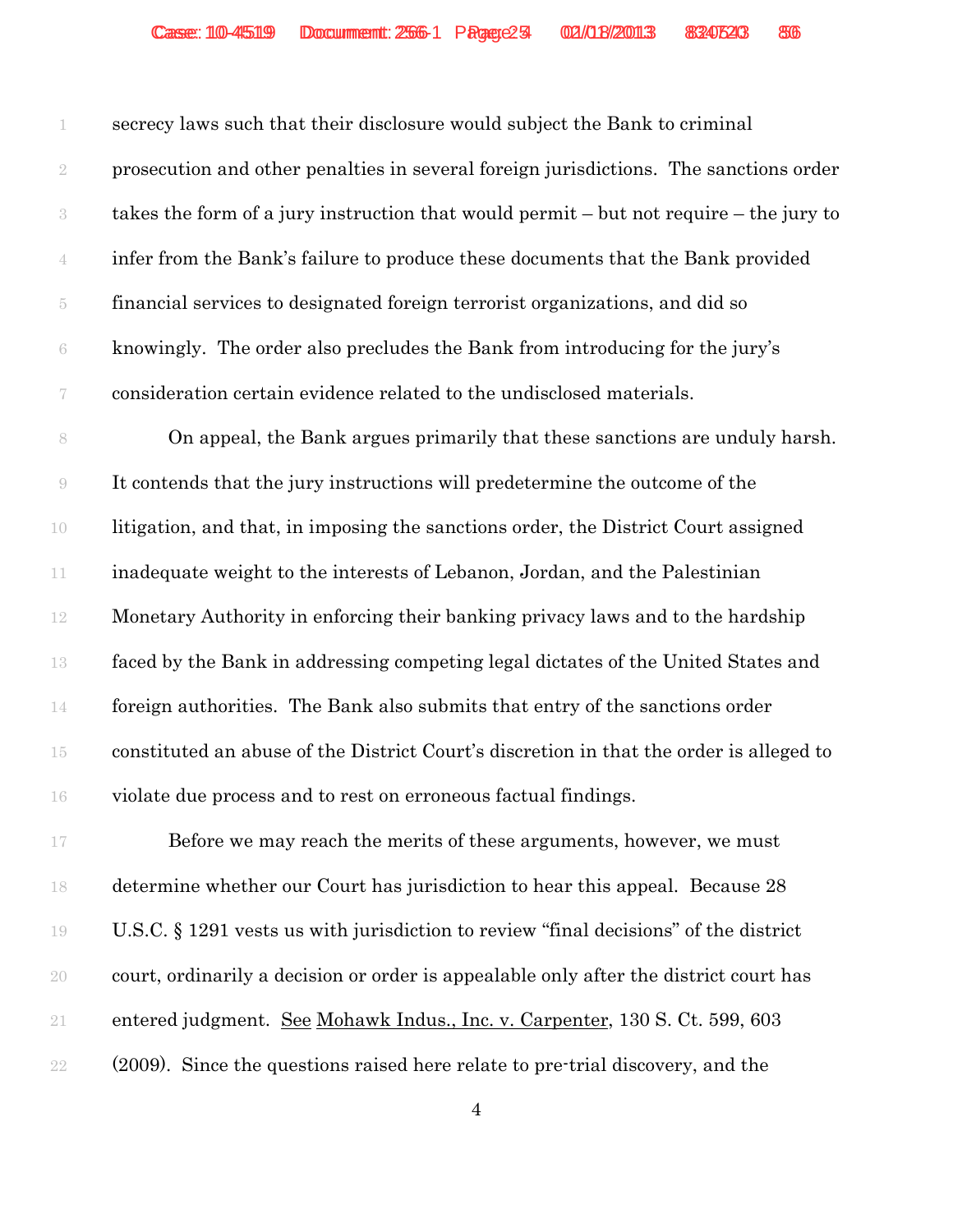litigation is ongoing in the District Court, no one disputes that the District Court's sanctions ruling is not literally a "final decision."

 The Bank urges us to conclude, however, that the court's order falls within the "small category of decisions that, although they do not end the litigation, must 5 nonetheless be considered 'final." Swint v. Chambers County Comm'n, 514 U.S. 35,  $6 \times 42$  (1995). The order is of such gravity and of such a type, insists the Bank, that, independent of future proceedings in the District Court, it virtually dictates the outcome of the case. See generally Cohen v. Beneficial Indus. Loan Corp., 337 U.S. 541 (1949). Plaintiffs argue, in contrast, that the order is not appealable because it bears on questions inseparable from the merits of this case and because appellate review after final judgment will provide the Bank a sufficient avenue for relief.

 In the alternative, the Bank urges by means of a petition for mandamus that we vacate the District Court's sanctions order. It contends that the order constitutes such a clear abuse of discretion that it cannot be allowed to stand. Plaintiffs, for their part, dispute that this is a suitable case for granting a writ of mandamus, maintaining principally that the Bank does not have a "clear and 17 indisputable" right to the relief it seeks. See Cheney v. U.S. Dist. Court, 542 U.S. 367, 380-81 (2004).

 For the reasons set forth below, we conclude that the sanctions order is not a reviewable collateral order, and we therefore dismiss the Bank's appeal for want of jurisdiction. We conclude, further, that this is not an appropriate case for issuance of the extraordinary writ of mandamus, since we agree with plaintiffs that the Bank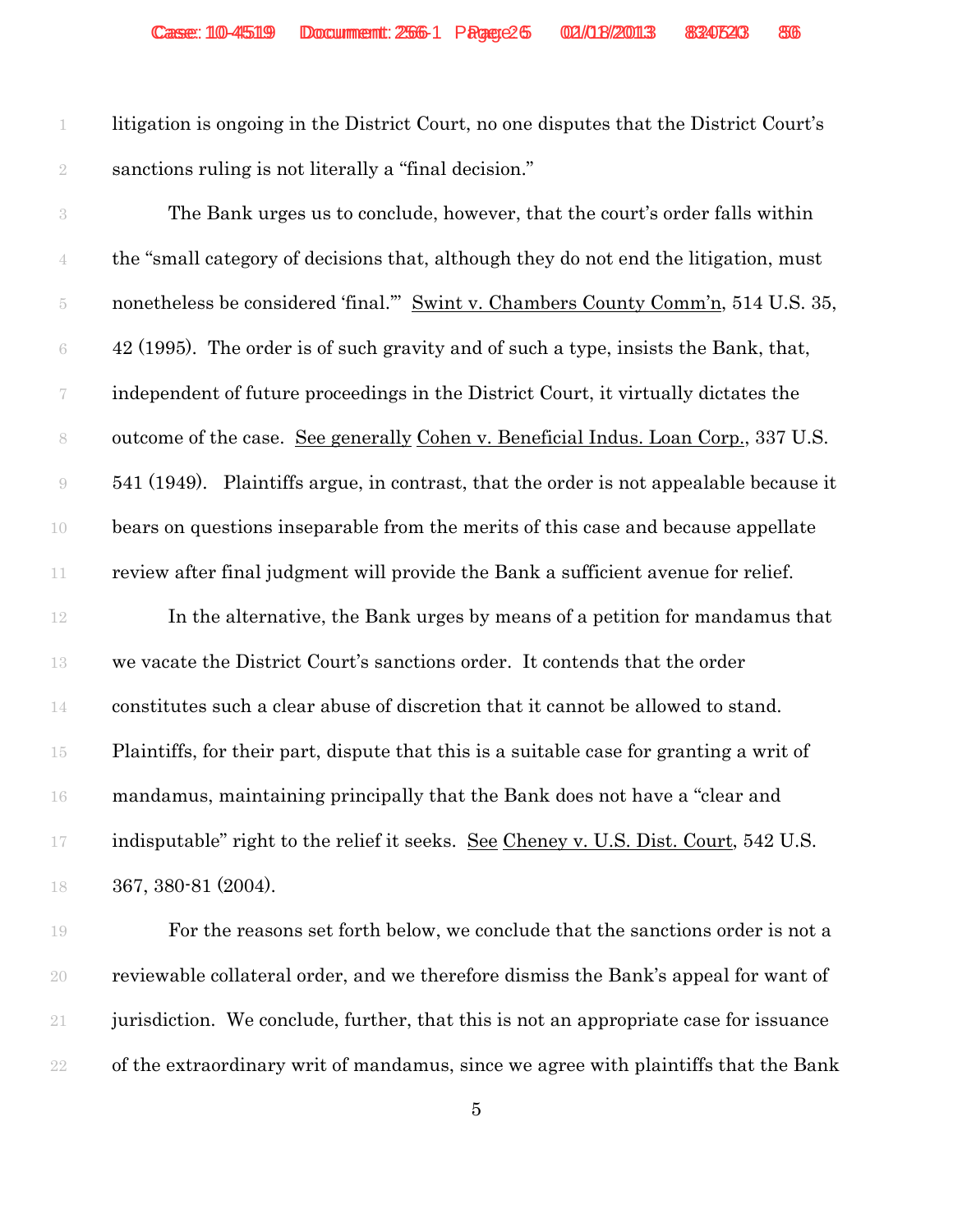| has not established (among other factors) that it has a "clear and indisputable    |
|------------------------------------------------------------------------------------|
| right" to such drastic relief or that review after final judgment will not provide |
| adequate relief. See id. at 381. We therefore DISMISS the appeal and DENY the      |
| petition for mandamus.                                                             |

#### 5 **BACKGROUND**

6 1. Plaintiffs' Claims

 Plaintiffs are thousands of individual victims and family members of victims injured or killed in terrorist attacks occurring in Israel and the Palestinian 9 Territories between 1995 and 2004.<sup>1</sup> Arab Bank is headquartered in Jordan and maintains a branch in New York City. Plaintiffs allege that during the relevant period (much of which is commonly referred to as the "Second Intifada"), the Bank knowingly, intentionally, and unlawfully "solicit[ed], collect[ed], transmitt[ed], disburs[ed], and provid[ed] the financial resources that allowed" foreign terrorist organizations operating within Israel and the Palestinian Territories "to flourish and to engage in a campaign of terror, genocide, and crimes against humanity in an

supp. 2d 327 (E.D.N.T. 2004) ( $\frac{\text{Line } 1}{\text{Line } v}$ , Analysian paintins and not have a private right of action<br>allowing for injunctive relief); <u>Linde v. Arab Bank, PLC</u>, 384 F. Supp. 2d 571 (E.D.N.Y. 2005) ("<u>Linde<br>II</u>") ( <sup>1</sup> Ten similar suits brought against Arab Bank were consolidated by the District Court for discovery and other pretrial proceedings. Linde v. Arab Bank, PLC, 269 F.R.D. 186, 186 n.1 (E.D.N.Y. 2010). This appeal is taken from all ten consolidated cases. The path of this litigation is charted in a number of District Court opinions and orders. See Linde v. Arab Bank, PLC, 353 F. Supp. 2d 327 (E.D.N.Y. 2004) ("Linde I") (finding that plaintiffs did not have a private right of action II") (denying, in large part, Arab Bank's motion to dismiss); Linde v. Arab Bank, PLC, 463 F. Supp. 2d 310 (E.D.N.Y. 2006) ("Linde III") (Magistrate Judge holding that bank secrecy laws in Jordan, Lebanon and Palestinian Territories did not excuse Arab Bank from order to produce documents covered by those laws); Linde v. Arab Bank, PLC, No. 04-civ-2799, 2009 WL 8691096 (E.D.N.Y. June 1, 2009) ("Linde IV") (Magistrate Judge recommending sanctions); Linde v. Arab Bank, PLC, 269 F.R.D. 186 (E.D.N.Y. 2010) ("Linde V") (District Court issuing sanctions).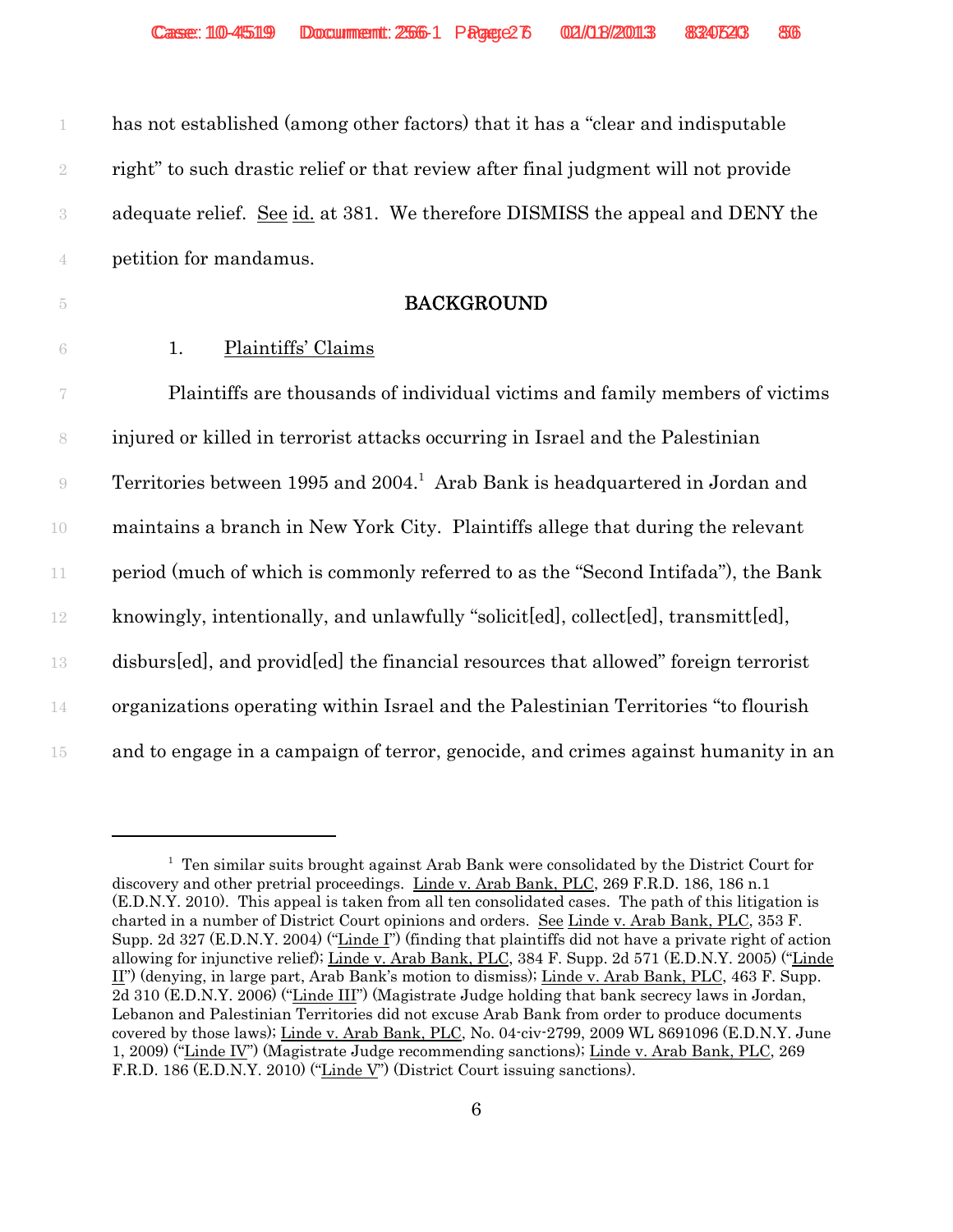1 attempt to eradicate the Israeli presence from the Middle East landscape."<sup>2</sup> Providing such financial services to foreign terrorists violates U.S. law. See 18 U.S.C. § 2339A(a) (proscribing the provision of "material support or resources, knowing or intending that they are to be used in preparation for, or in carrying out [any one of a number of expressly prohibited acts of terrorism]").

 Plaintiffs' claims rest on two factual theories. First, plaintiffs allege that the Bank assisted in administering a "death and dismemberment benefit plan" pursuant to which the Saudi Committee for the Support of the Intifada Al Quds ("Saudi Committee") made cash payments to terrorists and their families.3 9 The payments were allegedly designed to provide an incentive for suicide bombers and others who killed or injured plaintiffs and their kin. Plaintiffs allege that the families of terrorists would "claim this reward by obtaining an official certification of their deceased relative's status as a martyr, which include[d] an individualized 14 martyr identification number." Plaintiffs further allege that the Saudi Committee and Arab Bank required that beneficiaries provide this "martyr certificate" or <sup>16</sup> "death certificate" to Arab Bank to demonstrate their entitlement to benefits.<sup>5</sup> 17 Second, plaintiffs allege that the Bank provided financial services to various entities and individuals acting on behalf of Hamas and other State Department-

 $^2$  <u>Linde V,</u> 269 F.R.D. at 191.

Linde IV, 2009 WL 8691096, at  $*$ 6.

 $4 \underline{\text{Line I}}$ , 384 F. Supp. 2d at 577.

 $^5$   $\underline{\mathrm{Id}}$ .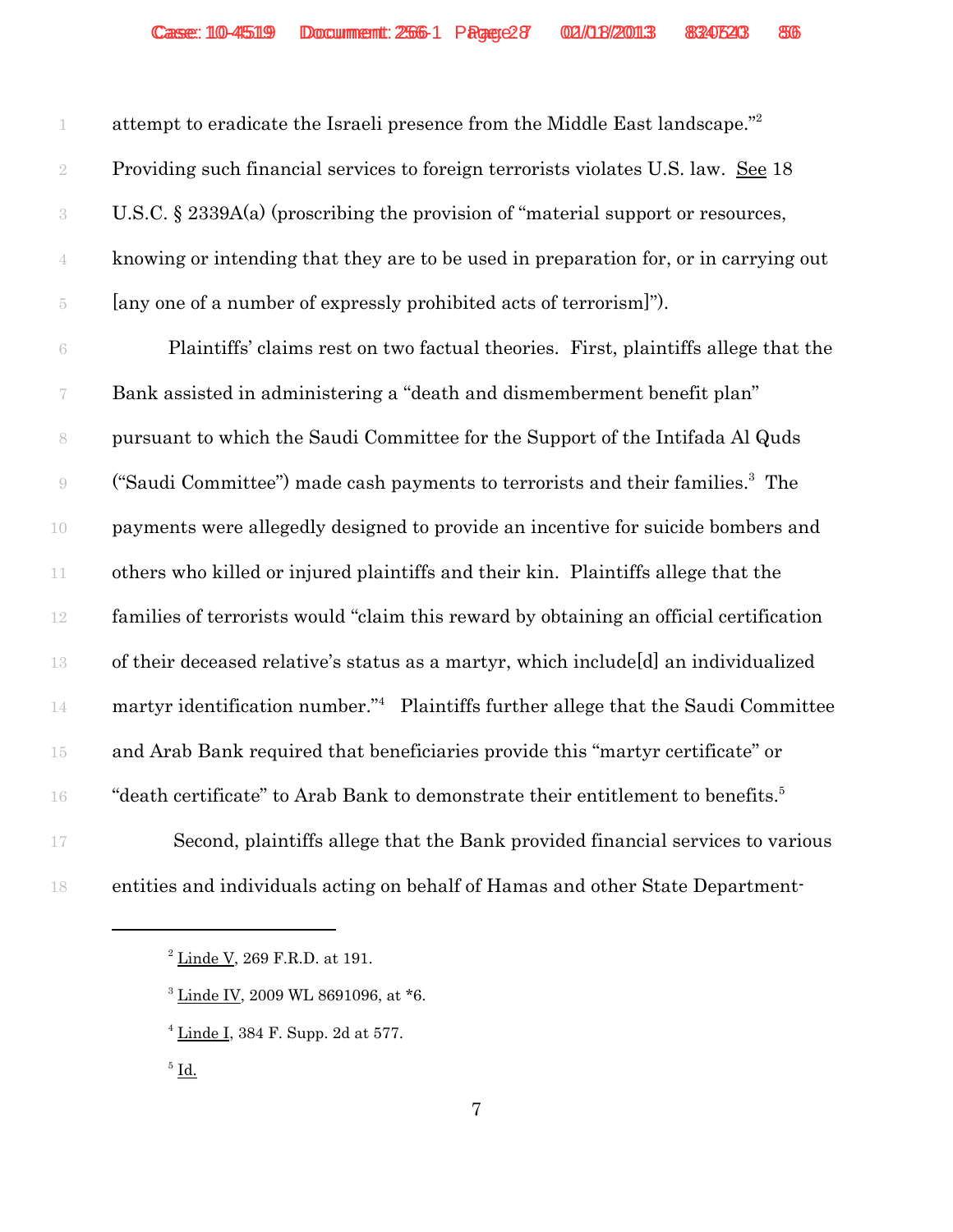| 1                        | designated foreign terrorist organizations. <sup>6</sup> These services included, for example, |
|--------------------------|------------------------------------------------------------------------------------------------|
| $\sqrt{2}$               | maintaining bank accounts, making wire transfers, and otherwise facilitating the               |
| $\sqrt{3}$               | movement of funds.                                                                             |
| 4                        | Plaintiffs are U.S. and foreign nationals. The U.S. national plaintiffs assert                 |
| 5                        | claims arising under the Anti-Terrorism Act ("ATA"), 18 U.S.C. § 2333, and the                 |
| $\rm 6$                  | foreign-national plaintiffs request relief under the Alien Tort Claims Act, 28 U.S.C.          |
| $\overline{\mathcal{C}}$ | § 1350, also known as the Alien Tort Statute ("ATS"). Each group of plaintiffs seeks           |
| 8                        | monetary damages.                                                                              |
| $\overline{9}$<br>10     | 2.<br>The Discovery Disputes and Arab Bank's Limited Document<br>Productions                   |
| 11<br>12                 | Early in the litigation, in 2005, plaintiffs requested that the Bank produce                   |
| 13                       | documents related to various specified accounts maintained at the Bank. The                    |
| 14                       | material sought concerned primarily organizations designated as "foreign terrorist             |
| $15\,$                   | organizations" by the United States government, and entities and individuals                   |
| 16                       | allegedly affiliated with those organizations. <sup>7</sup> During 2005, Magistrate Judge      |
| 17                       | Victor V. Pohorelsky, to whom this case was referred for discovery, issued a series of         |
| 18                       | focused production orders that required Arab Bank to turn over specific banking                |
| 19                       | information concerning known or suspected terrorists. For example, in November                 |

 $6$   $\underline{\text{Id.}}$  "Hamas" is an acronym for the Arabic phrase "Harakat al-Muqawama al-Islamiya," sometimes translated as the "Islamic Resistance Movement." Country Reports on Terrorism 2010, U.S. Dep't of State, Aug. 18, 2011, available at http://www.state.gov/j/ct/rls/crt/2010/170264.htm. Accordingly, the movement's title is sometimes printed in capital letters as "HAMAS." See Linde II, 384 F. Supp. 2d at 576. In accordance with common usage, we refer to it here as "Hamas."

<sup>&</sup>lt;sup>7</sup> See 8 U.S.C. § 1189 (defining process pursuant to which the Secretary of State may designate an entity as a "foreign terrorist organization"). We sometimes refer to such organizations here as "FTOs."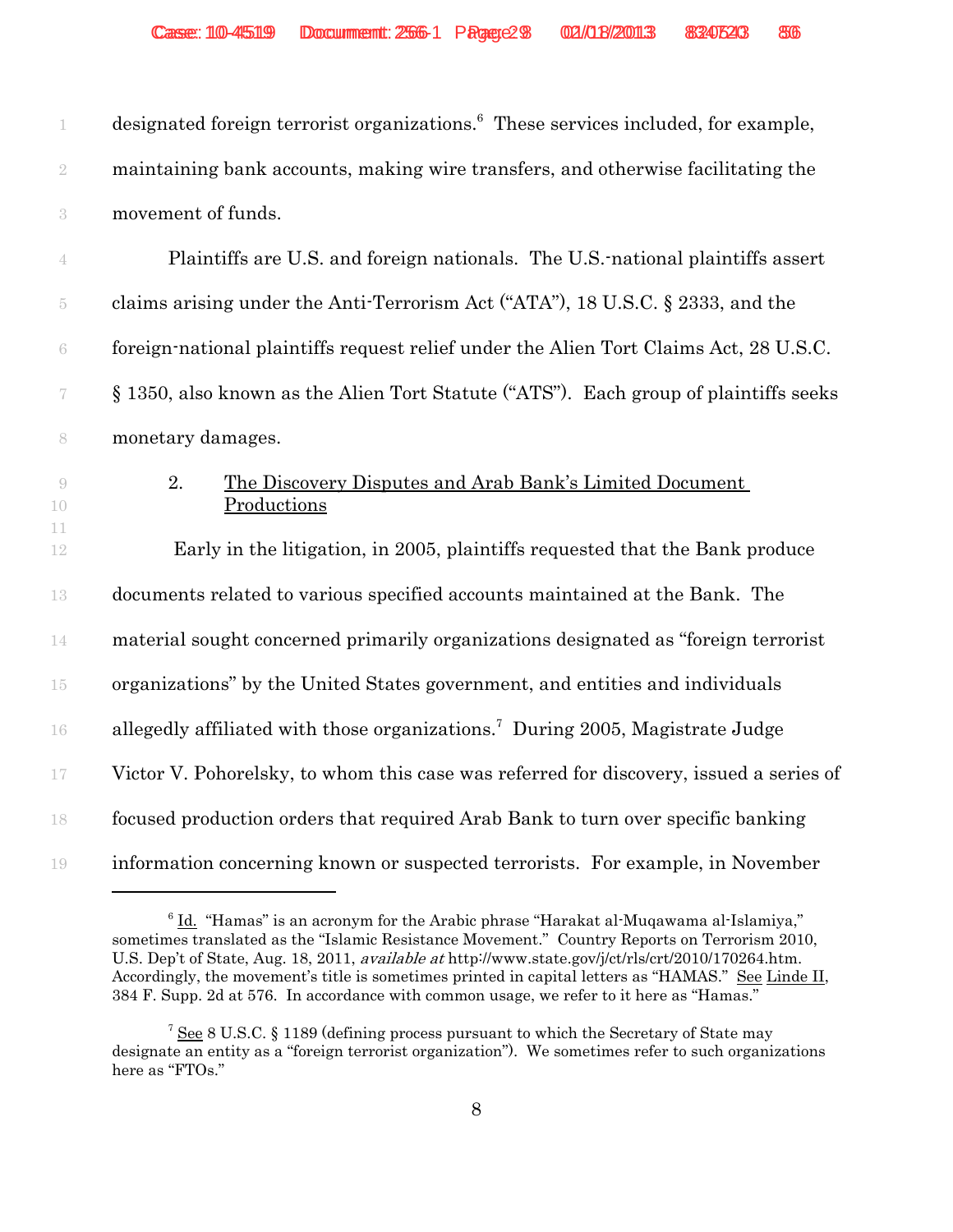|                          | 2005, the Magistrate Judge ordered that Arab Bank produce information related to               |
|--------------------------|------------------------------------------------------------------------------------------------|
| $\sqrt{2}$               | a specific account at the Bank's Lebanese branch, into which a website allegedly               |
| $\,3$                    | affiliated with terrorist groups had purportedly requested that funds be                       |
| $\overline{4}$           | transferred. <sup>8</sup> Arab Bank asserted that the request was subject to bank secrecy laws |
| $\tilde{\text{5}}$       | in Lebanon and that permission to produce the relevant material was required from              |
| $\rm 6$                  | Lebanese regulatory authorities. In 2006, Arab Bank received permission from                   |
| $\overline{\mathcal{C}}$ | Lebanon to disclose information related to this account, and did so. <sup>9</sup>              |
| $\,$ $\,$                | In February 2006, plaintiffs moved the District Court to compel the Bank to                    |
| 9                        | produce a much broader swath of previously-requested documents. Later that year,               |
| 10                       | the Magistrate Judge granted plaintiffs' motion, and in March 2007, the District               |
| 11                       | Court affirmed the production order. <sup>10</sup> Among the various materials the Magistrate  |
| 12                       | Judge ordered Arab Bank to disclose were documents related to alleged transfers                |
| 13                       | from the Saudi Committee to terrorists, including "documents identifying the                   |
| 14                       | account numbers and account holders of the accounts from which the payments                    |
| $15\,$                   | were disbursed" and "documents identifying the account numbers and account                     |
| 16                       | holders of the accounts into which the payments were disbursed." <sup>11</sup>                 |
|                          |                                                                                                |

Supplemental Appendix ("Supp. App.") 15.

 $9 \underline{\text{Line III}}$ , 463 F. Supp. 2d at 316.

 Linde III, 463 F. Supp. 2d 310 (Magistrate Judge decision); see also Linde v. Arab Bank, No. 04-cv-2799, 2007 WL 812918 (E.D.N.Y. Mar. 14, 2007) (affirming Magistrate Judge's decision).

Supp. App. 18-19.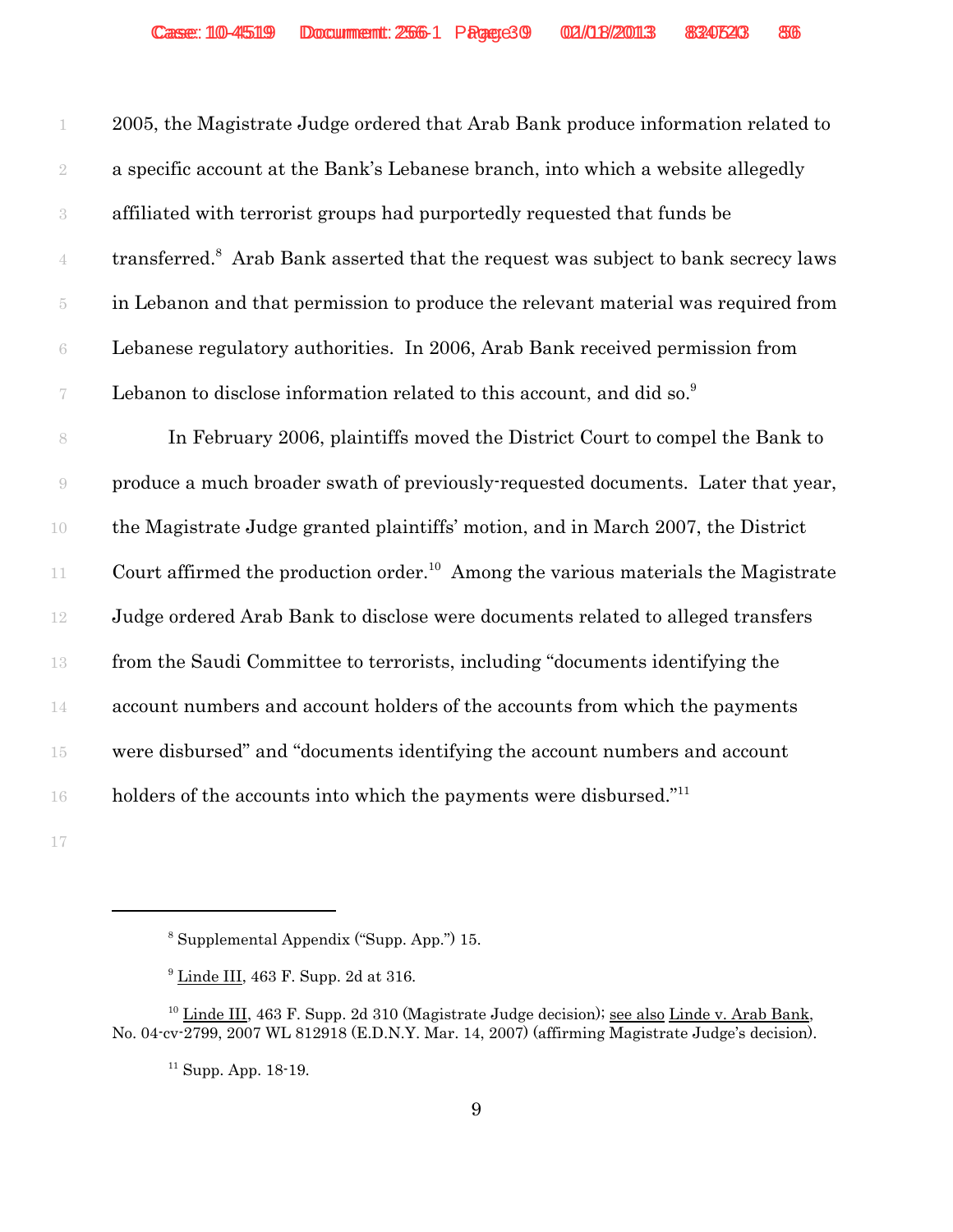1 In deciding the motion to compel, the Magistrate Judge and District Court analyzed several factors. Most critically, they balanced (on the one hand) the interests of foreign governments in enforcing their laws and the potential hardship created for the Bank by its conflicting legal obligations, with (on the other hand) the interests of the United States in enforcing its laws and plaintiffs' need for the material in pursuing their claims. The balancing analysis followed the guidance provided by § 442 of the Restatement (Third) of Foreign Relations Law of the United States (1987) (the "Restatement"), which has long provided the courts a thoughtful source of authority for addressing discovery issues in this context. See, e.g., In re Grand Jury Proceedings, 532 F.2d 404, 407 (5th Cir. 1976) (adopting the "Restatement position" as a means of "determining whether the United States or . . . the Cayman Islands' legal command will prevail" with regard to whether a noncitizen could be compelled to testify before a U.S. grand jury in violation of Cayman Islands bank secrecy laws). Section 442(1)(c) advises courts to consider five factors when "deciding whether to issue an order directing production of 16 information located abroad":

 [i] the importance to the . . . litigation of the documents or other information requested; [ii] the degree of specificity of the request; [iii] whether the information originated in the United States; [iv] the availability of alternative means of securing the 21 information; and  $\vert v \vert$  the extent to which noncompliance with the request would undermine important interests of the United States, or compliance with the request would undermine important interests of the state where the information is located. 

27 Restatement §  $442(1)(c)$ . Using this framework, the court here determined that the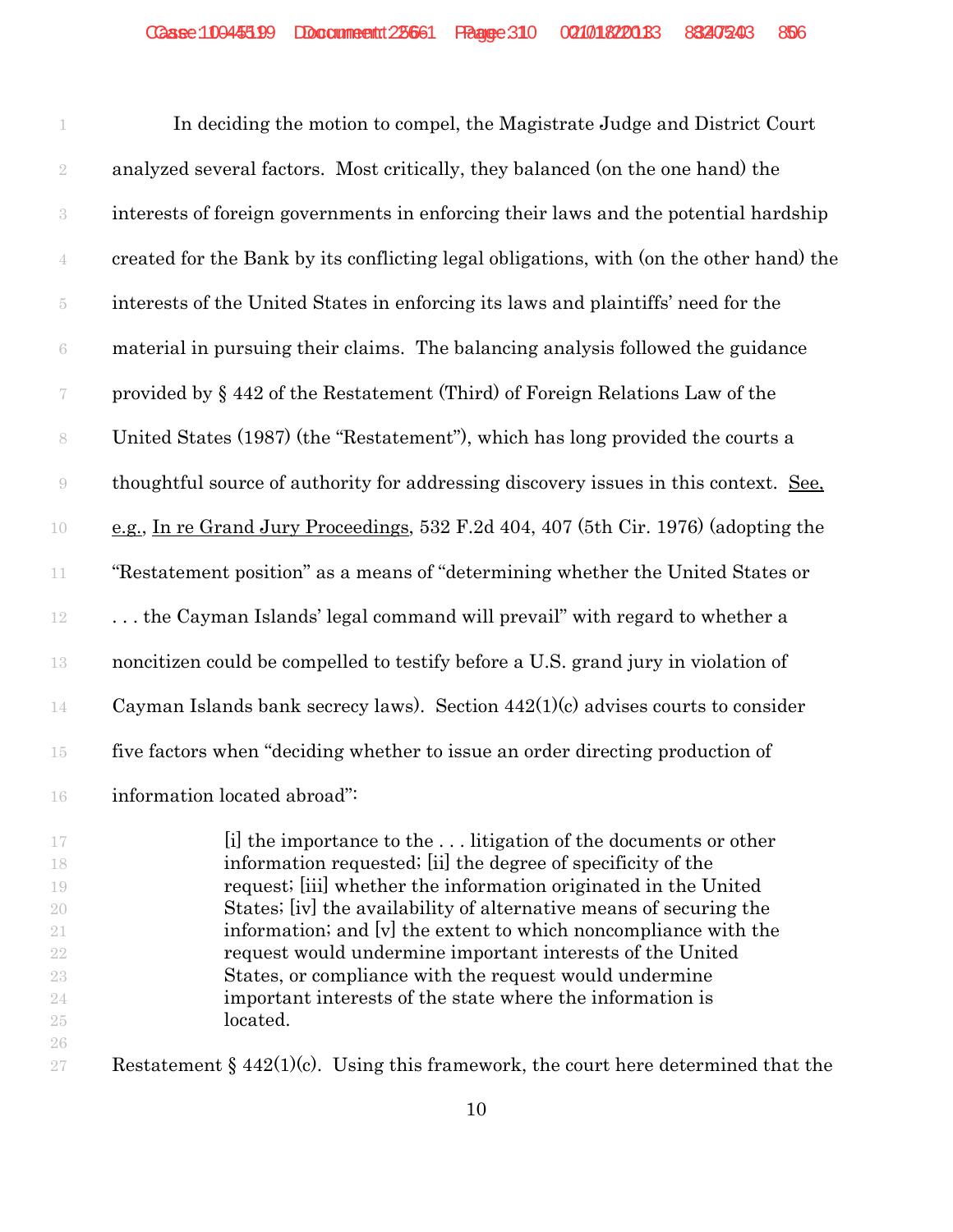| 1                        | importance of the documents to the litigation and the substantial public interest in                    |
|--------------------------|---------------------------------------------------------------------------------------------------------|
| $\sqrt{2}$               | compensating victims of terrorism and combating terrorism – interests shared by                         |
| $\sqrt{3}$               | the United States and foreign sovereigns – outweighed the foreign sovereigns'                           |
| $\overline{4}$           | interests in banking privacy. <sup>12</sup>                                                             |
| $\overline{5}$           | Before entering its production order, however, the Magistrate Judge invited                             |
| $\rm 6$                  | Arab Bank to seek permission from the cognizant authorities in the relevant foreign                     |
| $\overline{\mathcal{C}}$ | states <sup>13</sup> to produce the responsive material. <u>See</u> Restatement § 442(2)(a) ("[A] court |
| 8                        | or agency in the United States may require the person to whom the order is directed                     |
| $\bigcirc$               | to make a good faith effort to secure permission from the foreign authorities to                        |
| 10                       | make the information available."). As discussed above, a similar waiver had been                        |
| 11                       | granted by Lebanese authorities earlier in 2006. <sup>14</sup>                                          |
| 12                       | Arab Bank sought such a waiver, but in September 2007, the authorities in                               |
| 13                       | Jordan, Lebanon, and the Palestinian Territories denied the Bank's request. <sup>15</sup>               |
| $14\,$                   | Pointing to this denial, the Bank continued to refuse to produce the materials                          |
| $15\,$                   | assertedly covered by foreign bank secrecy laws. Plaintiffs continued to contend                        |
| $16\,$                   | that the materials at issue were necessary to their case.                                               |
| $17\,$                   |                                                                                                         |

See Linde III, 463 F. Supp. 2d at 315-16,  $\frac{aff}{d}$ , 2007 WL 812918 (E.D.N.Y. Mar. 14, 2007).

 For convenience, throughout this opinion we sometimes refer to Lebanon, Jordan, and the Palestinian Monetary Authority as "the foreign states," "the foreign nations," or "the foreign sovereigns."

See Linde III, 463 F. Supp. 2d at 316.

<sup>&</sup>lt;sup>15</sup> <u>See Linde V</u>, 269 F.R.D. at 194.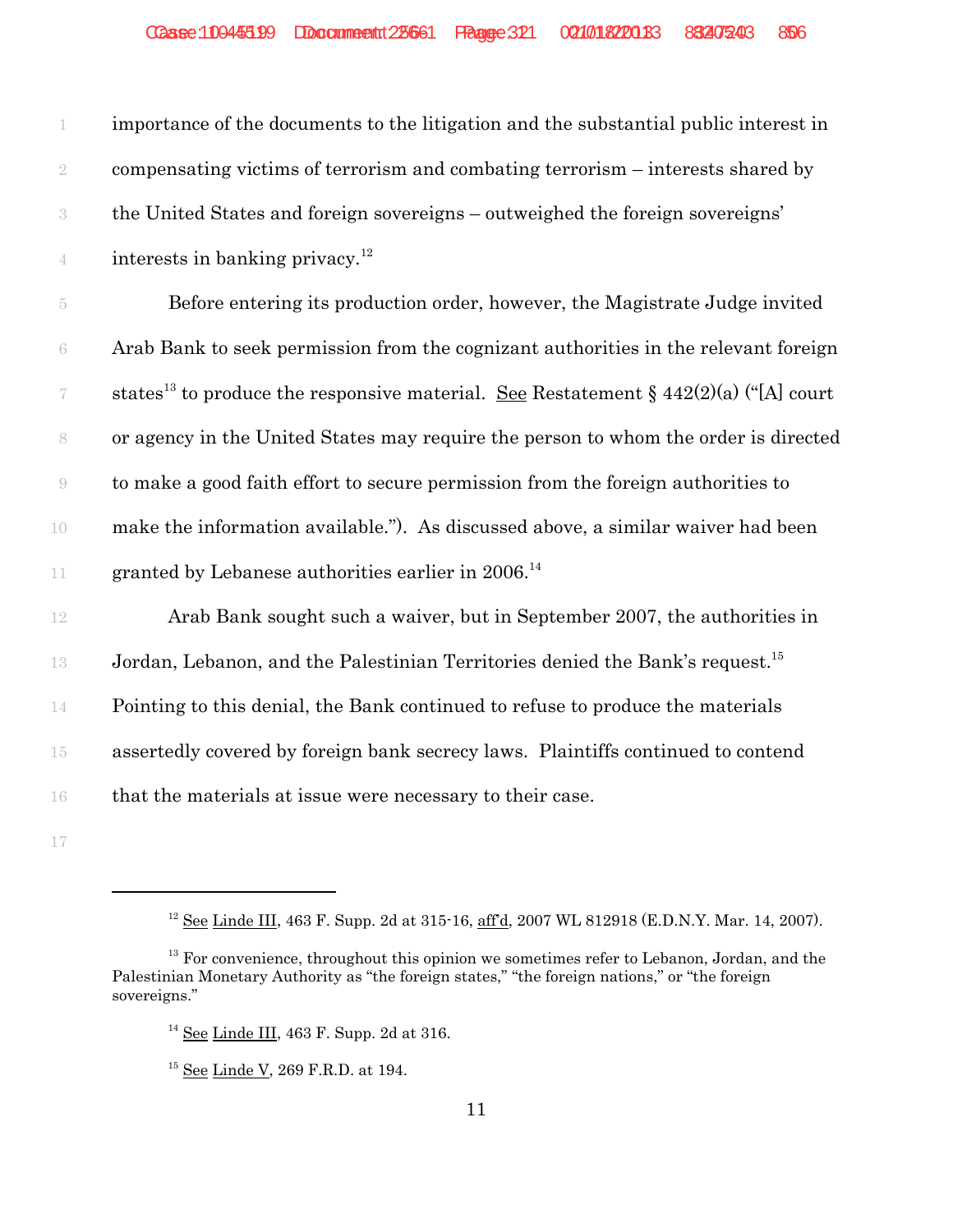|                | During these protracted proceedings, plaintiffs acquired numerous                 |
|----------------|-----------------------------------------------------------------------------------|
| $\overline{2}$ | documents related to their discovery requests, some from the Bank and some from   |
|                | other sources. The quality and quantity of the documents bear on both plaintiffs' |
|                | need for additional discovery and the likely effect of the sanctions order. The   |
| 5.             | material was produced in the following ways.                                      |

 First, after initially resisting their motion to compel, the Bank disclosed to plaintiffs documents regarding certain fund transfers effected through the New 8 York branch of Arab Bank.<sup>16</sup> The Bank had earlier disclosed these documents to two divisions of the United States Department of the Treasury – the Office of the Comptroller of the Currency ("OCC") and the Financial Crimes Enforcement Network – in the course of investigations by those divisions of Arab Bank's New York branch for the Bank's alleged failure to monitor fund transfers adequately for 13 suspicious activity.<sup>17</sup>

 Second, through sources independent of Arab Bank but not apparent from the record, plaintiffs obtained documents that the Bank initially produced to the United States Department of Justice ("DOJ") during its prosecution of the Holy Land Foundation for Relief and Development ("Holy Land Foundation") in the 18 Northern District of Texas on money-laundering charges.<sup>18</sup> Originally established as the "Occupied Land Fund," the Holy Land Foundation has described itself as "the

The corporate relationship of the branch to the headquarters is unclear from the record.

Linde V, 269 F.R.D. at 193; see also Supp. App. 80.

<sup>&</sup>lt;sup>18</sup> Linde V, 269 F.R.D. at 193.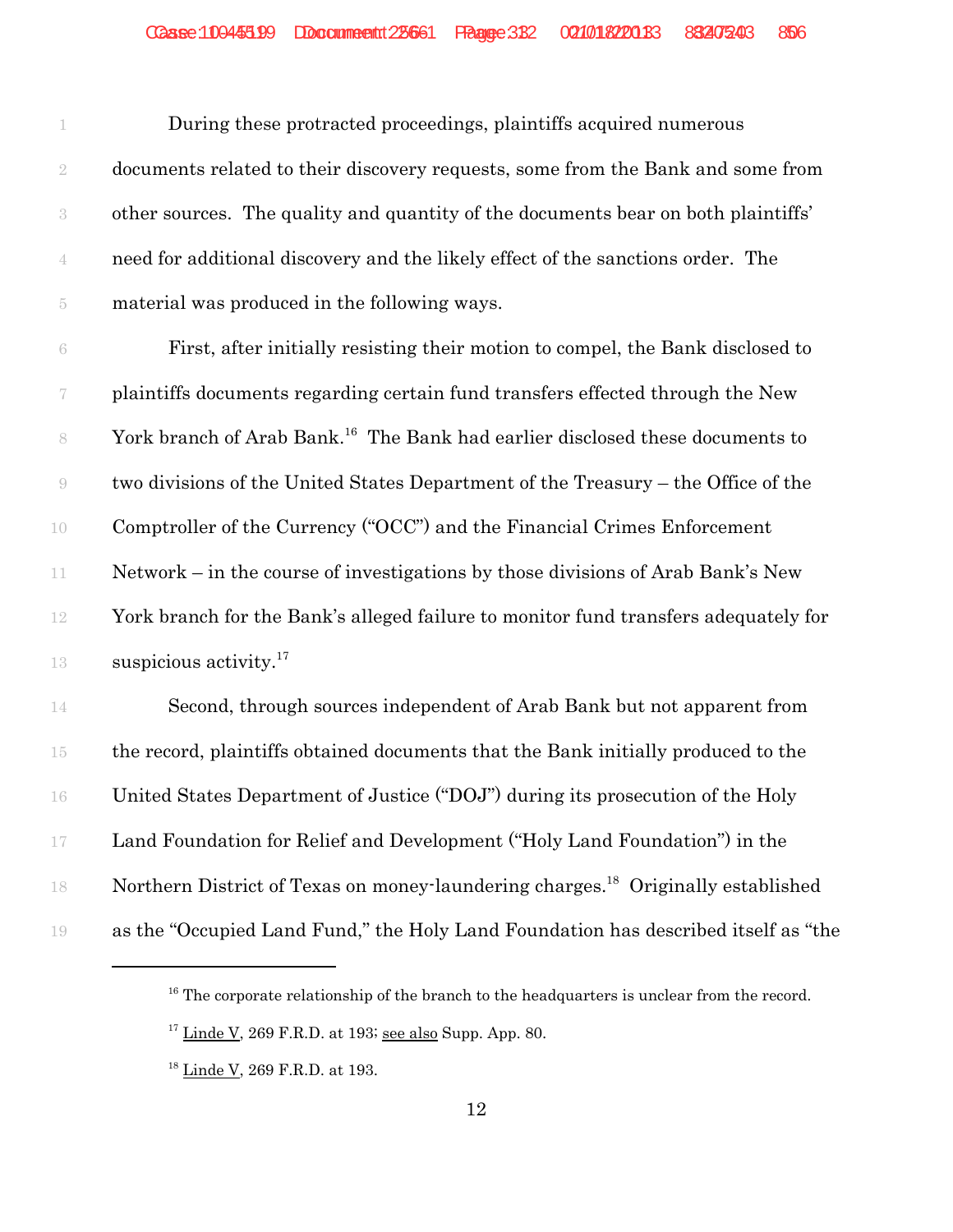largest Muslim charity in the United States," but in the early 2000s the Treasury 2 Department found that it was "closely linked" with Hamas.<sup>19</sup> Plaintiffs allege in this suit that Arab Bank laundered money for the Holy Land Foundation as part of the Foundation's efforts to raise funds for Hamas.<sup>20</sup> The documents obtained by plaintiffs include documents formerly located at Arab Bank-Palestine and Arab Bank-London that are responsive to plaintiffs' initial discovery requests.<sup>21</sup>

 Third, after numerous production orders, Arab Bank obtained permission from the Saudi Committee to disclose documents "relating to transactions handled 9 by [Arab Bank] on the Saudi Committee's behalf."<sup>22</sup> Pursuant to the Saudi Committee's permission, Arab Bank now claims to have produced for plaintiffs 11 approximately 180,000 "documents" reflecting "payment instructions for *every*  payment originated by the Saudi Committee and made to a beneficiary by Arab 13 Bank . . . [, including] the date, value and currency of the transfer; the name and number of the transferring bank; the name and number of the covering bank; the name of the transferor; and the name and address of every beneficiary."<sup>23</sup> The Bank further contends that it has produced every internal document in its custody or

 $23$  Appellant's App. 1043.

<sup>&</sup>lt;sup>19</sup> Holy Land Found, for Relief & Dev. v. Ashcroft, 333 F.3d 156, 159-60 (D.C. Cir. 2003) (internal quotation marks omitted).

<sup>20</sup> Linde V, 269 F.R.D. at 192.

 $21$  Appellant's App. 1045.

 $22$  Linde IV, 2009 WL 8691096, at  $*4$ . With this license, the Bank is excused from complying with otherwise applicable bank secrecy laws, it appears. Id.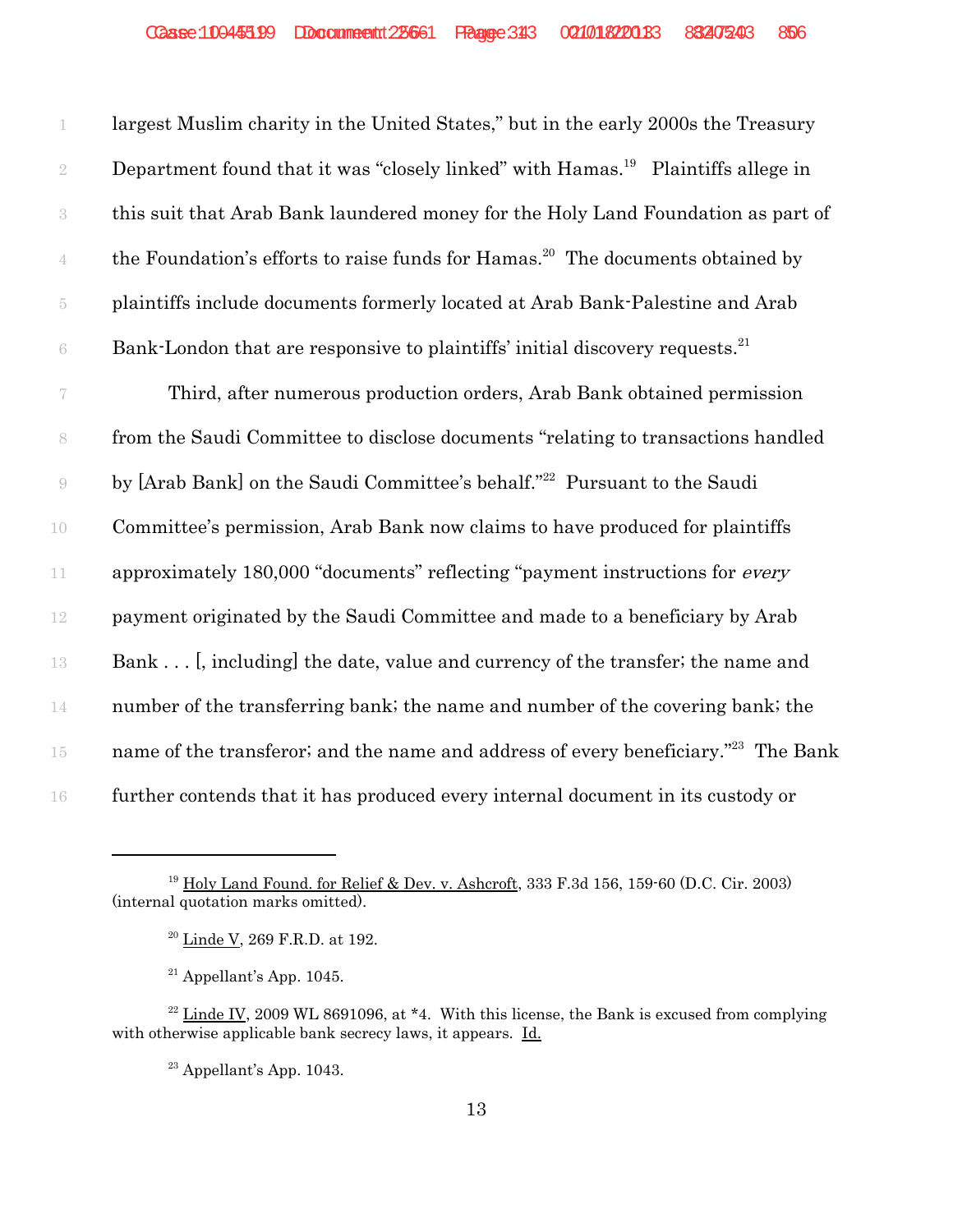possession, in any branch, that relates to the Saudi Committee. According to Arab Bank, these documents include internal correspondence related to transfers the Saudi Committee made to recipients located in the Palestinian Territories. They also contain information related to 122 transfers through the Saudi Committee that were especially probative, in plaintiffs' view, because they identified the beneficiary 6 of the transfer solely by his or her relationship to another individual  $(i.e.,$  "father of \_\_\_\_"). Before performing these transfers, Arab Bank received further information about each of the beneficiaries but – the Bank asserts – never requested "death certificates" or "martyr certificates" from beneficiaries. Arab Bank asserts that in discovery it produced the documents that these beneficiaries had provided to the 11 Bank to establish their entitlement to payment, with the names of the beneficiaries redacted.

 Fourth, as mentioned above, Arab Bank received permission from the Lebanese Special Investigation Commission to disclose, and in fact later did disclose to plaintiffs, documents relating to one account at a Lebanese branch of Arab Bank that was apparently "held in the name of an individual who has been identified as a 17 high-ranking member of Hamas."<sup>24</sup>

 Plaintiffs thus acquired a substantial volume of relevant material. Arab Bank continued, however, to refuse to produce documents responsive to several requests of critical importance to plaintiffs' case. These included records regarding

<sup>&</sup>lt;sup>24</sup> Linde IV, 2009 WL 8691096, at  $*4$ .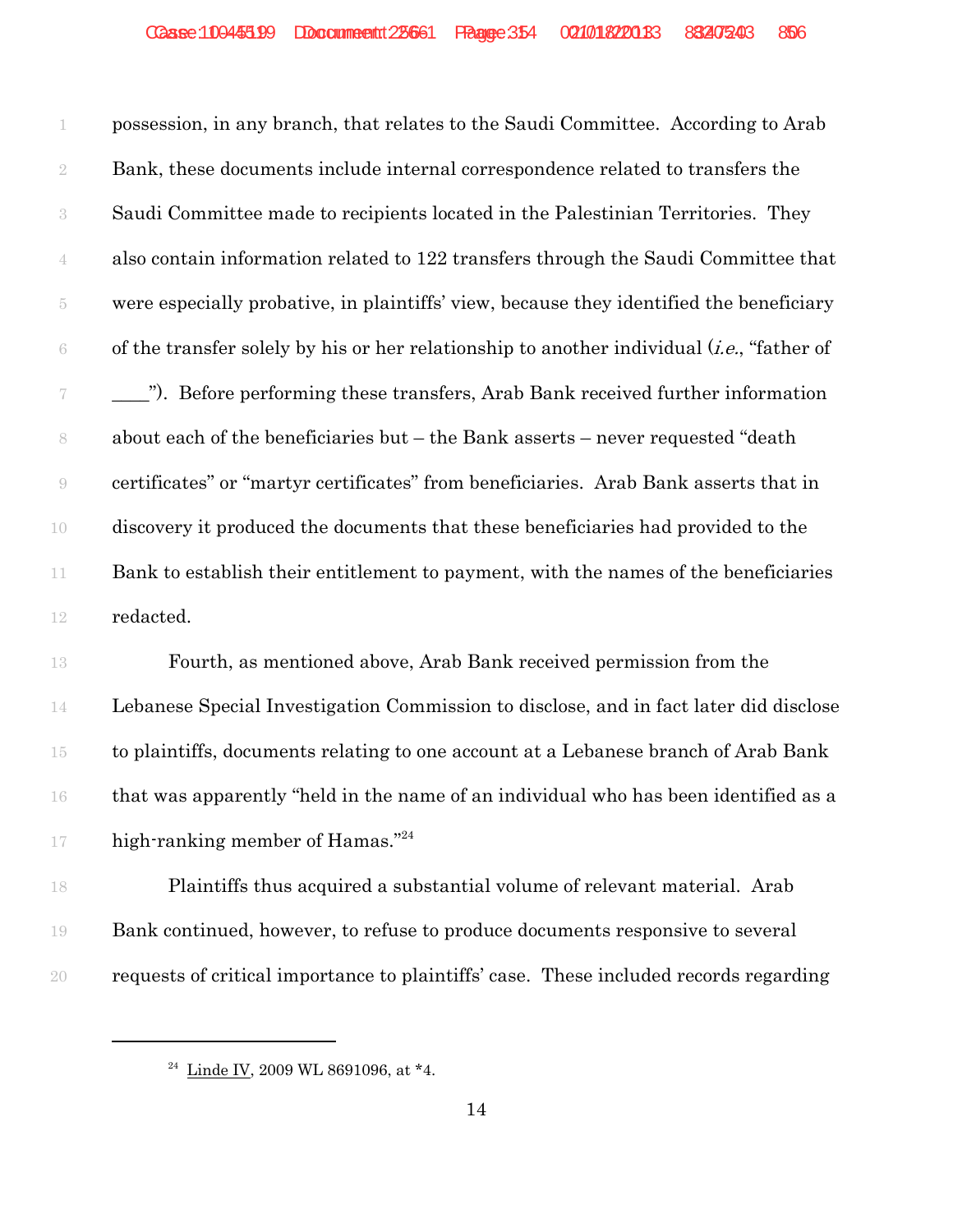ten specific accounts the Bank is alleged to maintain for certain named foreign terrorist organizations; general account records for other named organizations that, according to plaintiffs, are linked to terrorism; and, finally, account records for the  $\frac{4}{4}$  beneficiaries of Saudi Committee transfers.<sup>25</sup> Regarding the last category of records, Arab Bank has argued that even though the Saudi Committee may provide permission to Arab Bank to disclose documents related to payments "originated by the Saudi Committee," Arab Bank may not disclose "account records" – including account numbers, account statements, and certain account-holder identifying information – "of all the tens of thousands of Saudi Committee beneficiaries" 10 without violating bank secrecy laws.<sup>26</sup>

11 3. The Sanctions Order

 In late December 2007, over two years after their initial discovery request, plaintiffs moved for sanctions under Federal Rule of Civil Procedure 37(b). Rule 37(b) authorizes district courts to impose sanctions upon a party for failure to comply with a discovery order, so long as those sanctions are "just." The Rule identifies potential sanctions for disobeying discovery orders. These include: "directing that the matters embraced in the order or other designated facts be taken as established for purposes of the action"; "prohibiting the disobedient party from supporting or opposing designated claims or defenses"; and "rendering a default judgment." Fed. R. Civ. P. 37(b)(2).

 $^{25}$  See Linde V, 269 F.R.D. at 198-99.

Appellant's App. 1071.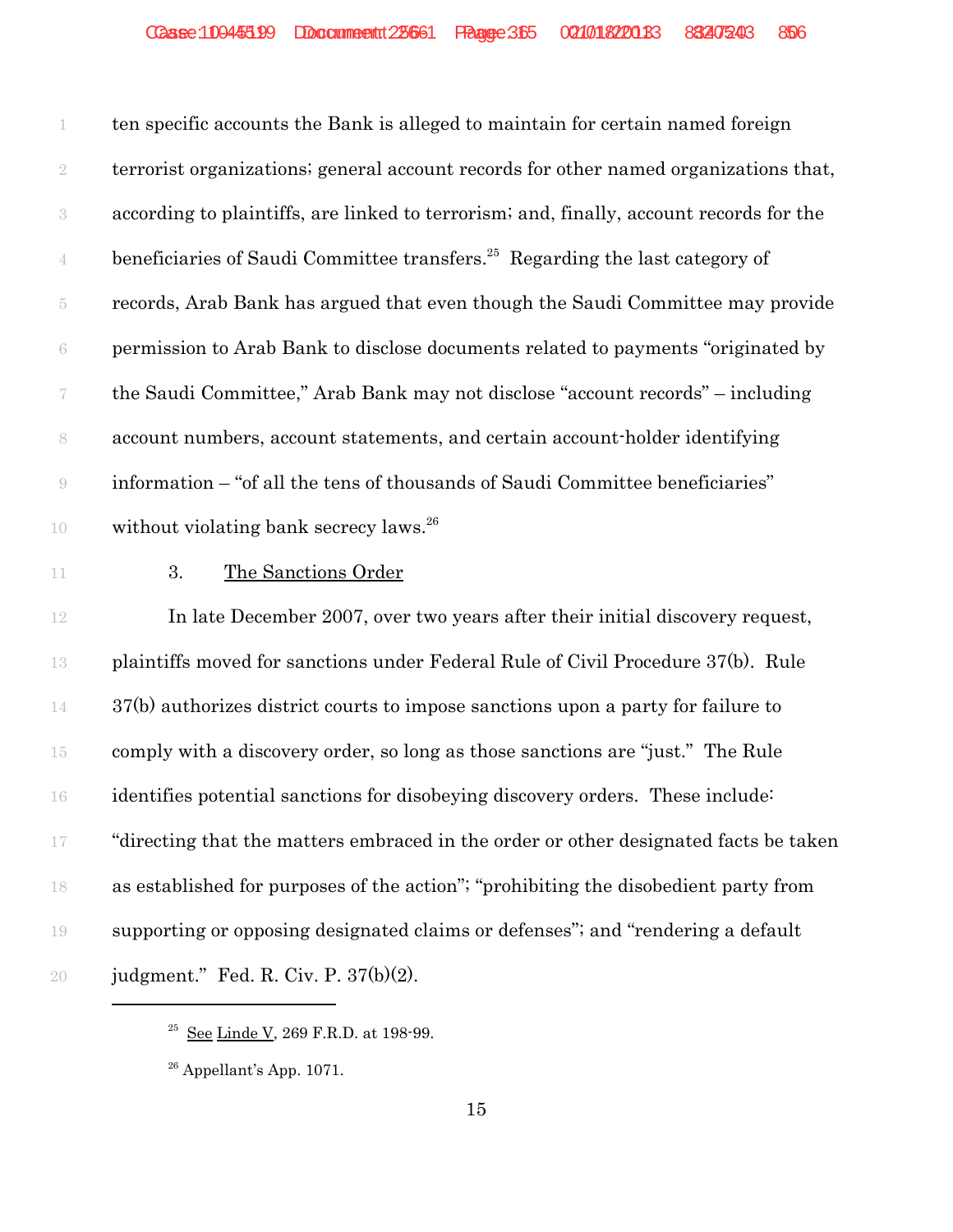In June 2009, in the absence of any further substantial production by Arab Bank, the Magistrate Judge issued a Report & Recommendation addressing sanctions. Initially, the Magistrate Judge recommended that the District Court, among other sanctions, should "deem[ ] established . . . [that] between 2000 and 2004 the defendant provided financial services on behalf of the Saudi Committee" to  $\delta$  various terrorists and terrorist organizations.<sup>27</sup> The Magistrate Judge later amended this recommendation, having concluded that he had initially overlooked that documents produced by Arab Bank regarding the Saudi Committee transfers indeed included "information about the identity of each recipient of such a payment, the amount and timing of each payment, and other information concerning each 11 payment transaction."<sup>28</sup> For this reason, the Magistrate Judge recommended that the District Court instruct the jury that it could but need not infer that Arab Bank 13 provided financial services to the Saudi Committee and  $FTOs.<sup>29</sup>$  The Magistrate Judge declined to recommend, however, either that the District Court deem established that Arab Bank knowingly and intentionally provided financial services to terrorist organizations or that the District Court instruct the jury that it could infer knowledge and intent from Arab Bank's failure to produce certain documents. The Magistrate Judge explained that, in his view, "There has been no showing that

<sup>&</sup>lt;sup>27</sup> Linde IV, 2009 WL 8691096, at \*12.

<sup>&</sup>lt;sup>28</sup> Order Modifying Rep. and Recommendation at 3, Linde v. Arab Bank, PLC, No. 04-cv-5449 (S.D.N.Y. June 18, 2009), ECF No. 546.

Id. at 4.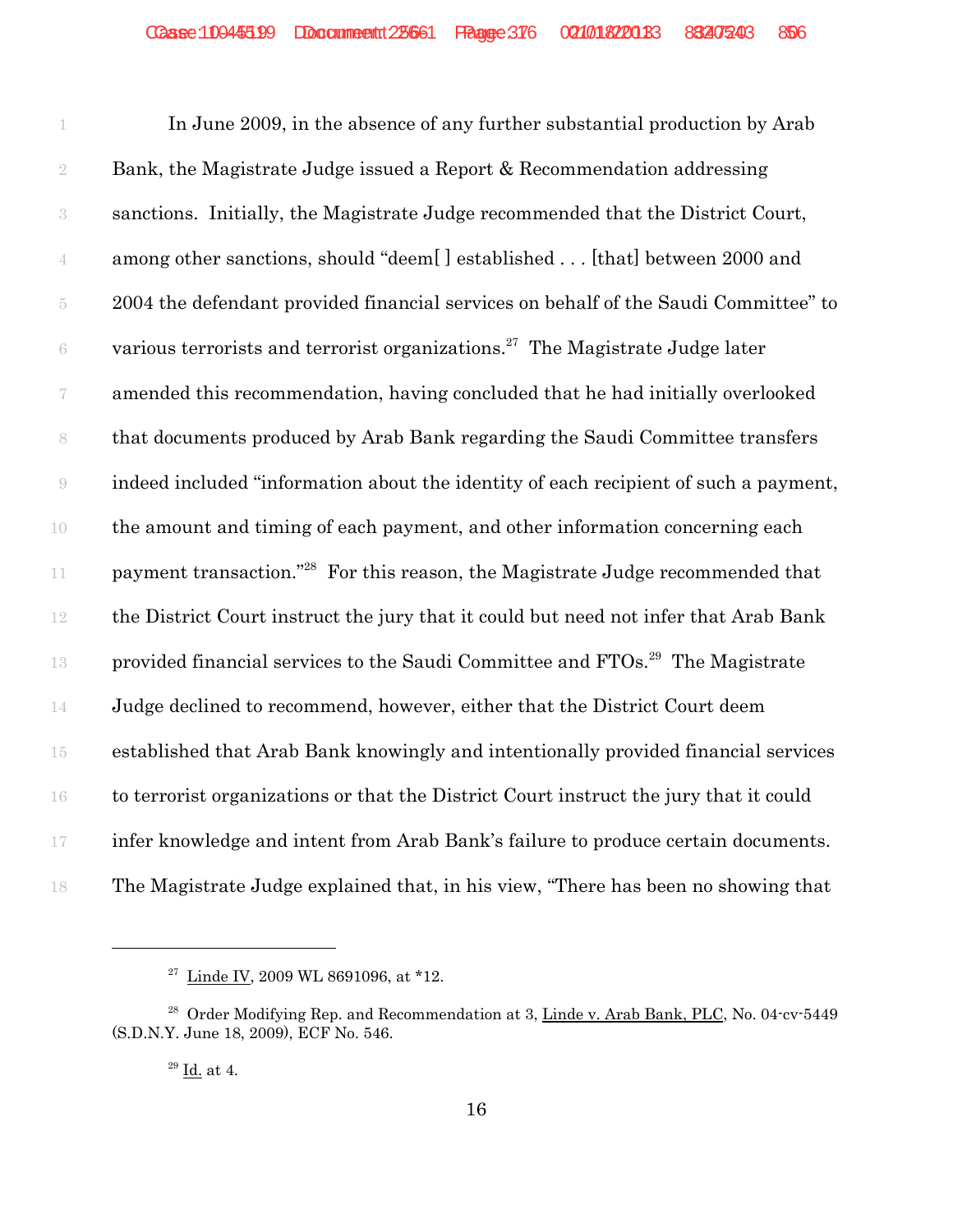1 the withheld evidence would be likely to provide direct evidence of the knowledge 2 and intent of the Bank in providing the financial services at the heart of this case."<sup>30</sup>

 In July 2010, the District Court adopted the Magistrate Judge's Report & Recommendation in part and imposed the sanctions order now at issue in this Court. The sanctions order took the form, first, of instructions the District Court ruled it will give to the jury. The court will instruct the jury that, based on Arab Bank's failure to produce documents, the jury may – but need not – conclude both that Arab Bank provided financial services to foreign terrorist organizations and that it did so knowingly and purposefully.<sup>31</sup> The Bank's actions and intent, of

 $31$  The District Court's complete statement describing the sanctions imposed is as follows:

At trial, the jury will be instructed that, based on defendant's failure to produce documents, it may, but is not required to, infer: (1) that defendant provided financial services to organizations designated by the United States as Foreign Terrorist Organizations, and to individuals associated with the FTOs; (2) that defendant processed and distributed payments on behalf of the Saudi Committee to terrorists, including those affiliated with named terrorist organizations and those who are unaffiliated, their relatives, or representatives; and (3) that defendant did these acts knowingly and purposefully. In addition, (4) defendant is precluded from making any argument or offering any evidence regarding its state of mind or any other issue that would find proof or refutation in withheld documents; (5) all requests for admissions in plaintiffs' First Set of Requests for Admissions which defendant refused to answer on foreign bank secrecy grounds are deemed admitted, and any documents referred to in those requests, which plaintiffs obtained from sources other than defendant, are deemed authentic and are admissible as such at trial; and (6) defendant is prohibited from introducing in pre-trial motions or at trial any evidence withheld on foreign bank secrecy grounds.

Linde V, 269 F.R.D. at 205. The District Court adopted the so-called "state of mind sanction" – the instruction that advises the jury that it may (but need not) conclude that Arab Bank acted knowingly and purposefully. See Linde V, 269 F.R.D. at 194.

<sup>&</sup>lt;sup>30</sup> Linde IV, 2009 WL 8691096, at \*8.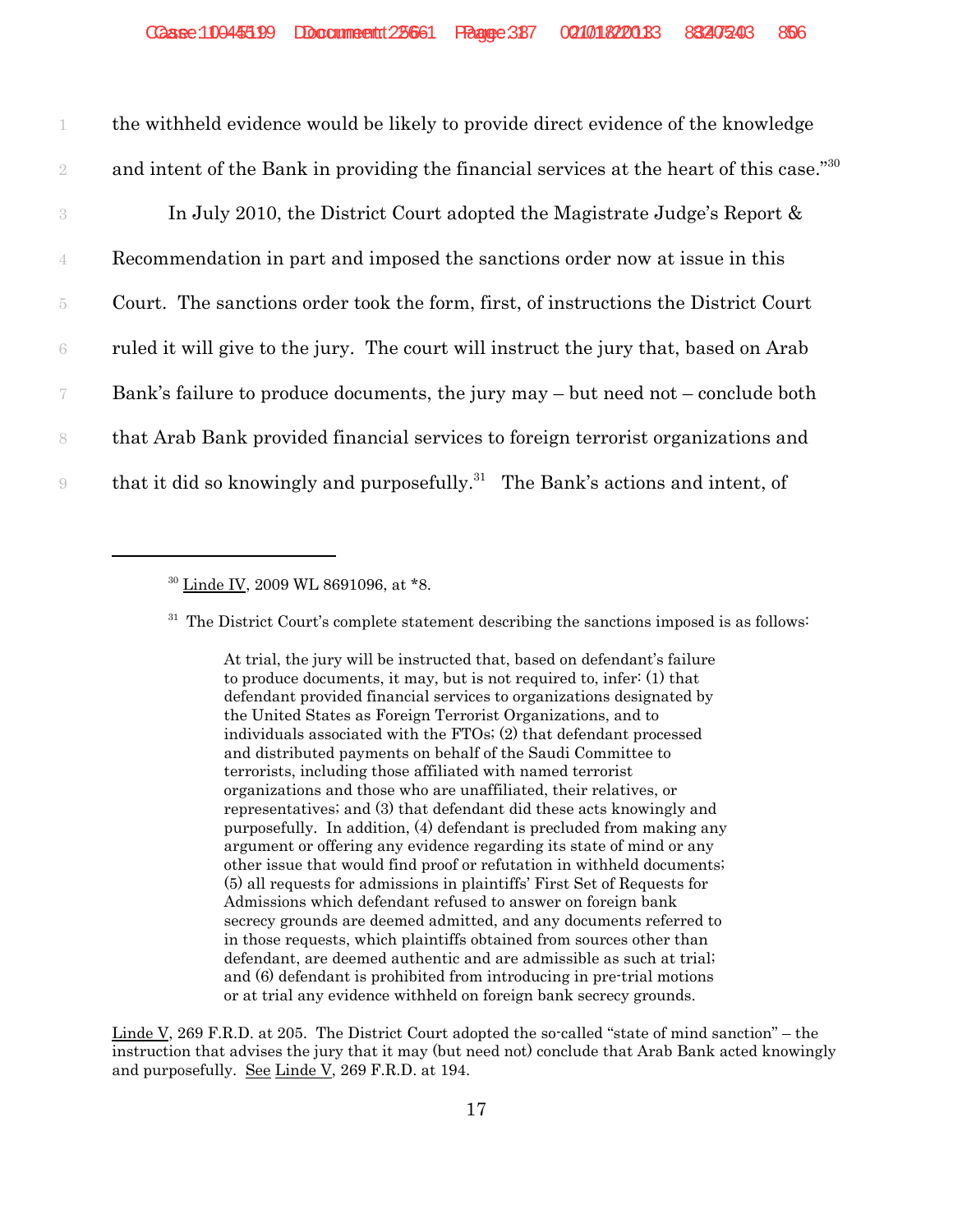1 course, lie at the core of its ATA and ATS liability.<sup>32</sup>

 The District Court carefully explained its decision to impose this sanction. It noted that many of the documents that plaintiffs had already obtained tended to support the inference that Arab Bank knew that its services benefited terrorists.<sup>33</sup> According to the District Court, these documents included (1) Saudi Committee spreadsheets listing beneficiaries of transfers and the dates and causes of the related deaths; and (2) documents from Arab Bank's Lebanon branch that suggested that "on at least three occasions in 2000, Arab Bank officials approved the transfer of funds into [an account at that branch] despite the fact that the transfers listed" known terrorists as beneficiaries.<sup>34</sup> As a consequence of the evidentiary gap created by Arab Bank's non-disclosure, the court reasoned, plaintiffs would be "hard-pressed to show that . . . [these] transfers were not approved by mistake, but instead are representative of numerous other transfers to terrorists."35 14 The permissive inference instruction will, according to the District Court, help to rectify this evidentiary imbalance.

 $32$  The parties dispute the potential scope of the Bank's liability under the ATA and the ATS, statutes whose meaning has been, and continues to be, subject to judicial interpretation and public debate. See Linde II, 384 F. Supp. 2d 571 (E.D.N.Y. 2005) (denying motion to dismiss ATA claims); cf. Kiobel v. Royal Dutch Petroleum Co., 132 S. Ct. 1738 (2012) (restoring Kiobel to the Supreme Court's calendar for reargument during the October 2012 term). We conclude – as explained in the text – that even assuming Arab Bank's state of mind is central to that liability, the sanctions order is not reviewable at this stage.

<sup>33</sup> Linde V, 269 F.R.D. at 199, 203.

<sup>34</sup> Id. at 203.

 $35$  Id.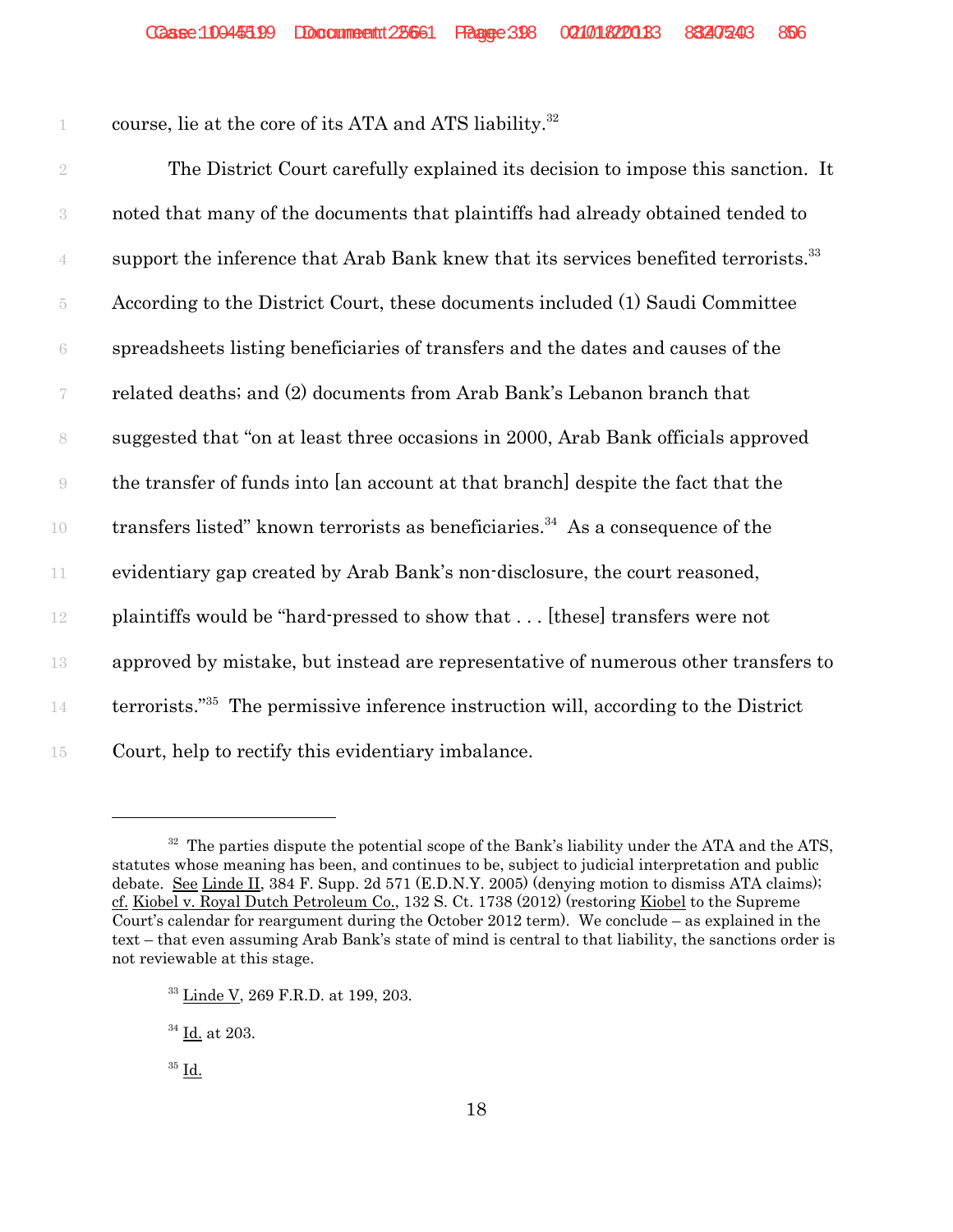| Additionally, the District Court precluded Arab Bank from using as evidence                    |
|------------------------------------------------------------------------------------------------|
| at trial any material that the Bank withheld on bank secrecy grounds, and from                 |
| making arguments with respect to its state of mind that "would find proof or                   |
| refutation in the withheld documents." <sup>36</sup> The District Court observed in support of |
| its decision that the Bank "cannot argue that it had no knowledge a certain Bank               |
| customer was a terrorist if it did not produce that person's complete account                  |
| records. To permit the Bank to make such an argument would allow it to profit                  |
| from evidentiary gaps that it chose to create." <sup>37</sup>                                  |
| After the District Court denied Arab Bank's motions to reconsider the                          |
| sanctions order and to certify an interlocutory appeal, Arab Bank noticed the appeal           |
| and filed the petition for mandamus that are before us now.                                    |
| <b>DISCUSSION</b>                                                                              |
| <b>Collateral Order Review</b>                                                                 |
| Federal courts of appeals "have jurisdiction of appeals from all final decisions"              |
| of the district courts of the United States." 28 U.S.C. § 1291. Ordinarily, we have            |
| jurisdiction to consider only those appeals brought after the district court has               |
| entered final judgment. Cunningham v. Hamilton County, 527 U.S. 198, 203                       |
|                                                                                                |
| (1999). But under the judicially-developed collateral order doctrine, first recognized         |
| by the Supreme Court in Cohen v. Beneficial Industrial Loan Corp., 337 U.S. 541                |
|                                                                                                |

 $^{36}$  <u>Id.</u> at 204.

 $37 \underline{\text{Id.}}$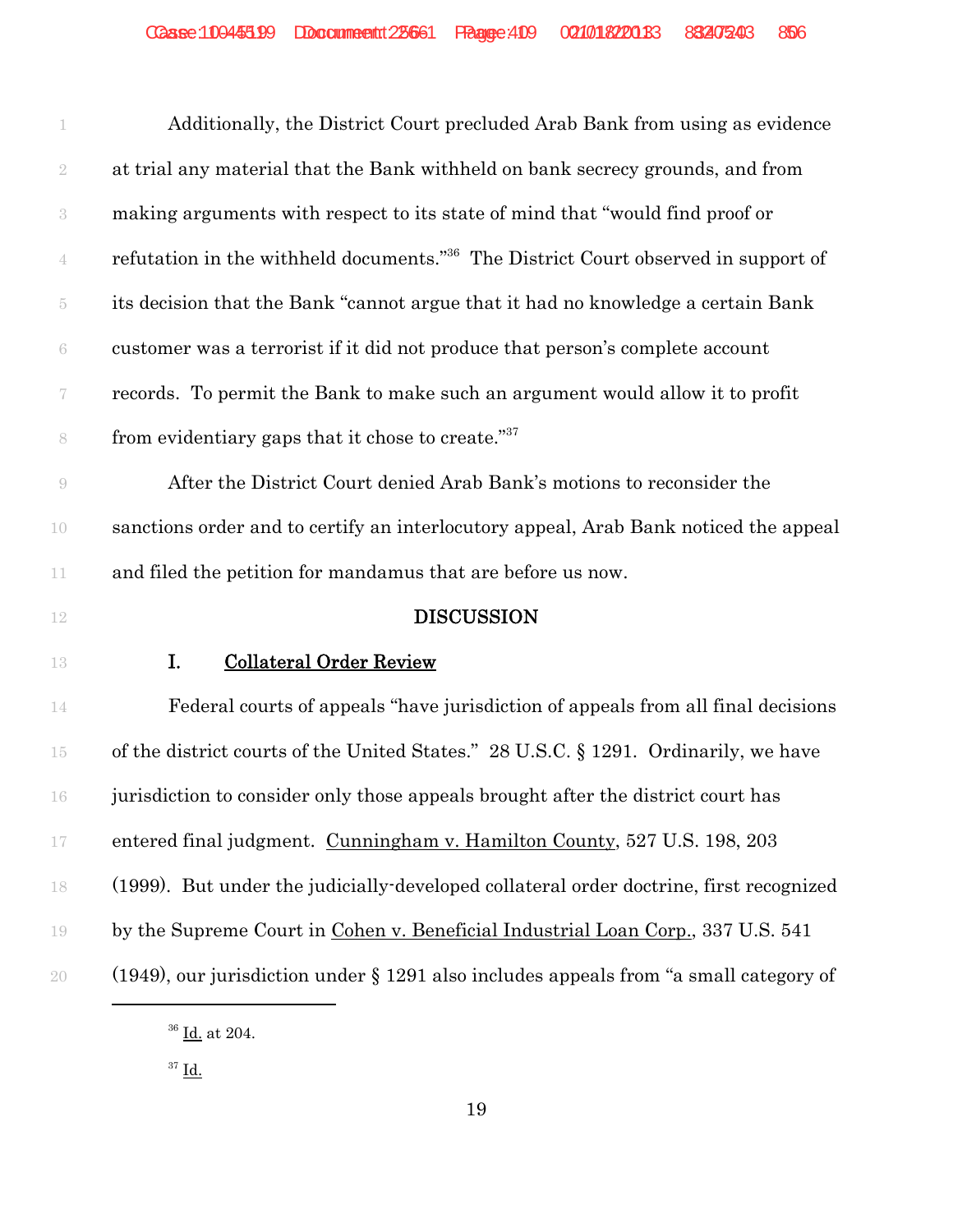| 1              | orders that do not terminate the litigation," but that are nonetheless "final." See             |
|----------------|-------------------------------------------------------------------------------------------------|
| $\sqrt{2}$     | Cunningham, 527 U.S. at 204; see also Will v. Hallock, 546 U.S. 345, 349 (2006)                 |
| $\sqrt{3}$     | ("The collateral order doctrine is best understood not as an exception to the final             |
|                | decision rule laid down by Congress in § 1291, but as a practical construction of it."          |
| $\overline{5}$ | (internal quotation marks and citation omitted)). Pursuant to Cohen, a district                 |
| $\,6\,$        | court's order is appealable before judgment has entered only if (1) it is conclusive;           |
|                | $(2)$ it "resolvels] important questions separate from the merits"; and $(3)$ it is             |
| $8\,$          | "effectively unreviewable on appeal from the final judgment in the underlying                   |
| $\Theta$       | action." Swint, 514 U.S. at 42 (citing Cohen, 337 U.S. at 546).                                 |
| 10             | The class of collateral orders as to which interlocutory review is permitted                    |
| 11             | under $\S 1291$ must remain "narrow and selective in its membership," so that the               |
| 12             | collateral order doctrine does not "overpower the substantial finality interests [that]         |
| 13             | § 1291 is meant to further." Will, 546 U.S. at 350. <sup>38</sup> These interests recognize the |
| 14             | district court's central role in managing ongoing litigation, and seek to avoid the             |
| $15\,$         | inefficiencies that would be created by permitting a court of appeals to review issues          |
| 16             | before the district court has had an opportunity to address all of the case's often             |
| $17\,$         | interrelated questions. Mohawk Indus., Inc., 130 S. Ct. at 605. But these interests             |
| 18             | protect more than judicial resources: the Supreme Court has cautioned that the                  |
| 19             | conditions that allow for collateral review "are stringent" in order also to serve "the         |

<sup>&</sup>lt;sup>38</sup> We note that 28 U.S.C. § 1292, "Interlocutory decisions," expressly provides for appellate review of several additional categories of orders before entry of a final judgment, and enables the Supreme Court to add other limited categories, in the exercise of its sound discretion. Id. § 1292(e). These alternative paths to interlocutory review do not bear on our analysis here, however.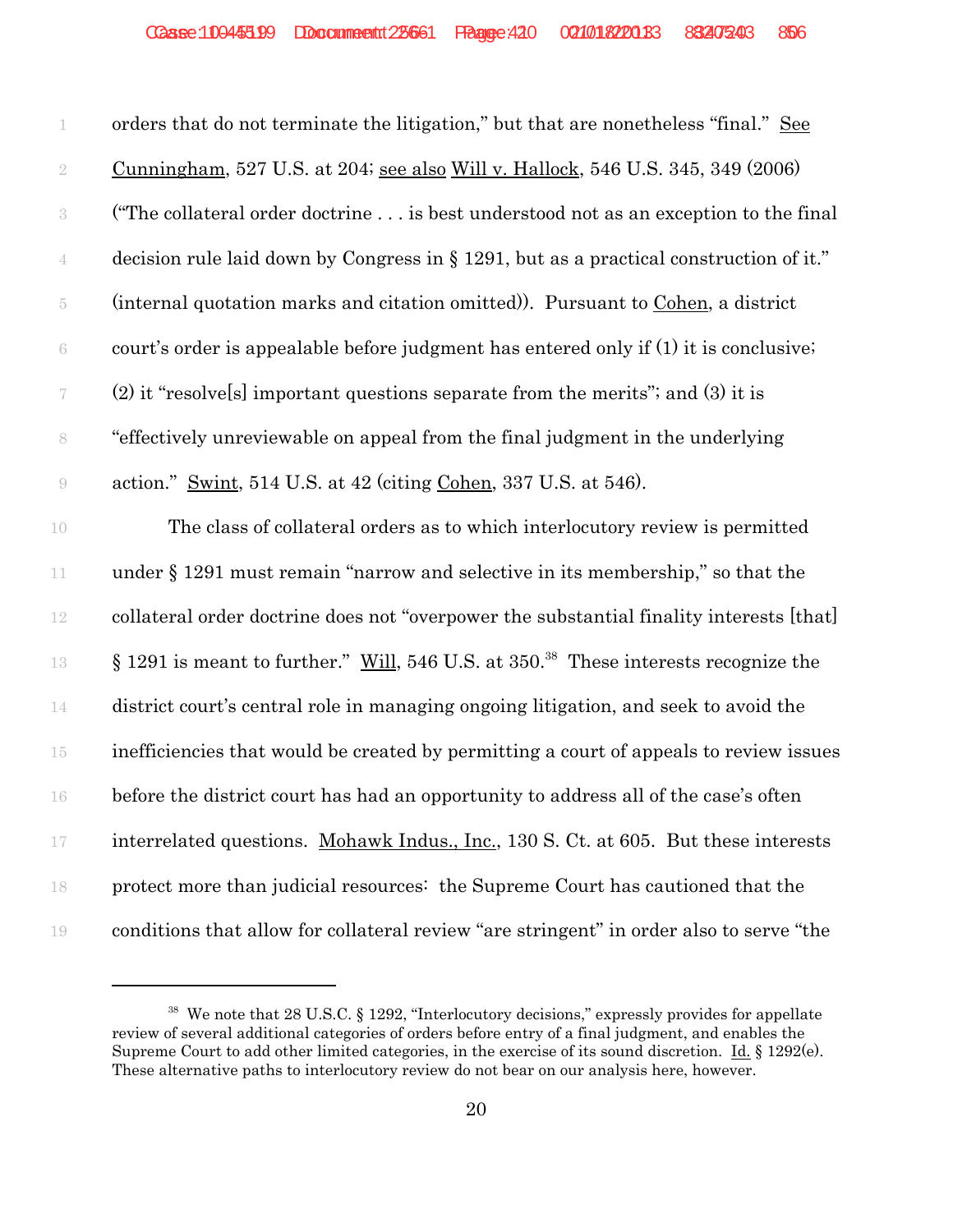sensible policy of avoiding the obstruction to just claims that would come from permitting the harassment and cost of a succession of separate appeals from the various rulings to which a litigation may give rise." Will, 546 U.S. at 349-50 (internal quotation marks, citations, and alterations omitted). Section 1291 recognizes these concerns by providing appellate courts jurisdiction to review "final decisions."

 We have identified only one instance in which the Supreme Court has directly addressed the appealability of a district court's imposition of Rule 37 sanctions. In Cunningham, the Court held that the court of appeals lacked jurisdiction to consider an attorney's interlocutory appeal of the district court's 11 monetary sanction, imposed under Rule  $37(a)(5)$ ,<sup>39</sup> requiring that the attorney pay the opposing party's fees and costs related to a discovery dispute. 527 U.S. at 200- 203.

 In analyzing whether the sanctions order there was immediately appealable, the Court applied the three-pronged Cohen test. The respondent conceded the first prong of the Cohen test, that "the sanctions order was conclusive." Id. at 205. As to 17 the second, the Court noted that "a Rule  $37(a)$  sanctions order often will be inextricably intertwined with the merits of the action," reasoning that an

<sup>&</sup>lt;sup>39</sup> The Court's opinion refers to Rule  $37(a)(4)$ , which was recodified as Rule  $37(a)(5)$  in 2007. See Robbins & Myers, Inc. v. J.M. Huber Corp., No. 01-cv-201, 2010 WL 3992215, at \*4 n.10  $(W.D.N.Y. Oct. 12, 2010)$ . Rule  $37(a)(5)$  provides, *inter alia*, that a district court may order a "party" or deponent whose conduct necessitated [a motion to compel or for sanctions], the party or attorney advising that conduct, or both to pay the movant's reasonable expenses incurred in making the motion, including attorney's fees."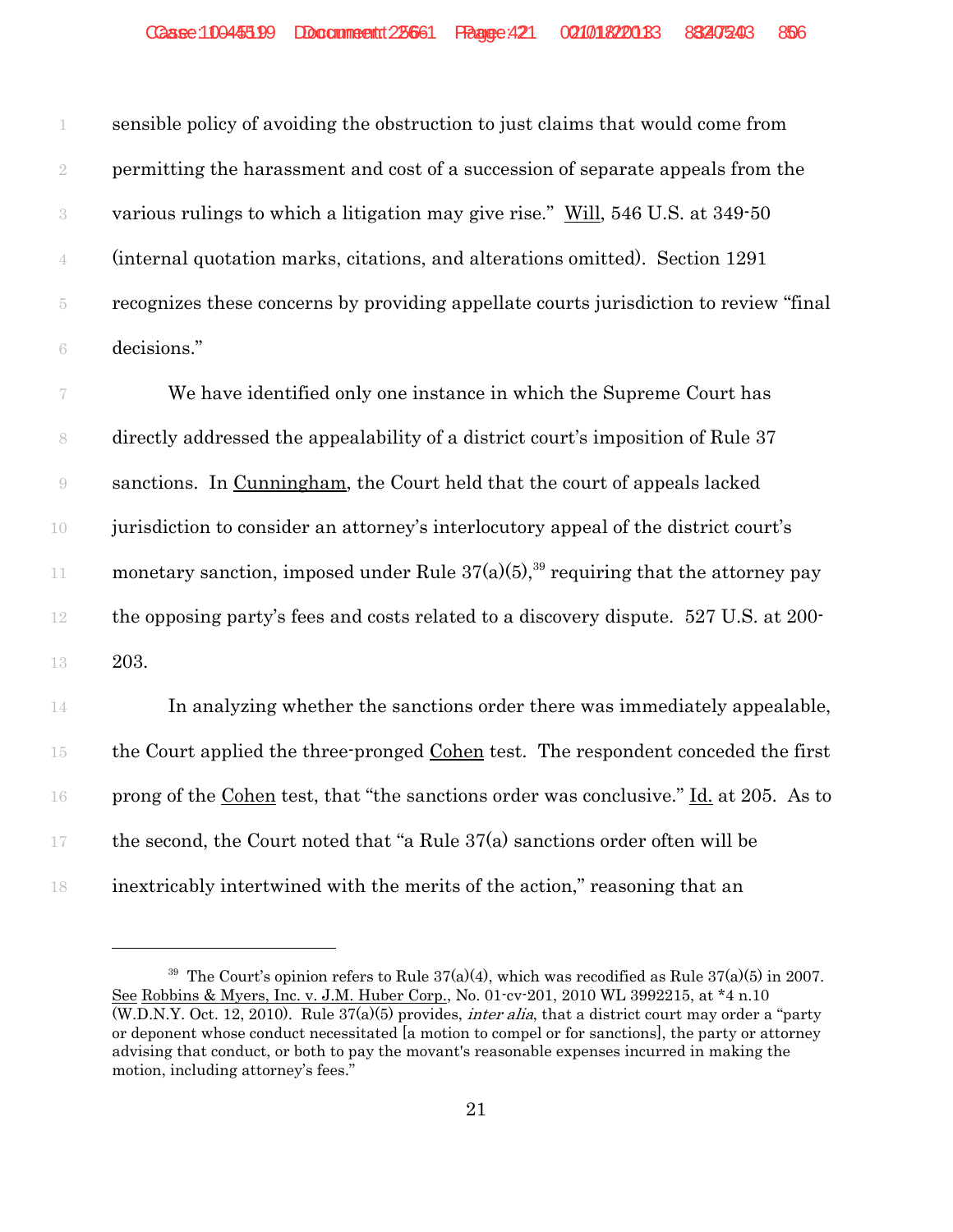"evaluation of the appropriateness of sanctions may require the reviewing court to 2 inquire into the importance of the information sought or the adequacy or truthfulness of a response." Id. at 205. While acknowledging that "[p]erhaps not every discovery sanction will be inextricably intertwined with the merits," it declined to undertake a particularized review of the facts in the case before it, observing instead that it had "consistently eschewed a case-by-case approach to deciding whether an order is sufficiently collateral" in favor of a categorical approach in which it focused on classes of orders in determining reviewability. Id. at 206. As to the third prong, the Court held that "[e]ven if the merits were completely divorced from the sanctions issue," the order would be unappealable as 11 an interlocutory matter because it could be effectively reviewed after the case had finally been resolved in the district court. Id. at 206-09.

 Although the metes and bounds of the category established by Cunningham 14 have yet to be firmly set, we have to date treated Cunningham as prohibiting interlocutory appeals of Rule 37 sanctions, at least in cases where those sanctions' primary component is attorney's fees or costs imposed against an attorney under Rule 37(a). See, e.g., New Pac. Overseas Grp. (U.S.A.) Inc. v. Excal Int'l Dev. Corp., 252 F.3d 667, 670 (2d Cir. 2001) (per curiam). Our sister circuits appear to have 19 adopted a similar approach. See, e.g., Banks v. Office of the Senate Sergeant-At- Arms & Doorkeeper of the U.S. Senate, 471 F.3d 1341, 1347-48 (D.C. Cir. 2006). Furthermore, sound authority advises that parties seeking interlocutory review of discovery sanctions short of default judgment have rarely prevailed in arguing that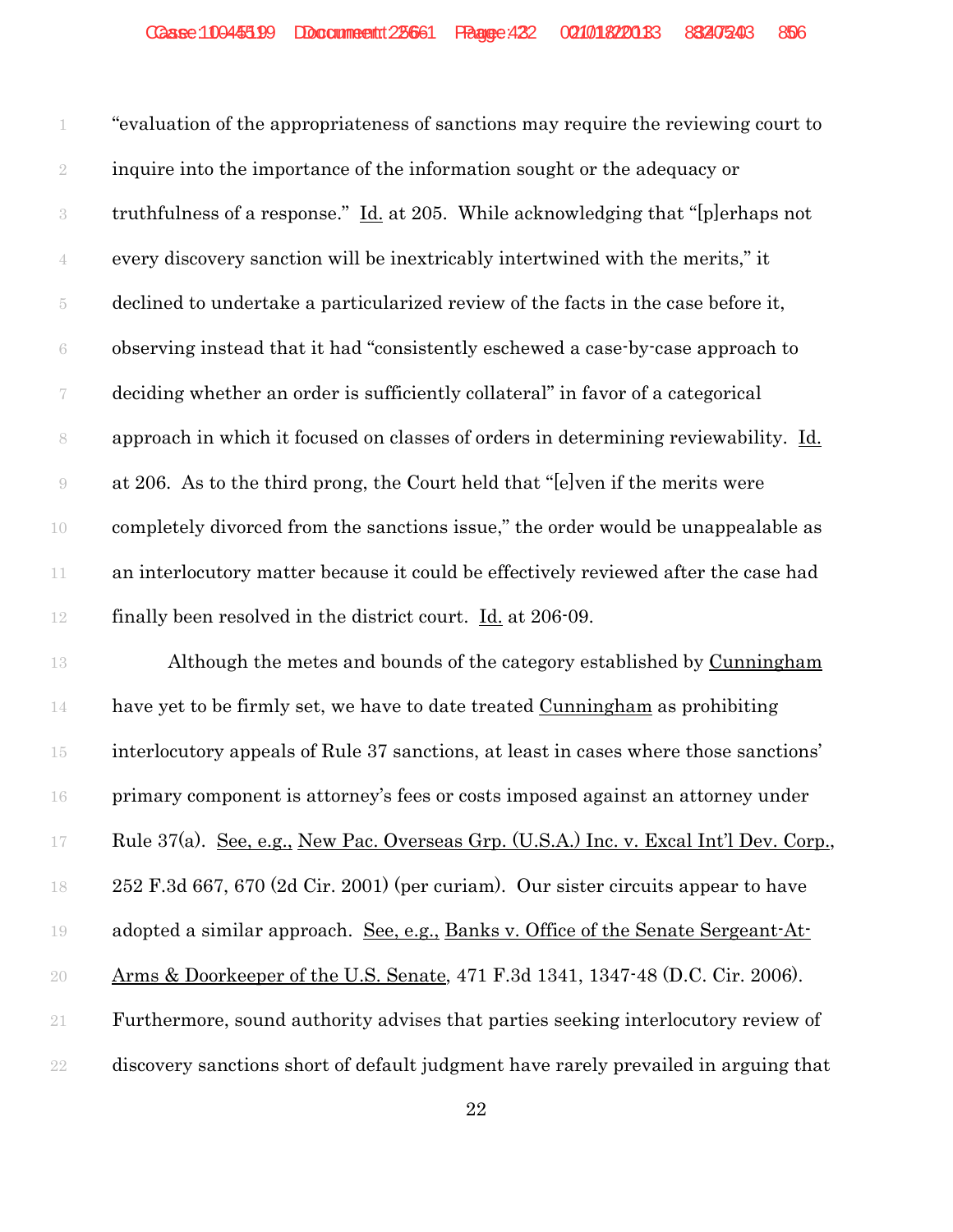the appellate court has jurisdiction under the collateral order doctrine. See 2 generally 15B Charles Alan Wright, Arthur R. Miller, & Edward H. Cooper, Federal Practice and Procedure § 3914.23 (2d ed. 1992) ("Sanctions imposed for violation of discovery orders might seem plausible candidates for appeal on the theory that the sanction is severable from the continuing proceedings. The opportunities for appeal, however, have generally been limited to sanctions that conclude the proceeding or that involve nonparties.").

 Even were we unconstrained by Cunningham's "categorical" holding, we conclude that the established hurdles to interlocutory review bar the Bank's appeal. Regarding the first prong of the Cohen test, the District Court appears to have 11 conceived of its order as "conclusive." See, e.g., Linde V, 269 F.R.D. at 205 (stating that "[a]t trial, the jury will be instructed" that it may infer that the Bank provided financial services to terrorist organizations and that it did so knowingly and purposefully (emphasis added)). The District Court is free, of course, to change its mind. See Fed. R. Civ. P. 54(b). But we see no reason to question the court's current assessment, because the sanctions order is both intertwined with the merits of this case and is effectively reviewable after final judgment. See Digital Equip. Corp. v. Desktop Direct, Inc., 511 U.S. 863, 868-69 (1994) (expressly deciding not to address whether an order was conclusive because it was also not "effectively unreviewable" upon final judgment).

 With respect to the second prong, the sanction imposed here is "inextricably 22 intertwined with the merits of the action." Cunningham, 527 U.S. at 205.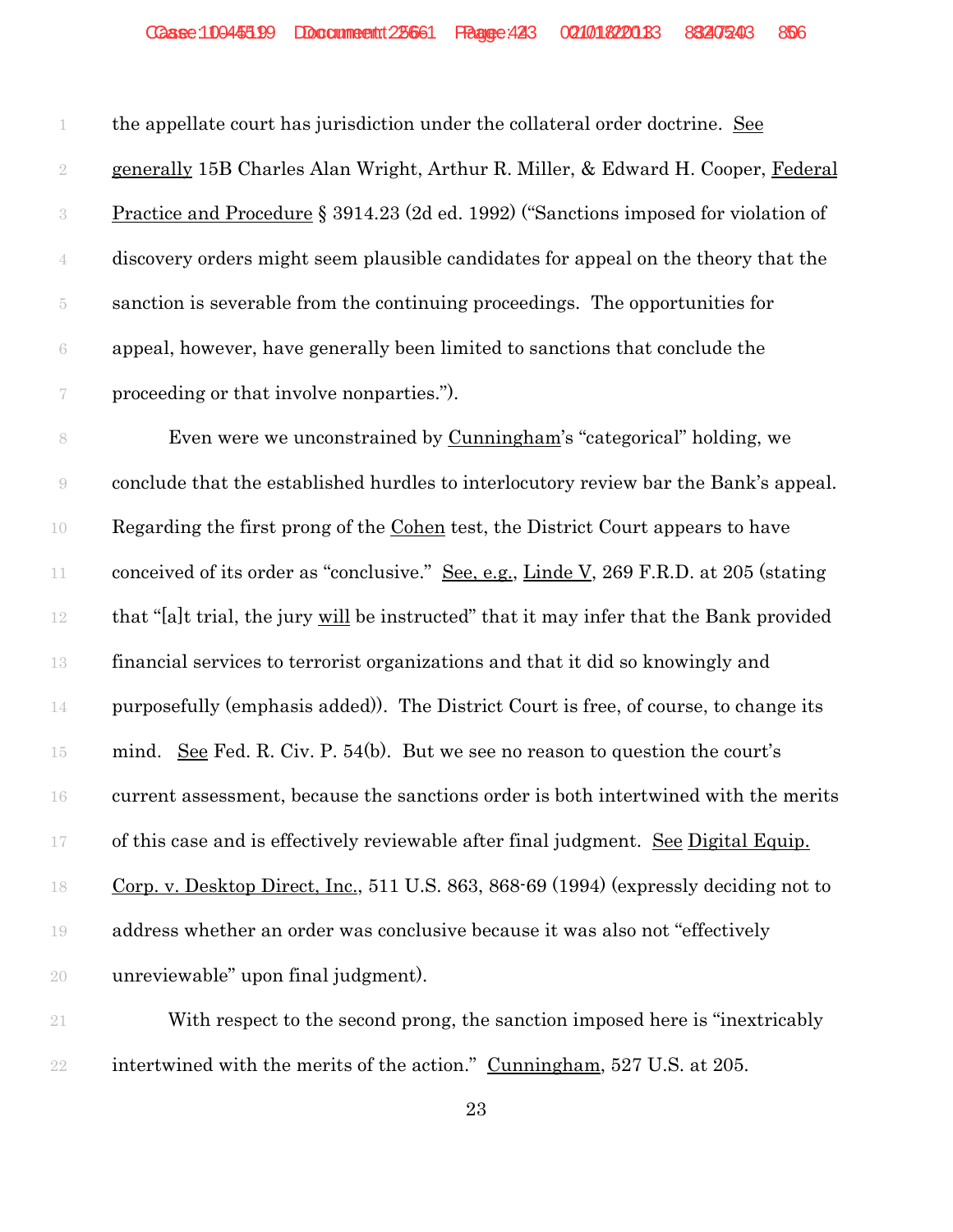Determining whether the District Court abused its discretion would require us, among other things, to evaluate the importance of the requested documents to plaintiffs' case and the adequacy of Arab Bank's production to date. See id. For example, we might need to assess the District Court's findings that Arab Bank's disclosure of account information subject to the waiver provided by Lebanon related to "only one of eleven accounts that the [Bank] admits it maintained for [terrorist 7 organizations]," Linde V, 269 F.R.D. at 197-98, and that the Bank "produced ... incomplete account information for seven charitable organizations alleged to be terrorist fronts that it had previously produced" during the Department of Justice's prosecution of the Holy Land Foundation, id. at 198. If we concurred in these characterizations, we would then need to consider the significance of these failures and their relevance to the legal issues at stake in this litigation. See, e.g., S. New England Tel. Co. v. Global NAPs, Inc., 624 F.3d 123, 148 (2d Cir. 2010) (finding that the "subject of the discovery orders" was "obviously germane" to the merits of the 15 case in evaluating whether default judgment was an appropriate Rule  $37(a)$ sanction).

17 In fact, the sanctions order in this case is intertwined with the merits of the litigation to an even greater degree than the sanctions order in Cunningham. The Supreme Court determined that the order in that case was unreviewable on interlocutory appeal because the appellate court would likely have had to consider the importance of the information sought relative to the merits of the case. But the sanction itself – a monetary penalty imposed against an attorney and not one of the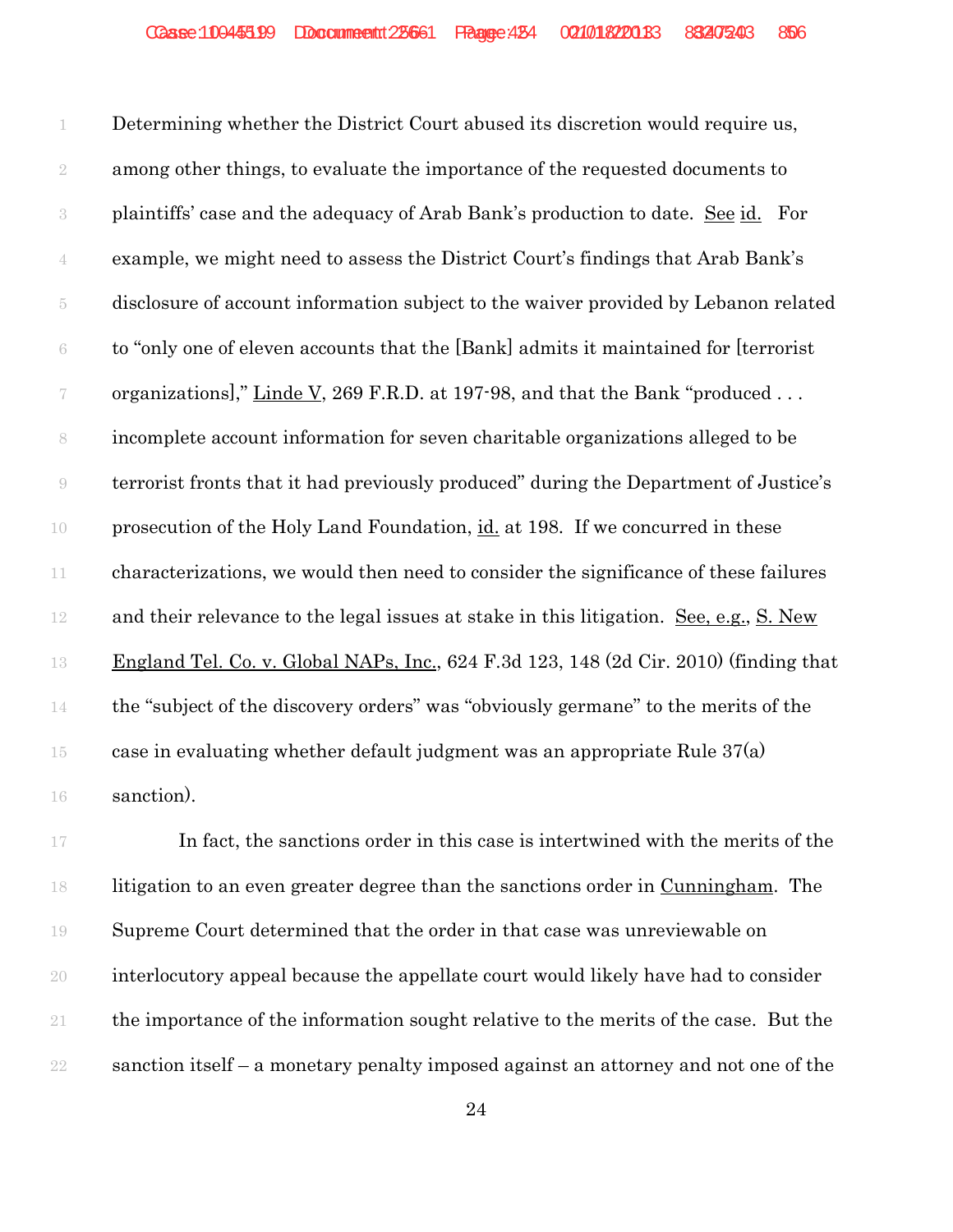parties – was ancillary to the resolution of the litigation. By contrast, here the District Court imposed a sanction that bears directly on the resolution of the merits of this case, and in determining on appeal whether the District Court abused its discretion, we would likely take into account the probable effect of the sanction on the jury's verdict. See id. at 147 (considering propriety of default judgment as sanction). For example, Arab Bank particularly objects to the sanction in that it permits the jury to infer that Arab Bank provided aid to terrorist organizations "knowingly and purposefully." See Linde V, 269 F.R.D. at 205. Evaluating the Bank's argument would require us to analyze the impact such a permissive inference would have on the litigation, perhaps considering the likelihood that the jury would find knowledge and purpose on the evidence presented absent such an instruction.

 As for the third prong of the Cohen test, this is not a case in which the order from which Arab Bank seeks interlocutory appeal is "effectively unreviewable on 15 appeal from the final judgment in the underlying action." Swint, 514 U.S. at 42. To the extent that the ultimate harm to Arab Bank caused by the instruction might be a jury finding in the plaintiffs' favor, that harm could plainly be remedied after trial: a jury verdict entered upon an erroneous instruction of material importance and to which a timely objection is made may be reversed if we conclude that the erroneous instruction prejudiced the party challenging the jury's verdict. See, e.g., Henry v. Wyeth Pharm., Inc., 616 F.3d 134, 147-49 (2d Cir. 2010); Cweklinsky v. Mobil Chem. Co., 364 F.3d 68, 74 (2d Cir. 2004).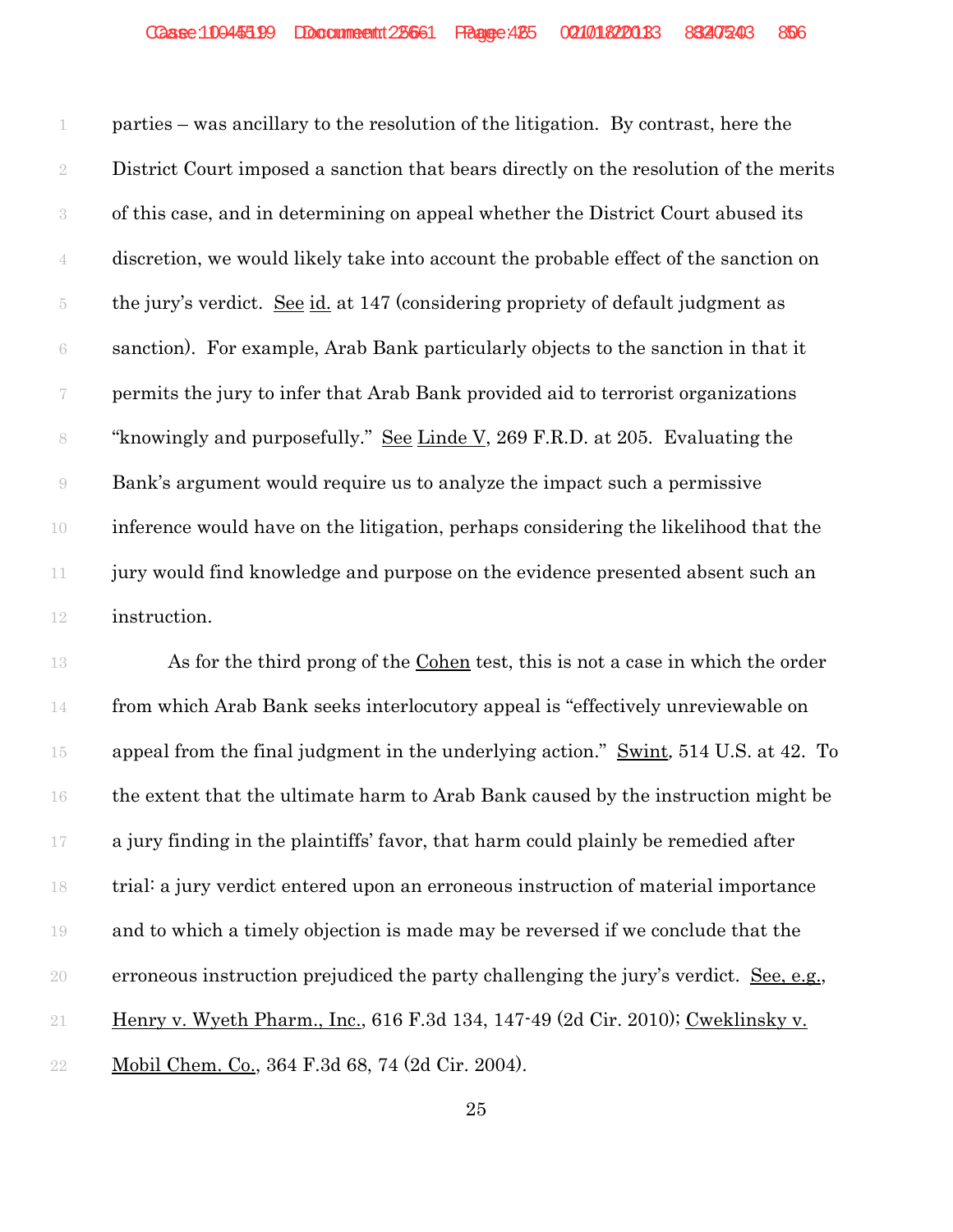The Bank argues, however, that even if on an appeal from an adverse verdict this Court were to find error in the District Court's sanctions order, it would be too late to reverse the substantial financial consequences resulting from the reputational harm the Bank would sustain as a consequence of an adverse jury finding. But this concern hardly compels review under the collateral order doctrine. The possibility of reputational harm to the sanctioned attorney was also at stake in Cunningham, but the Supreme Court reasoned nonetheless that any interest the attorney may have had in resolving the matter quickly was trumped by the district court's interests in "structur[ing] a sanction in the most effective manner." Cunningham, 527 U.S. at 209. Although the institutional interests and magnitude of the harm allegedly at issue here may be different from the harm experienced by an individual attorney subject to a fine, the same reasoning applies. The collateral order doctrine respects the district court's role in managing litigation by barring "appeals, even from fully consummated decisions, where they are but steps towards 15 final judgment in which they will merge." Cohen, 337 U.S. at 546. Like any litigant, Arab Bank may confront some reputational harm if the jury returns a verdict for its opponents, but the Bank's interest in avoiding this harm and the resulting financial consequences of an adverse jury verdict are easily outweighed by the judiciary's interest in preserving the district court's role in managing litigation.

 The Bank contends that this application of the Cohen test will result in inefficiencies and a possible measure of unfairness to Arab Bank, but neither of these concerns alters our analysis. To be sure, if our Court were to decide on appeal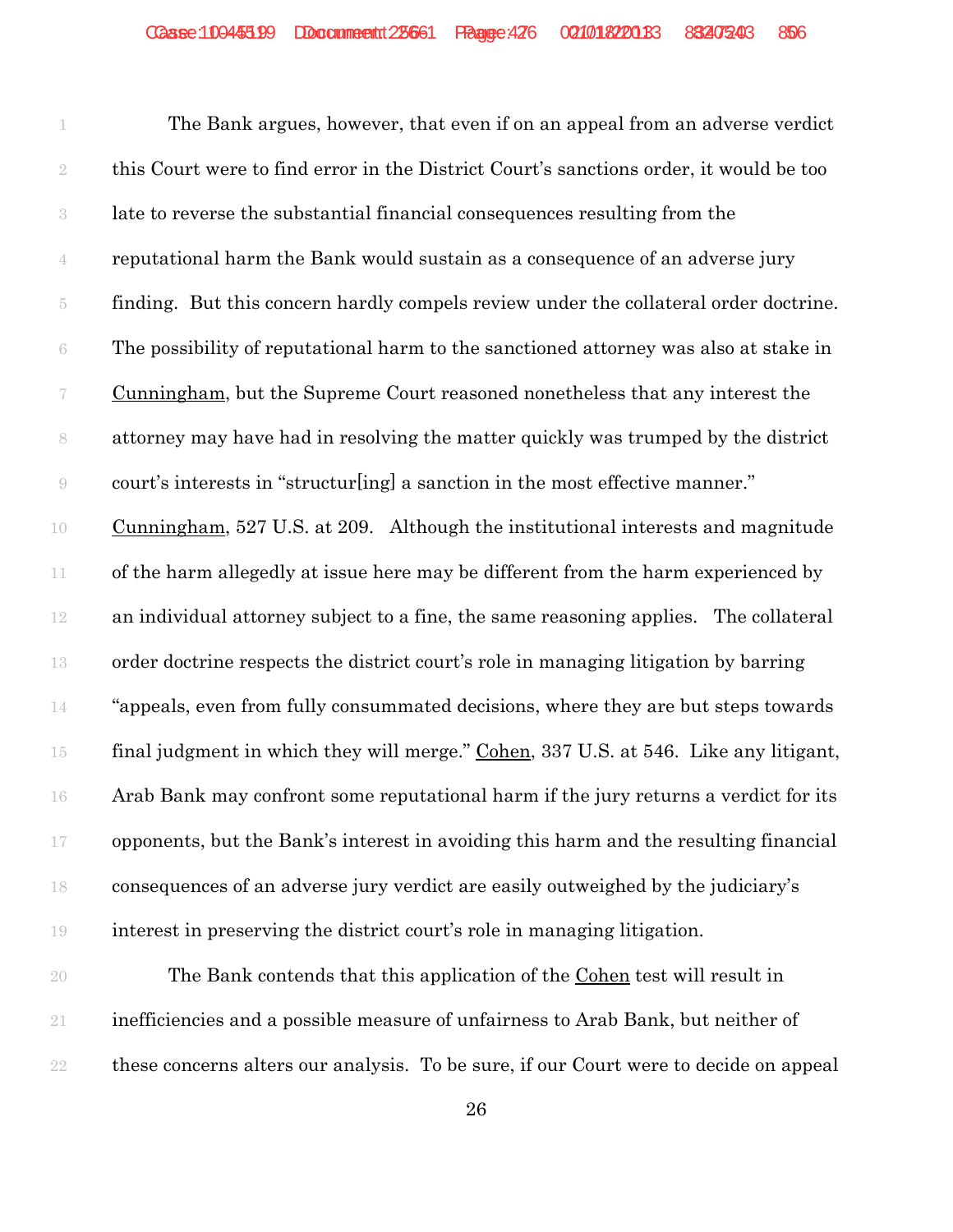after final judgment that the District Court erred in imposing the sanctions, the parties will have already expended considerable resources. Moreover, it is conceivable that, as Arab Bank argues, it will experience substantial and immediate harm from an adverse jury verdict following the challenged instruction. These equitable considerations, however, do not bear on the inquiry called for by § 1291 and Cohen. As the Supreme Court has cautioned, "allowing appeals of right from nonfinal orders that turn on the facts of a particular case thrusts appellate courts indiscriminately into the trial process and thus defeats one vital purpose of the final-judgment rule – that of maintaining the appropriate relationship between the respective courts." Coopers & Lybrand v. Livesay, 437 U.S. 463, 476 (1978) (internal quotation marks omitted). The District Court imposed the sanctions here 12 in the manner it deemed "most effective," Cunningham, 527 U.S. at 209, both in light of the seriousness of Arab Bank's noncompliance and the importance of the undisclosed information. Our intervention now would upset the "appropriate relationship" between this Court and the district courts whose decisions we review. Coopers & Lybrand, 437 U.S. at 476. And that relationship "is very much worth preserving." Id. (internal quotation marks omitted).

 Furthermore, although § 1291 applies categorically, we are not powerless to account for these equitable considerations. Our system maintains an "escape hatch from the finality rule." SEC v. Rajaratnam, 622 F.3d 159, 171 (2d Cir. 2010) (internal quotation marks omitted). "If the trial court declines to stay enforcement of [an] order and the result is an exceptional hardship itself likely to cause an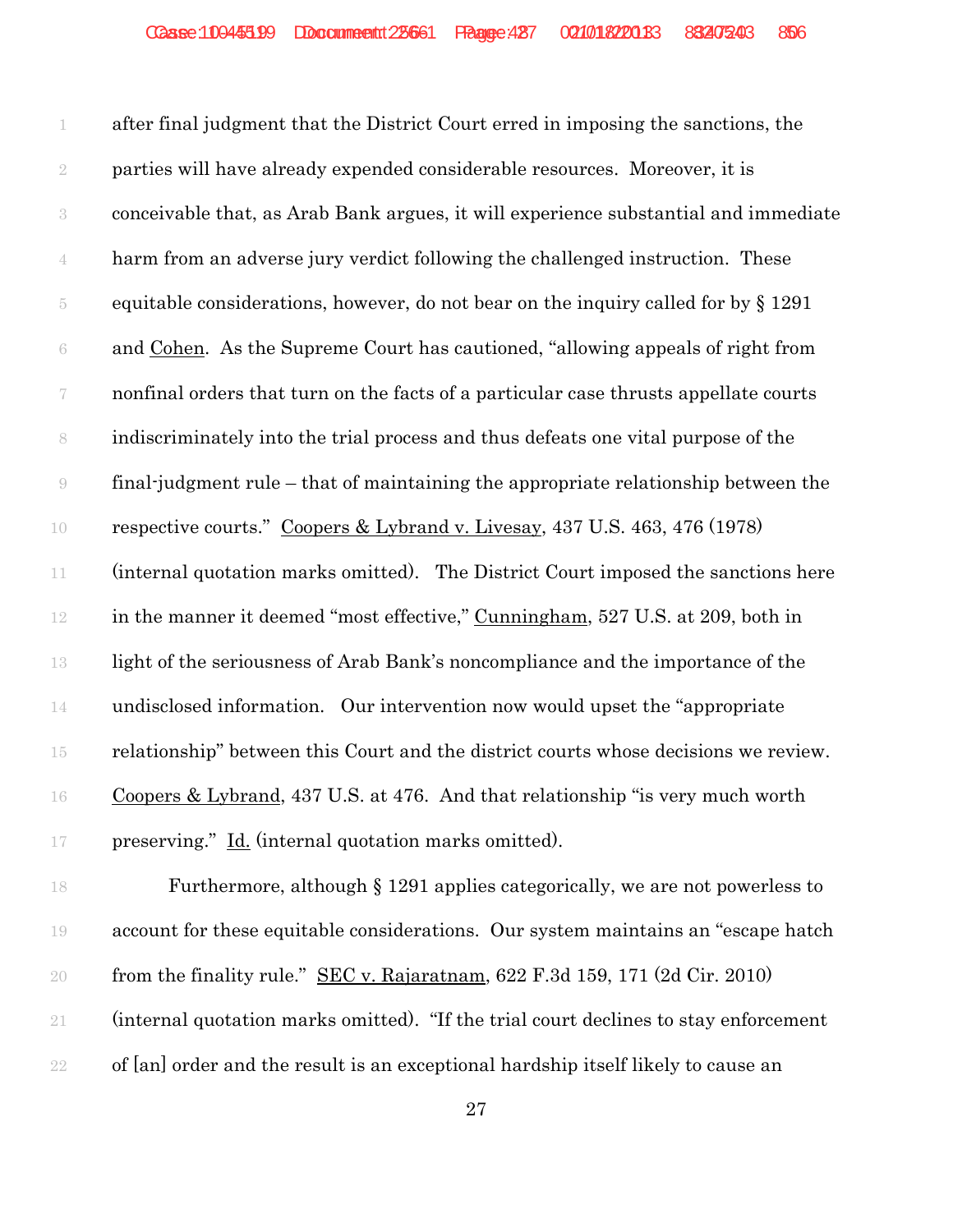$\frac{J}{d}$ .co. injustice, a petition for writ of mandamus might bring the issue before the Court of 2 Appeals. . . . " Cunningham, 527 U.S. at 211 (Kennedy, J. concurring). We turn now to evaluating this alternative path to appellate court jurisdiction.

## II. Mandamus

 The All Writs Act, 28 U.S.C. § 1651(a), empowers this Court to issue a writ of  $\epsilon$  mandamus directing a district court to correct an erroneous order.<sup>40</sup> Mandamus, however, is a "drastic and extraordinary remedy," whose use is warranted only under "circumstances amounting to a judicial usurpation of power or a clear abuse of discretion" by the district court. Cheney, 542 U.S. at 380, 390 (internal quotation marks and citation omitted).

 Three demanding requirements must be met before a court will issue a writ of mandamus. First, the petitioner must demonstrate that its "right to issuance of the writ is clear and indisputable." Cheney, 542 U.S. at 381 (internal quotation marks omitted). We issue the writ "only in exceptional circumstances amounting to 15 a judicial usurpation of power *or* a clear abuse of discretion." In re City of New York, 607 F.3d 923, 943 (2d Cir. 2010) ("City of New York") (internal quotation marks omitted). "A district court abuses its discretion if it based its ruling on an erroneous view of the law or on a clearly erroneous assessment of the evidence, or if it has rendered a decision that cannot be located within the range of permissible decisions. We will issue the writ only if a district court committed a clear and

<sup>&</sup>lt;sup>40</sup> The All Writs Act provides, "The Supreme Court and all courts established by Act of Congress may issue all writs necessary or appropriate in aid of their respective jurisdictions and agreeable to the usages and principles of law." 28 U.S.C. § 1651(a).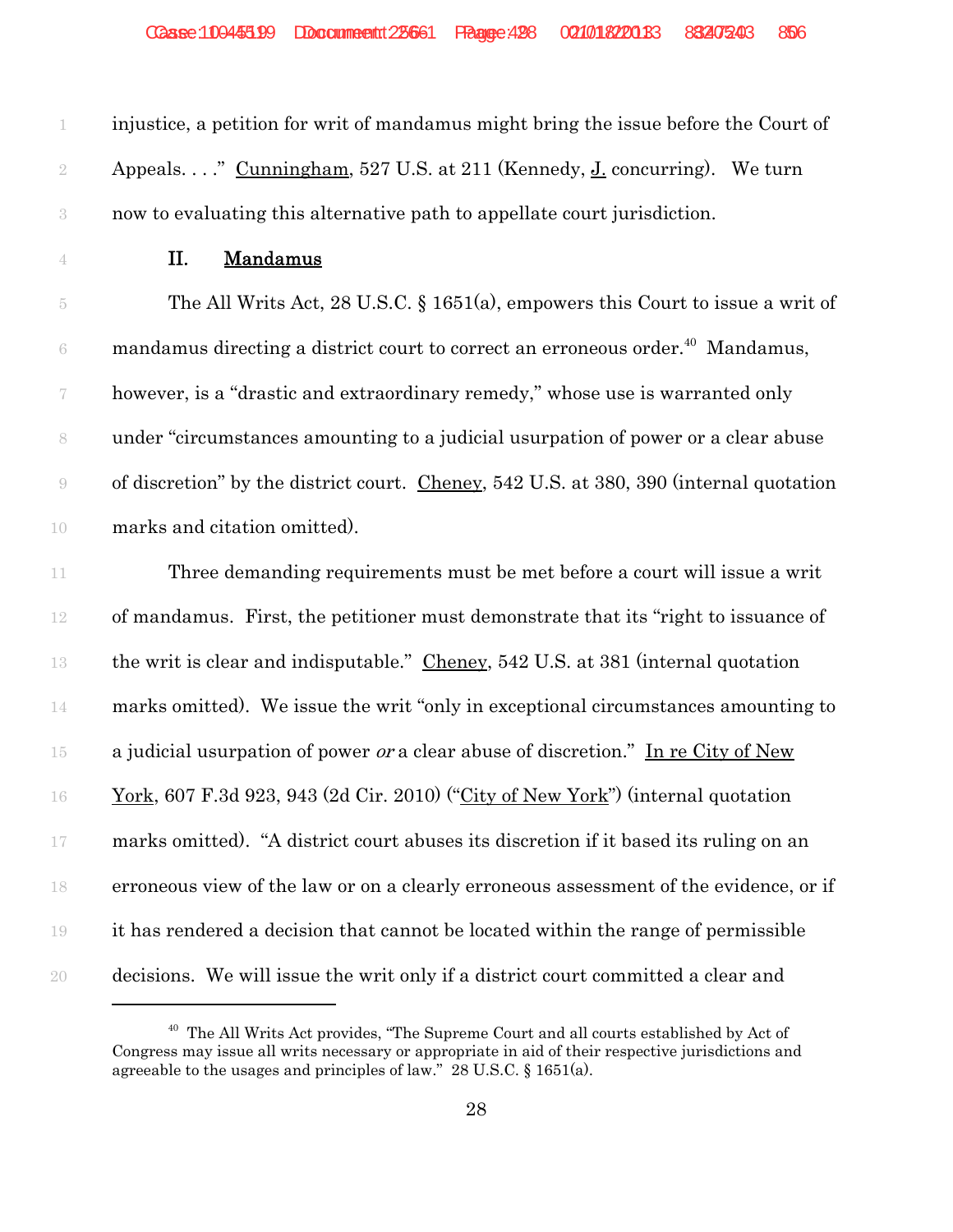indisputable abuse of its discretion in one of these ways." Rajaratnam, 622 F.3d at 171 (internal quotation marks omitted).

 Second, "the party seeking issuance of the writ must have no other adequate 4 means to attain the relief [it] desires." Cheney, 542 U.S. at 380 (internal quotation marks and alterations omitted). This requirement ensures that "the writ will not be 6 used as a substitute for the regular appeals process."  $\underline{Id}$  at 380-81. In reviewing whether a petition meets the "no-adequate-alternative" requirement, we have examined whether issuing the writ would prevent an otherwise "irreparable harm." City of New York, 607 F.3d at 929.

 Third, "even if the first two prerequisites have been met, the issuing court, in the exercise of its discretion, must be satisfied that the writ is appropriate under 12 the circumstances." Cheney, 542 U.S. at 381; see also City of New York, 607 F.3d at 932. This requirement recognizes that "issuance of the writ is in large part a 14 matter of discretion with the court to which the petition is addressed." <u>Kerr v. U.S.</u> 15 Dist. Court, 426 U.S. 394, 403 (1976). In analyzing the appropriateness of issuing the writ in a given case, we consider a range of factors, including whether the petition presents "a novel and significant question of law . . . and . . . [whether it includes] the presence of a legal issue whose resolution will aid in the 19 administration of justice." City of New York, 607 F.3d at 939 (internal quotation marks omitted) (ellipses in original); see also In re Long Island Lighting Co., 129 F.3d 268, 270 (2d Cir. 1997) (examining whether "the [mandamus] petition raises an issue of importance and of first impression"). But determining whether it is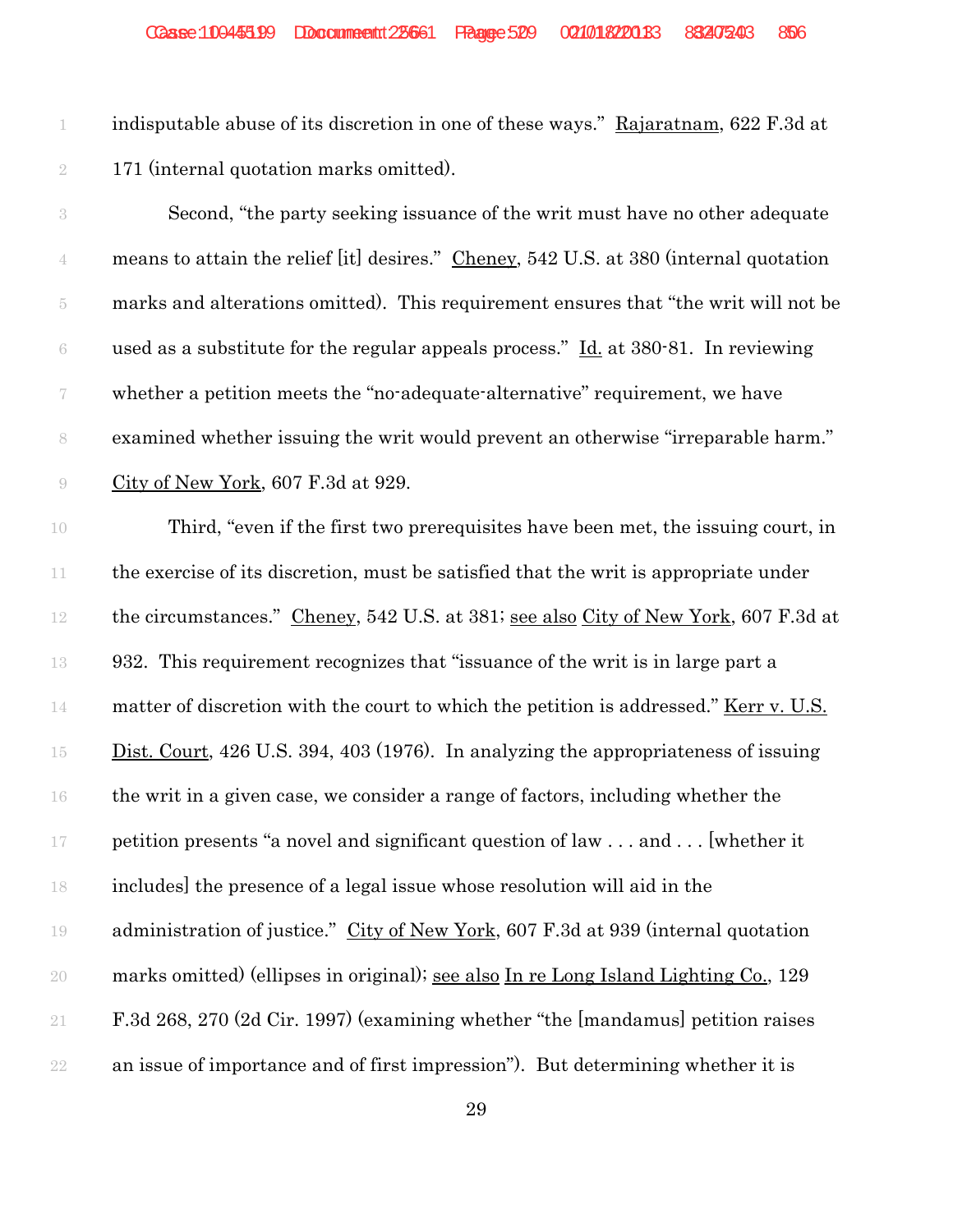appropriate in our discretion to issue the writ in a particular circumstance will hinge on different factors in different cases, and the presence of a novel question of law is not an absolute prerequisite. "The writ of mandamus could be appropriate, for example, if a district court ruling flagrantly misapplies a well-settled principle of law." City of New York, 607 F.3d at 940 n.17. We address each of the relevant factors in turn. Although failure to satisfy

 any one of these prongs is dispositive of Arab Bank's petition, we review all three here, and conclude that none of the three supports issuance of the writ.

#### **A.** Arab Bank Is Not Clearly Entitled to a Writ of Mandamus.

 The Bank argues that the sanctions order constitutes an abuse of discretion because it improperly balances the interests of the parties and nations affected by the discovery order; offends international comity; rests on clearly erroneous factual findings; and violates the Bank's due process rights.

 We first address the Bank's challenges to the legal analysis and factual determinations undergirding the District Court's decisions to compel discovery and impose sanctions. We observe that when weighing the conflicting legal obligations of U.S. discovery orders and foreign laws, "[m]echanical or overbroad rules of thumb are of little value; what is required is a careful balancing of the interests involved and a precise understanding of the facts and circumstances of the particular case." United States v. First Nat'l City Bank, 396 F.2d 897, 901 (2d Cir. 1968). And, in light of this principle and our review of the District Court's analysis here, we conclude that even if the District Court incorrectly resolved any singular factual or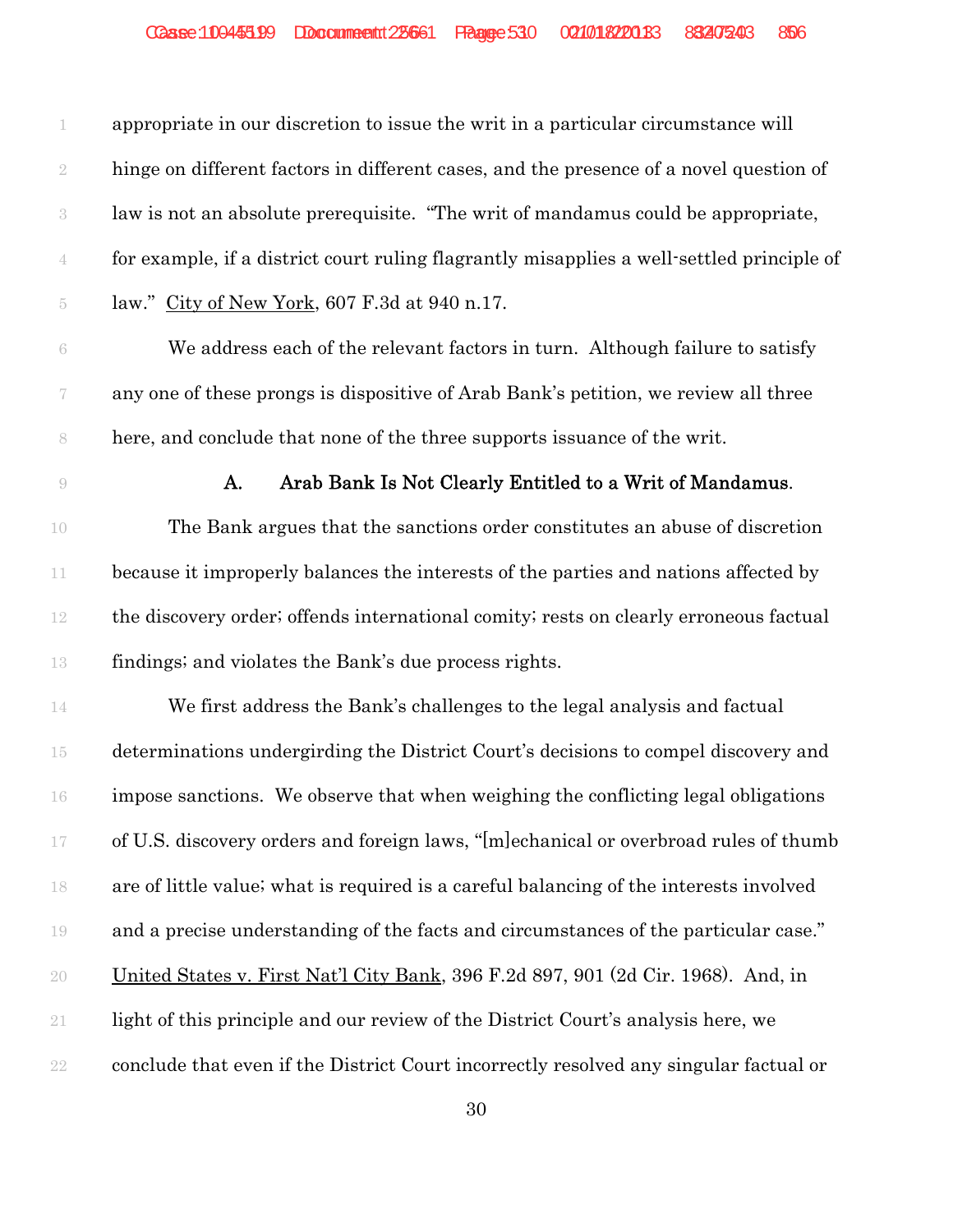legal question, its overall balancing of the number of considerations does not warrant the issuance of a writ of mandamus.

 Second, we examine Arab Bank's contention that the sanctions order here was so severe that it offended due process. On that count, we conclude that although the sanctions are substantial, they are not equivalent to a default judgment. The District Court's sanctions order cannot fairly be said to constitute a "judicial usurpation of power or a clear abuse of discretion" such as is necessary to warrant mandamus. City of New York, 607 F.3d at 943.

9 Our conclusion today should not be read, however, to preclude a future court from holding that the district court erred in imposing the sanctions. Because the writ of mandamus is such an extraordinary remedy, our analysis of whether the petitioning party has a "clear and indisputable" right to the writ is necessarily more deferential to the district court than our review on direct appeal. Cf. In re Volkswagen of America, Inc., 566 F.3d 1349, 1351 (Fed. Cir. 2009) (Mandamus relief is only appropriate "when the petitioner is able to demonstrate that the [district court committed] a 'clear' abuse of discretion [producing] a patently erroneous result. A suggestion that the district court abused its discretion, which might warrant reversal on a direct appeal, is not a sufficient showing to justify mandamus relief." (internal quotation marks omitted)). Further, as described below, our denial of the Bank's petition is also supported by our determinations that direct appeal will provide a sufficient means of relief and that mandamus is not appropriate under the circumstances here, questions that are not relevant in a direct appeal.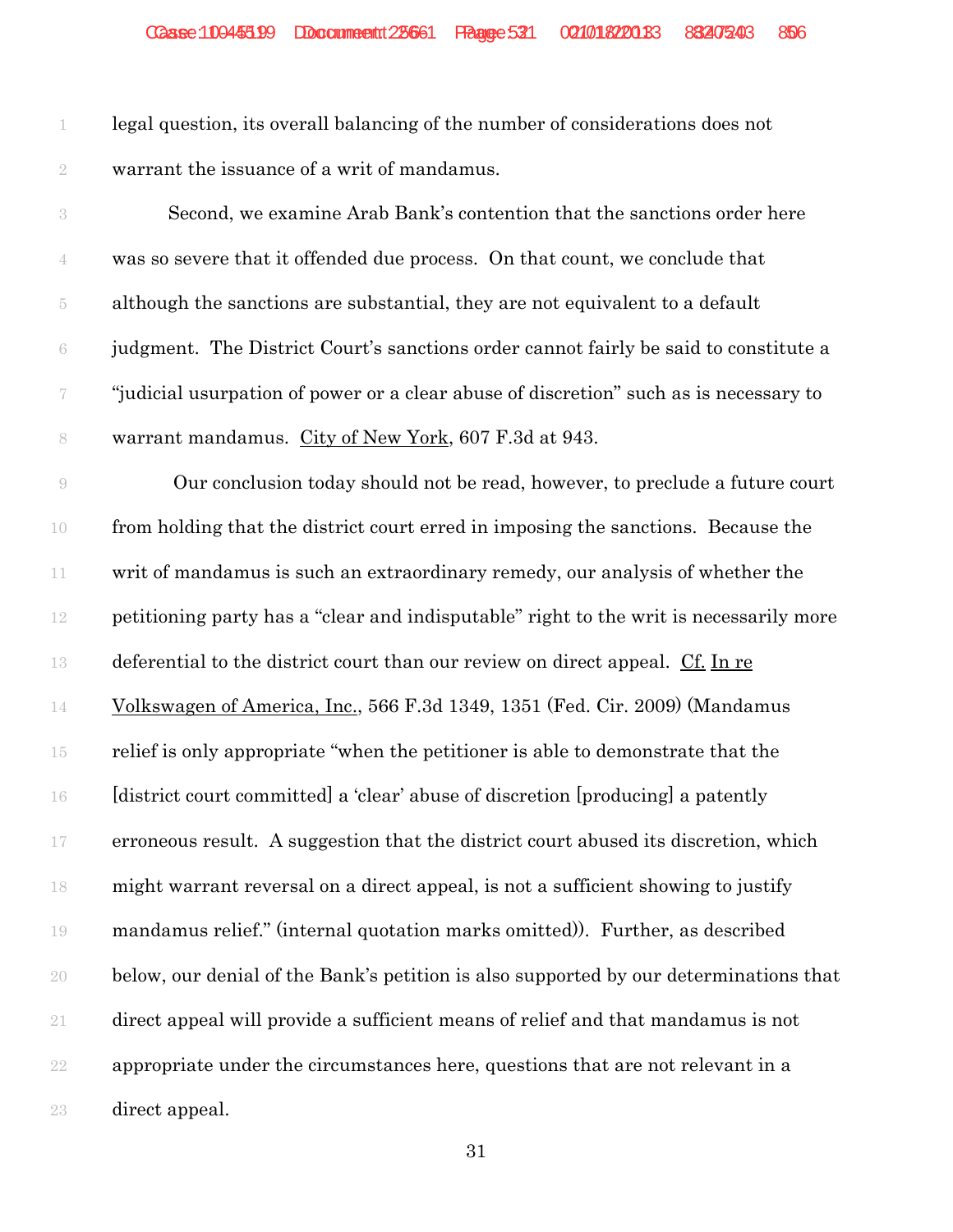# **1.** Balancing of Interests

| $\sqrt{2}$               | Arab Bank argues that the District Court failed to give adequate weight to            |
|--------------------------|---------------------------------------------------------------------------------------|
| $\sqrt{3}$               | the difficulties presented by the Bank's conflicting legal obligations, and to the    |
| $\mathbf 4$              | interests of foreign governments in enforcing their bank secrecy laws. These          |
| $\tilde{\text{5}}$       | arguments do not support issuance of a writ of mandamus. The District Court           |
| $\rm 6$                  | balanced the competing interests at issue and did not clearly abuse its discretion so |
| $\overline{\mathcal{U}}$ | as to warrant this extraordinary remedy by imposing discovery sanctions in            |
| $\,$ $\,$                | response to the Bank's persistent noncompliance with the discovery order. See         |
| $\Theta$                 | Linde V, 269 F.R.D. 186.                                                              |
| 10                       | The Supreme Court long ago recognized the difficulties faced by parties for           |
| $11\,$                   | whom compliance with a U.S. discovery order would violate foreign law. See Société    |
| $12\,$                   | Internationale Pour Participations Industrielles et Commerciales, S.A. v. Rogers,     |
| 13                       | 357 U.S. 197 (1958) ("Rogers"). As the Rogers Court noted, "It is hardly debatable    |
| $14\,$                   | that fear of criminal prosecution constitutes a weighty excuse for nonproduction,     |
| 15                       | and this excuse is not weakened because the laws preventing compliance are those      |
| 16                       | of a foreign sovereign." Id. at 211. Nearly thirty years later, the Supreme Court     |
| 17                       | reaffirmed this principle. See Société Nationale Industrielle Aérospatiale v. U.S.    |
| 18                       | Dist. Court, 482 U.S. 522 (1987) ("Aérospatiale").                                    |
| 19                       | In both Rogers and Aérospatiale, however, the Court held that the operation           |
| $20\,$                   | of foreign law "do[es] not deprive an American court of the power to order a party    |
| $21\,$                   | subject to its jurisdiction to produce evidence even though the act of production may |

violate that [law]." Aérospatiale, 482 U.S. at 544 n.29 (citing Rogers, 357 U.S. at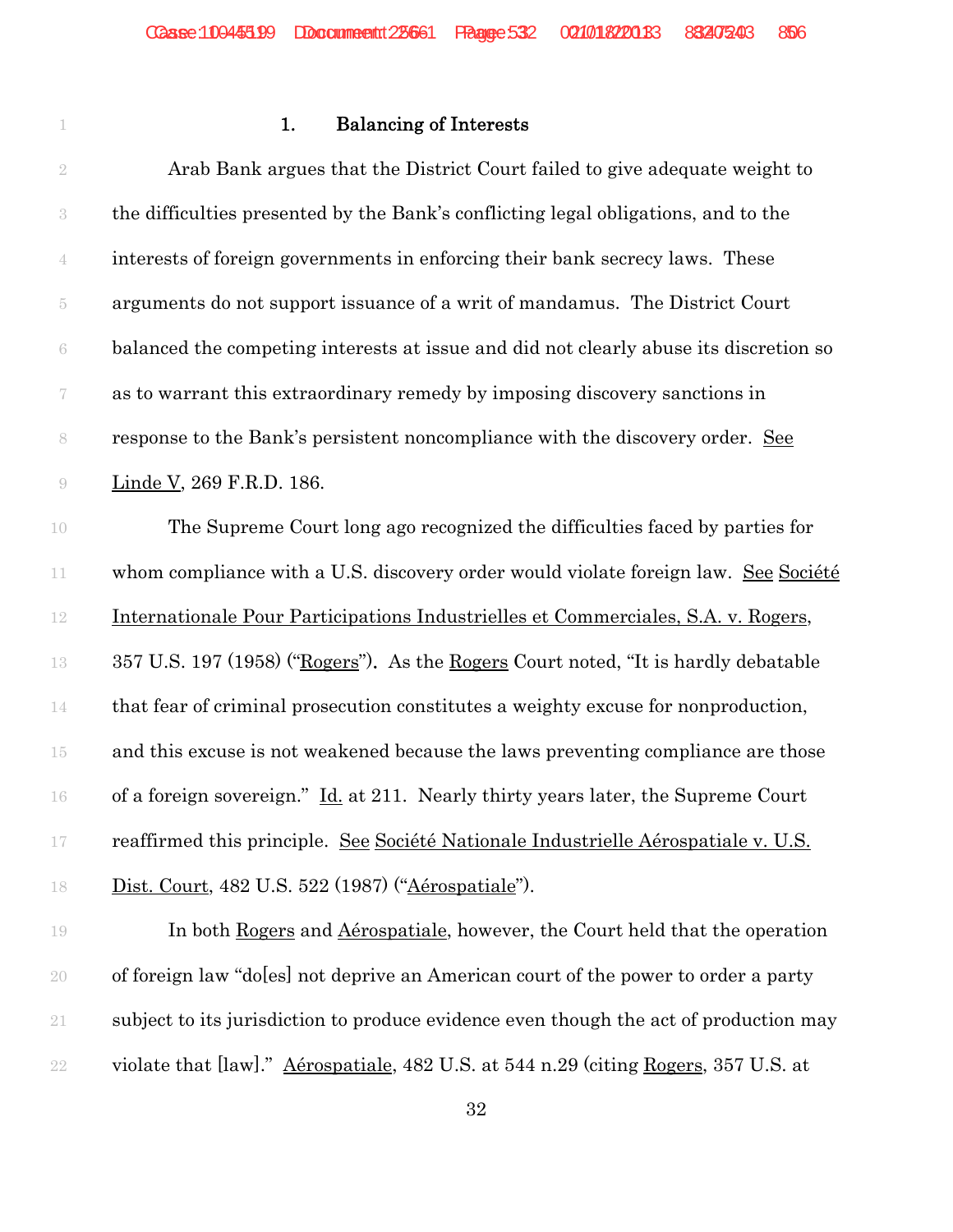204-06). Of particular relevance here, the Rogers Court suggested that "[i]t may be that in the absence of complete disclosure by petitioner, the District Court would be justified in drawing inferences unfavorable to petitioner as to particular events." Rogers, 357 U.S. at 213. Ultimately "the District Court possesses wide discretion to proceed in whatever manner it deems most effective." Id. In exercising that discretion where, as here, a party claims that foreign law prevents disclosure, the Court has called for a "particularized analysis," Aérospatiale, 482 U.S. at 543, and endorsed the factors recognized in a draft of what is now § 442 of the Restatement (Third) of Foreign Relations Law of the United States as "relevant to any [such] analysis," id. at 544 n.28.

11 Section 442 provides that, in determining whether to issue a production order for information located abroad, courts should consider "the importance to the investigation or litigation of the documents or other information requested; the degree of specificity of the request; whether the information originated in the United States; the availability of alternative means of securing the information; and the extent to which noncompliance with the request would undermine important interests of the United States, or compliance with the request would undermine important interests of the state where the information is located." Restatement § 442(1)(c). Cases from our Circuit counsel that, when deciding whether to impose sanctions, a district court should also examine the hardship of the party facing conflicting legal obligations and whether that party has demonstrated good faith in 22 addressing its discovery obligations. See In re Grand Jury Subpoena, 218 F. Supp.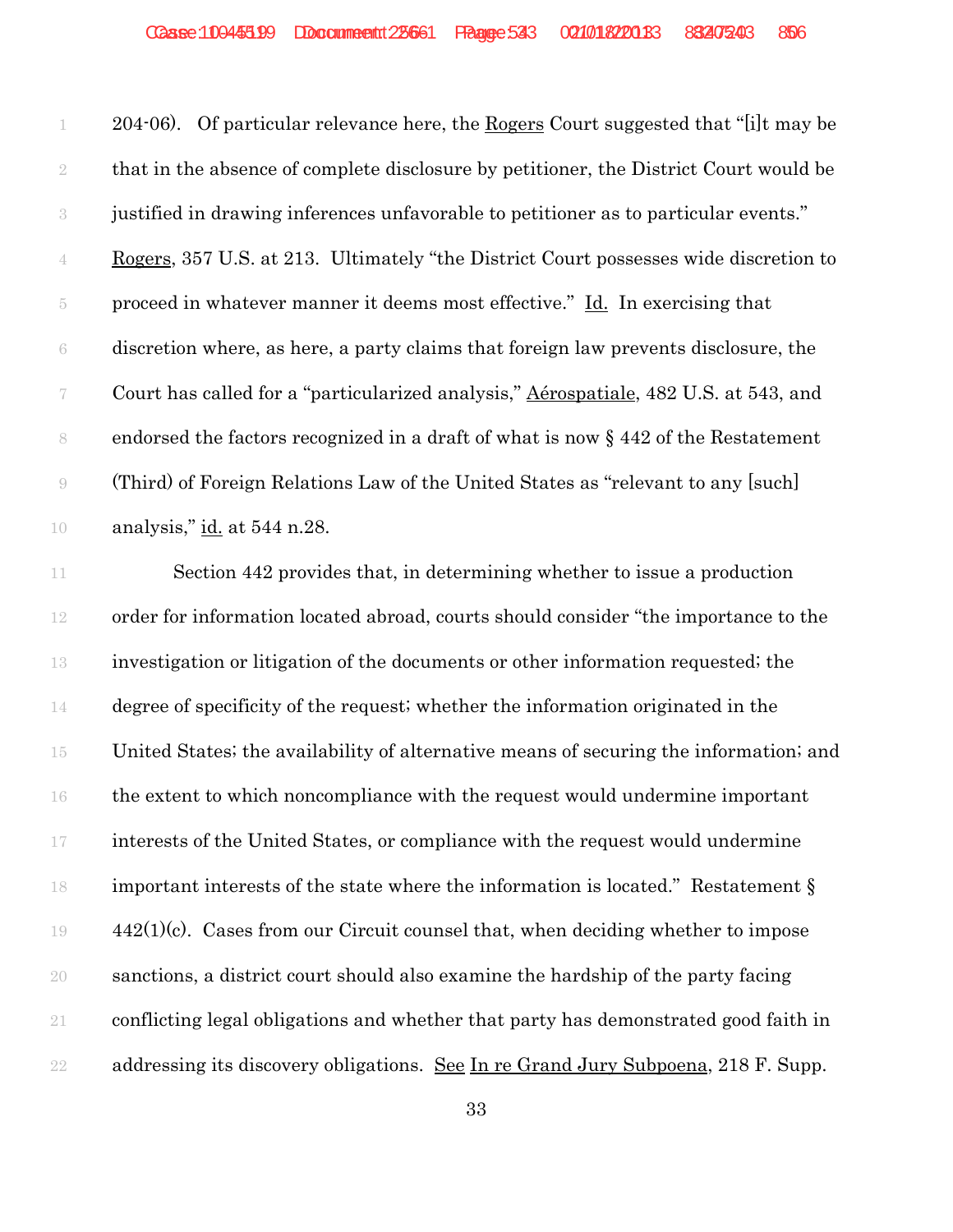| $\perp$                  | 2d 544, 554 (S.D.N.Y. 2002); Minpeco, S.A. v. Conticommodity Servs., Inc., 116           |
|--------------------------|------------------------------------------------------------------------------------------|
| $\sqrt{2}$               | F.R.D. 517, 523 (S.D.N.Y. 1987) (cited with approval by First America Corp. v. Price     |
| $\sqrt{3}$               | Waterhouse LLP, 154 F.3d 16, 22 (2d Cir. 1998)); see also United States v. Davis,        |
| $\overline{4}$           | 767 F.2d 1025, 1033-34 (2d Cir. 1985); cf. Restatement § 442(2)(b) ("[A] court           |
| $\tilde{\text{5}}$       | should not ordinarily impose sanctions of contempt, dismissal, or default on a party     |
| $\,6\,$                  | $\ldots$ except in cases $\ldots$ of failure to make a good faith effort [to comply]."). |
| $\overline{\mathcal{C}}$ | In arriving at the decision to compel discovery of the documents at issue, the           |
| 8                        | District Court adopted the Magistrate Judge's conclusion that all but one of the         |
| $\Theta$                 | §442 factors supported disclosure; only the materials' origin outside the United         |
| $10\,$                   | States cut the other way. Linde III, 463 F. Supp. 2d at 315. Thus, the Magistrate        |
| 11                       | Judge emphasized that the "discovery sought here is essential to the proof of the        |
| $12\,$                   | plaintiffs' case"; and that the United States' interests in vindicating the policies     |
| 13                       | expressed in statutes providing "a civil tort remedy" for victims of international       |
| $14\,$                   | terrorism would be stifled by allowing defendants to conceal documents protected by      |
| $15\,$                   | foreign bank secrecy laws. Id. at 315.                                                   |
| $16\,$                   | In its opinion ordering sanctions, the District Court also addressed the                 |
| $17\,$                   | hardship and good faith factors. With regard to Arab Bank's good faith, the District     |
| 18                       | Court concluded that Arab Bank's contention "that it has acted in the utmost good        |
| 19                       | faith" is "not supported by the record." Linde V, 269 F.R.D. at 199. The court           |
| 20                       | observed that the Bank's "letters requesting permission from foreign banking"            |
| 21                       | authorities to disclose information were calculated to fail." Id. at 199. The court      |
| 22                       | also emphasized the "years of delay caused by defendant's refusals." Id. at 200.         |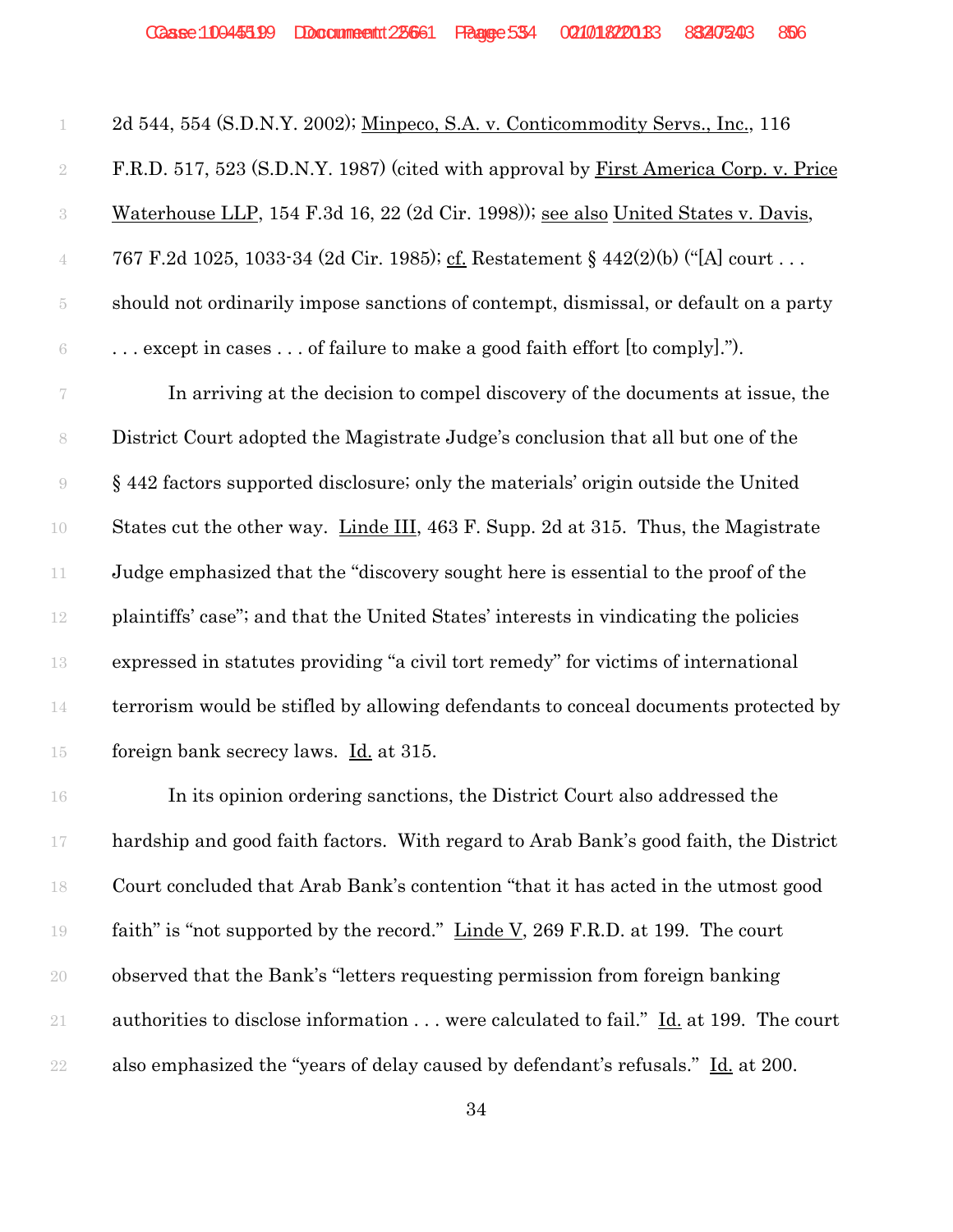Although Arab Bank insisted that it had evinced good faith by producing "hundreds of thousands of pages of documents" during this period, the District Court characterized this assertion as "devoid of context," because it was impossible to say how many thousands of responsive documents remained undisclosed, and the argument ignored that many of Arab Bank's disclosures were made only after the District Court had issued specific production orders. <u>Id.</u> at 199-200. With regard to potential hardship, the court also observed that "there is nothing in the record indicating that [Arab Bank] faces a real risk of prosecution" were it to disclose the material protected by the bank secrecy laws. Id. at 197. Nor did the "record show that defendant or its employees have been prosecuted for the Bank's voluntary 11 productions in other cases." <u>Id.</u> (emphasis removed).

12 Having reviewed the decisions of the Magistrate Judge and the District Court, we turn now to defendant's arguments. Arab Bank takes issue with what it alleges are a number of distinct factual and legal errors in the District Court's balancing analysis. We review these arguments separately and then evaluate the District Court's overall weighing of these factors in issuing sanctions, mindful that our review here is focused on determining whether Arab Bank has demonstrated a "clear and indisputable" right to the writ.

#### **a.** International Comity

 International comity is a consideration guiding courts, where possible, towards interpretations of domestic law that avoid conflict with foreign law. In re Maxwell Commc'n Corp., 93 F.3d 1036, 1046-48 (2d Cir. 1996). Comity "is neither a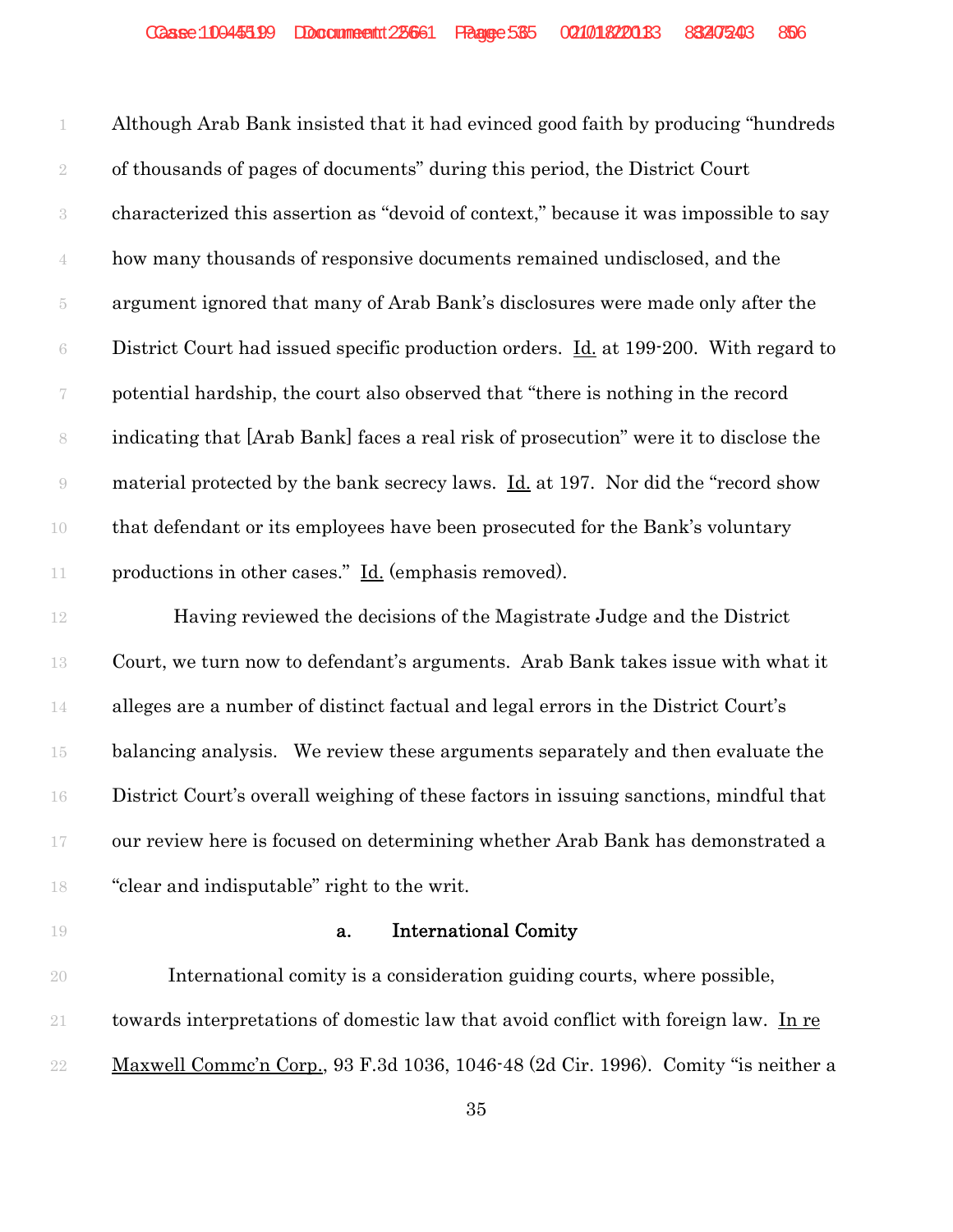matter of absolute obligation . . . nor of mere courtesy and good will," but is "the recognition which one nation allows within its territory to the legislative, executive or judicial acts of another nation, having due regard both to international duty and convenience, and to the rights of its own citizens or of other persons who are under the protection of its laws." Id. at 1046 (quoting Hilton v. Guyot, 159 U.S. 113, 163- 6 64 (1895)). In general, the careful application of Restatement § 442 will faithfully 7 adhere to the principles of international comity. See Aérospatiale, 482 U.S. at 544 n.28 (noting that the Restatement factors suggest "[t]he nature of the concerns that guide a comity analysis").

 Arab Bank argues that the District Court's decisions ordering production and imposing sanctions should be vacated because they offend international comity. This argument derives from the notion that the sanctions force foreign authorities either to waive enforcement of their bank secrecy laws or to enforce those laws, and in so doing create an allegedly devastating financial liability for the leading financial institution in their region. The Bank asserts, further, that international comity principles merit special weight here because the District Court's decisions affect the United States' interests in combating terrorism and pertain to a region of the world pivotal to United States foreign policy.

 The District Court's explication of the foreign states' interests in enforcing the bank secrecy laws were, perhaps, spare. But the District Court's opinions did not reflect a disregard for those interests. To the contrary, the court expressly 22 noted that it had "considered the interests of the United States *and* the foreign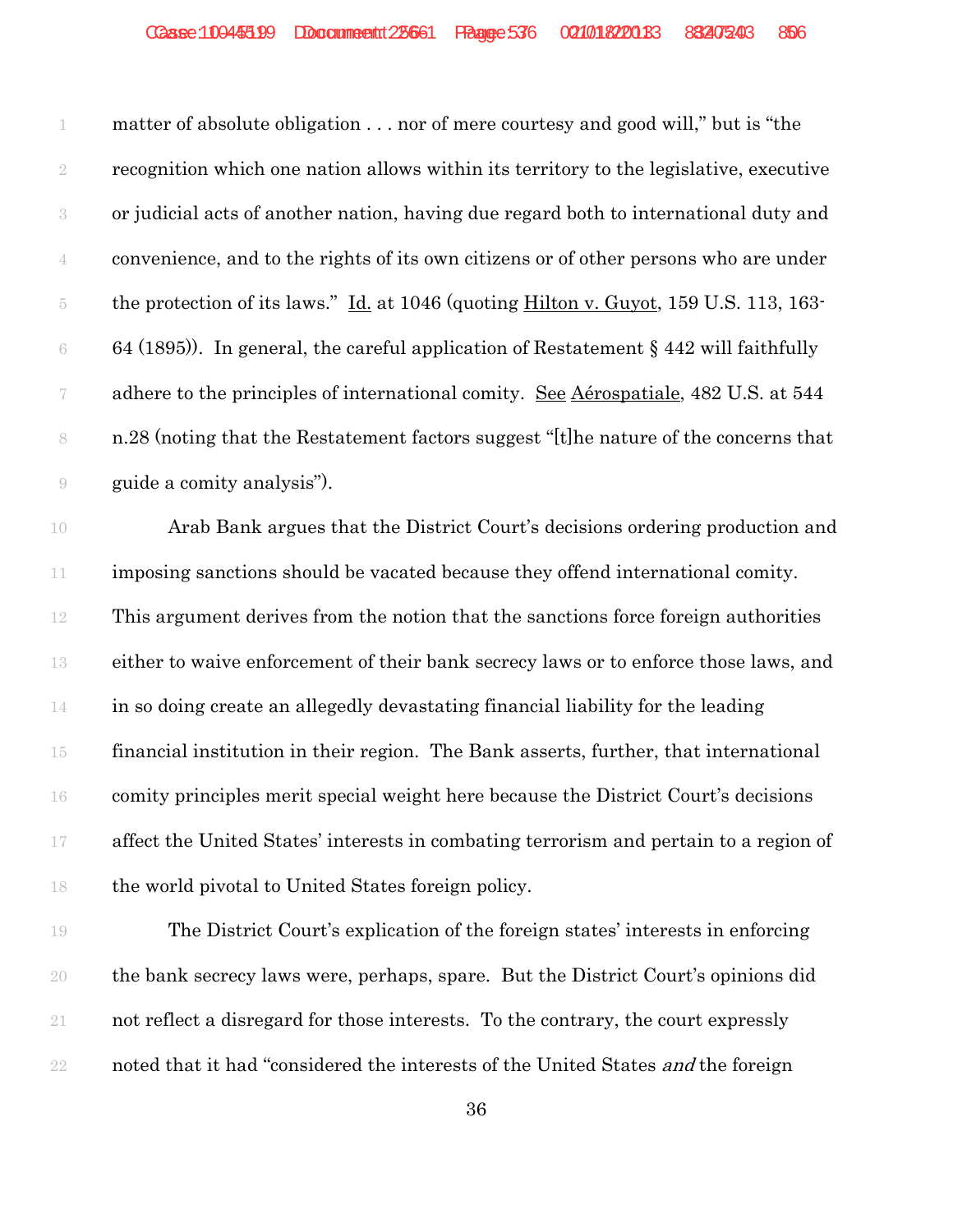jurisdictions whose foreign bank secrecy laws are at issue." Linde V, 269 F.R.D. at 208 (emphasis added). Its request that the Bank seek permission of the foreign authorities also evidences its due regard for comity concerns.

 Additionally, international comity calls for more than an examination of only 5 some of the interests of *some* foreign states. Rather, as the Supreme Court explained in Aérospatiale, "the concept of international comity" requires a "particularized analysis of the respective interests of the foreign nation and the requesting nation." 482 U.S. at 543-44 (footnote omitted). In other words, the analysis invites a weighing of all of the relevant interests of all of the nations affected by the court's decision. The opinions of the Magistrate Judge and the District Court recognized the legal conflict faced by Arab Bank and the comity interests implicated by the bank secrecy laws. See Linde III, 463 F. Supp. 2d at 313-14. But they also observed – and properly so – that Jordan and Lebanon have expressed a strong interest in deterring the financial support of terrorism, and that these interests have often outweighed the enforcement of bank secrecy laws, even in the view of the foreign states. See id. at 315 n.5 ("Both Jordan and Lebanon have signed a Memorandum of Understanding Between the Governments of the Member States of the Middle East and North Africa Financial Action Task Force Against Money Laundering and Terrorist Financing, November 30 2004 . . . adopt[ing] Forty Recommendations on Money Laundering . . . [including] provisions which specifically renounce bank secrecy as a basis for refusing requests for mutual legal assistance in money laundering and terrorist financing investigations."). Moreover,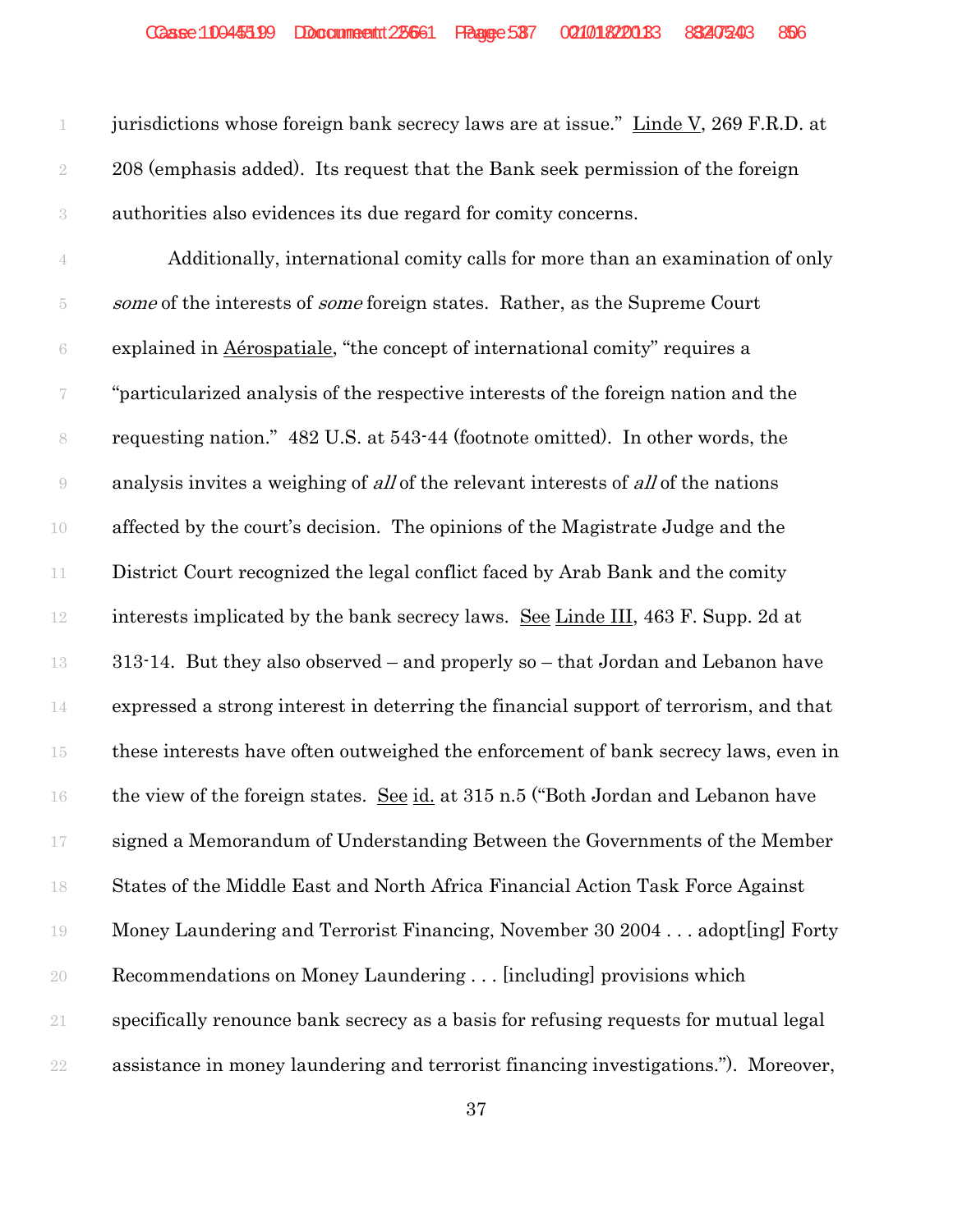| 1              | the Magistrate Judge and the District Court took into account the United States'       |
|----------------|----------------------------------------------------------------------------------------|
| $\sqrt{2}$     | interests in the effective prosecution of civil claims under the ATA. See id. at 315.  |
| $\sqrt{3}$     | This type of holistic, multi-factored analysis does not so obviously offend            |
| $\overline{4}$ | international comity so as to support issuance of a writ of mandamus.                  |
| $\overline{5}$ | Furthermore, the District Court properly recognized that the interests of the          |
| $\rm 6$        | United States weigh heavily in this case, even though it is a private lawsuit brought  |
|                | by individual victims of terrorism. In Minpeco, the district court ordered the         |
| $\,$ $\,$      | production of documents relevant to private antitrust, commodities fraud, and          |
| $\Theta$       | racketeering claims despite the defendant's assertion that the documents were          |
| $10\,$         | protected by foreign bank secrecy laws. 116 F.R.D. at 523-24. The court there          |
| $11\,$         | recognized that had the case before it been a governmental enforcement action, it      |
| $12\,$         | would "accord some deference to the determination of the Executive Branchthat          |
| $13\,$         | the adverse diplomatic consequences of the discovery request would be outweighed       |
| $14\,$         | by the benefits of disclosure." Id. at 523 (internal quotation marks omitted). The     |
| $15\,$         | court also observed, however, that private lawsuits can, by virtue of the statutory    |
| 16             | rights upon which they rely, be so "infused with the public interest" that the         |
| $17\,$         | distinction between private civil suits and public enforcement actions is of reduced   |
| 18             | significance. Id. at 524.                                                              |
| 19             | Like the antitrust, commodities fraud, and racketeering laws at issue in               |
| 20             | Minpeco, the ATA's legislative history reflects that Congress conceived of the ATA,    |
| 21             | at least in part, as a mechanism for protecting the public's interests through private |

enforcement. One of the Act's sponsors noted that the Act would ensure that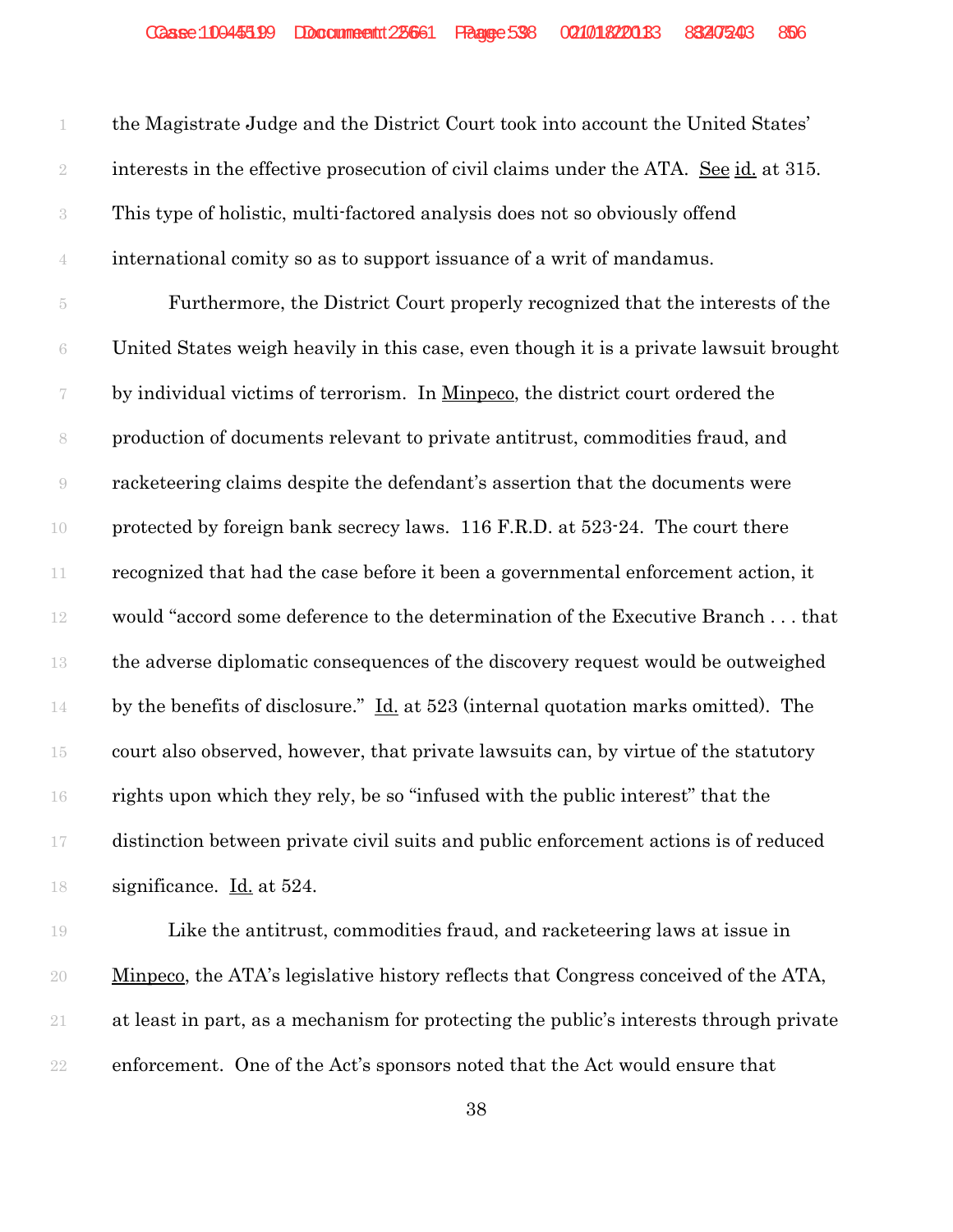| 1                  | "justice [is] sought" against terrorists "even if not by [foreign governments or] the    |
|--------------------|------------------------------------------------------------------------------------------|
| $\sqrt{2}$         | United States." 137 Cong. Rec. S. 1771 (daily ed. Feb. 7, 1991) (Senator Grassley        |
| $\sqrt{3}$         | commenting after enactment). Furthermore, he declared that the Act would                 |
| $\overline{4}$     | "empower[] victims with all the weapons available in civil litigation, including:        |
| $\tilde{\text{5}}$ | [s]ubpoenas for financial records, [and] banking information [of alleged terrorists]."   |
| $\,6\,$            | <u>Id.</u> The District Court here appropriately recognized the important U.S. interests |
| 7                  | at stake in arming private litigants with the "weapons available in civil litigation"    |
| 8                  | to deter and punish the support of terrorism. Id.                                        |
| $\Theta$           | In light of the particularly deferential standard of review applicable here, we          |
| $10\,$             | find no clear abuse of discretion in the District Court's conclusion that the interests  |
| $11\,$             | of other sovereigns in enforcing bank secrecy laws are outweighed by the need to         |
| $12\,$             | impede terrorism financing as embodied in the tort remedies provided by U.S. civil       |
| 13                 | law and the stated commitments of the foreign nations.                                   |
| $14\,$             | b. Arab Bank's Good or Bad Faith                                                         |
| $15\,$             | Arab Bank also takes issue with several of the factual findings upon which               |
| 16                 | the District Court based its determination that Arab Bank had not acted "with the        |
| $17\,$             | utmost good faith."                                                                      |
| 18                 | First, Arab Bank contests the District Court's characterizations of Arab                 |
| 19                 | Bank's disclosures of evidence related to the Saudi Committee transfers. In              |
| $20\,$             | particular, Arab Bank argues that the District Court erroneously stated that Arab        |
| 21                 | Bank had not disclosed all "internal Bank communications relating to the Saudi           |
| $2\sqrt{2}$        | Committee" and that the bank had not disclosed "all Saudi Committee documents."          |
|                    |                                                                                          |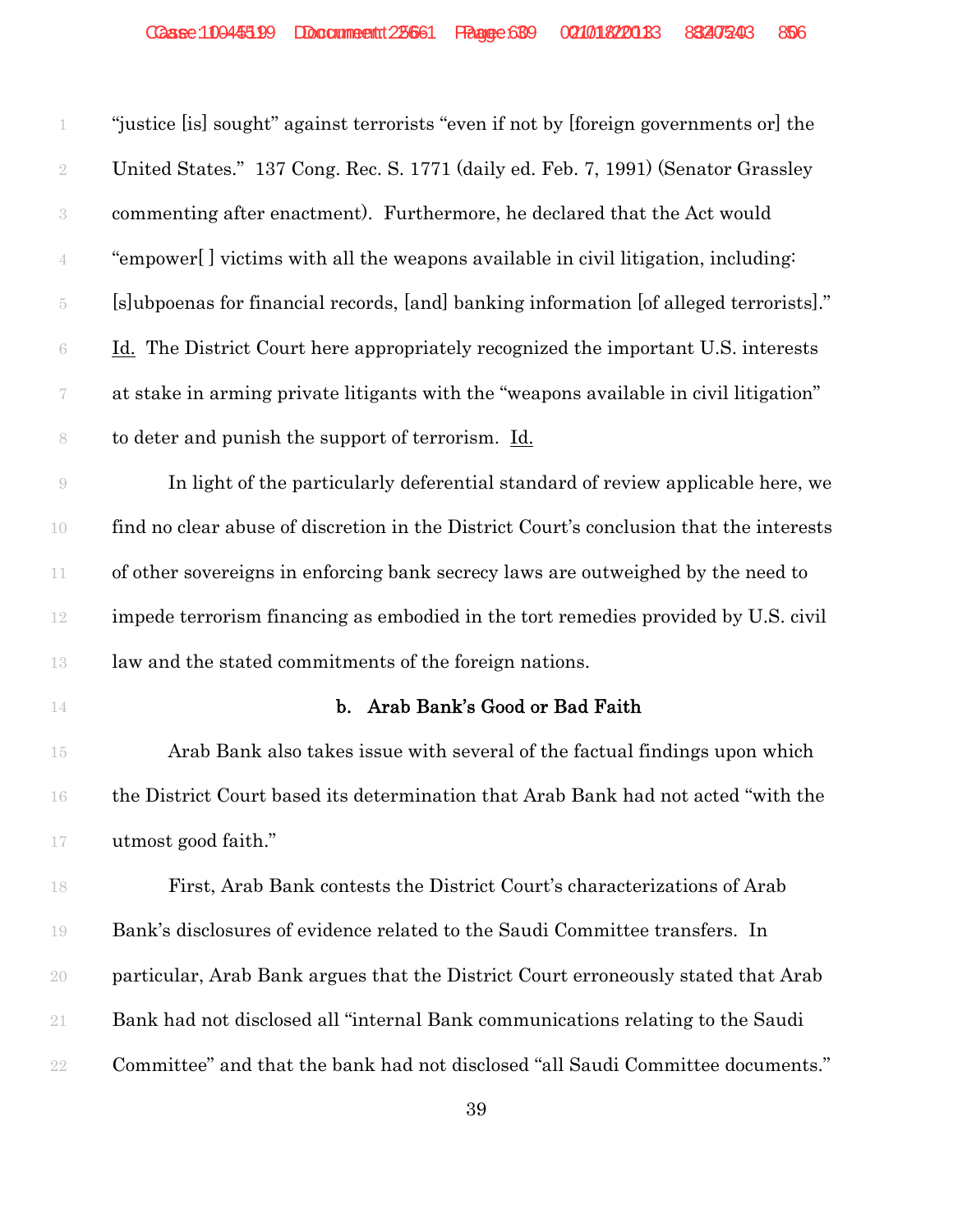Linde V, 269 F.R.D. at 199. In fact, the Bank maintains, the only undisclosed material related to the Saudi Committee is the private account information of the beneficiaries of the Saudi Committee's transfers.

 Second, Arab Bank argues that the District Court mischaracterized its efforts to obtain waivers from the foreign states. The District Court stated that "[d]efendant's letters requesting permission from foreign banking authorities to disclose information protected by bank secrecy laws are not reflective of an 'extensive effort' to obtain waivers. . . . Instead, the letters were calculated to fail." Id. In arriving at this conclusion, the District Court cited to one of the letters that Arab Bank had sent to foreign authorities seeking permission to produce information covered by bank secrecy laws – a 2006 letter to the Lebanese Special Investigation Commission ("LSIC"). See id. That letter stated, among other things, that plaintiffs' claims had "no basis in reality or law," even though the 14 District Court had denied defendants' motion to dismiss. Id. (internal quotation marks omitted). As Arab Bank asserts, however, this letter was not the only communication Arab Bank made to foreign authorities. As discussed above, in 2005, the Bank requested that the LSIC grant the Bank permission to disclose information related to a single bank account in Lebanon, and the LSIC granted the Bank this permission. Further, in 2006, the Bank submitted requests to foreign authorities for permission to produce a broader swath of documents covered by the bank secrecy laws. Among those communications that are included in the record, only the 2006 letter to the LSIC contained the language cited by the District Court.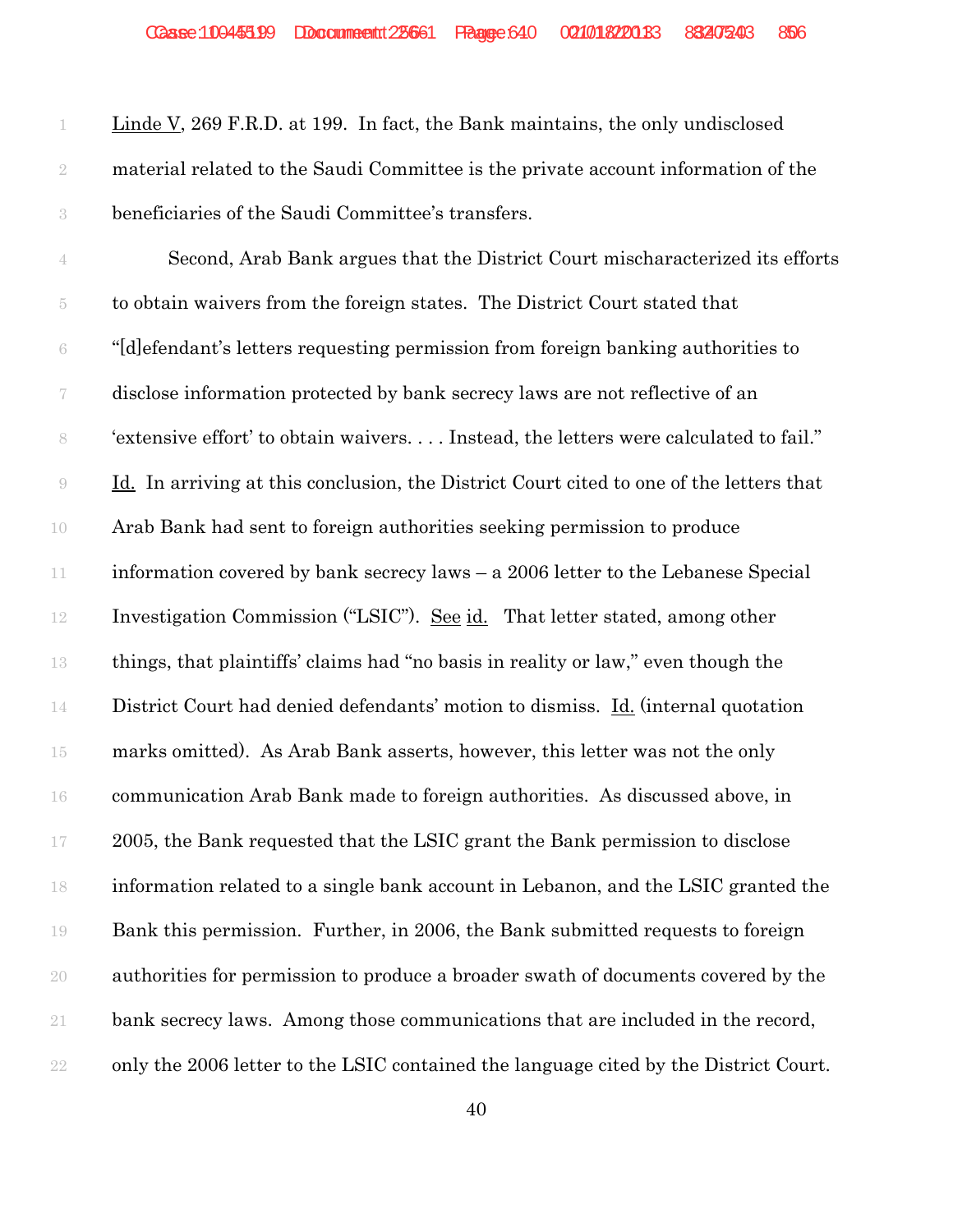|                          | Third, Arab Bank objects to the District Court's emphasis on Arab Bank's              |
|--------------------------|---------------------------------------------------------------------------------------|
| $\overline{2}$           | disclosure of allegedly protected information to the DOJ and the OCC, which the       |
| $\rm 3$                  | District Court considered evidence of Arab Bank's "selective compliance with          |
| $\overline{4}$           | foreign bank secrecy laws." Id. at 200. Arab Bank contends that disclosures made      |
| 5                        | pursuant to investigations by DOJ and Treasury agencies implicate different           |
| 6                        | concerns than disclosures to private litigants. The Bank points to Jordan's           |
| $\overline{\mathcal{U}}$ | assertion in a letter to U.S. Secretary of State Hillary Rodham Clinton following the |
| $\,$ $\,$                | District Court's issuance of sanctions that Jordan considers disclosures to           |
| $\Theta$                 | government agencies less serious because of Jordan's "continued commitment to         |
| 10                       | providing such assistance to other nations for law enforcement or national security   |
| 11                       | purposes." Appellant's Br. at 60.                                                     |

 Even were we to assume that in these three ways the District Court overstated the record support for its finding that Arab Bank had not acted with the "utmost good faith," we would still not issue a writ of mandamus here. The District Court's finding that the Bank had not acted with the "utmost good faith" was based in large part on the uncontested observation that the discovery dispute had resulted 17 in "years of delay." Linde V, 269 F.R.D. at 200. Arab Bank's challenges to the District Court's characterizations of the Bank's efforts to obtain a waiver from Lebanese authorities, limited disclosures of Saudi Committee materials, and prior productions to U.S. governmental authorities do not alter this fundamental fact. Furthermore, although Arab Bank has indeed disclosed some requested documents, particularly material related to the Saudi Committee, the District Court's rejection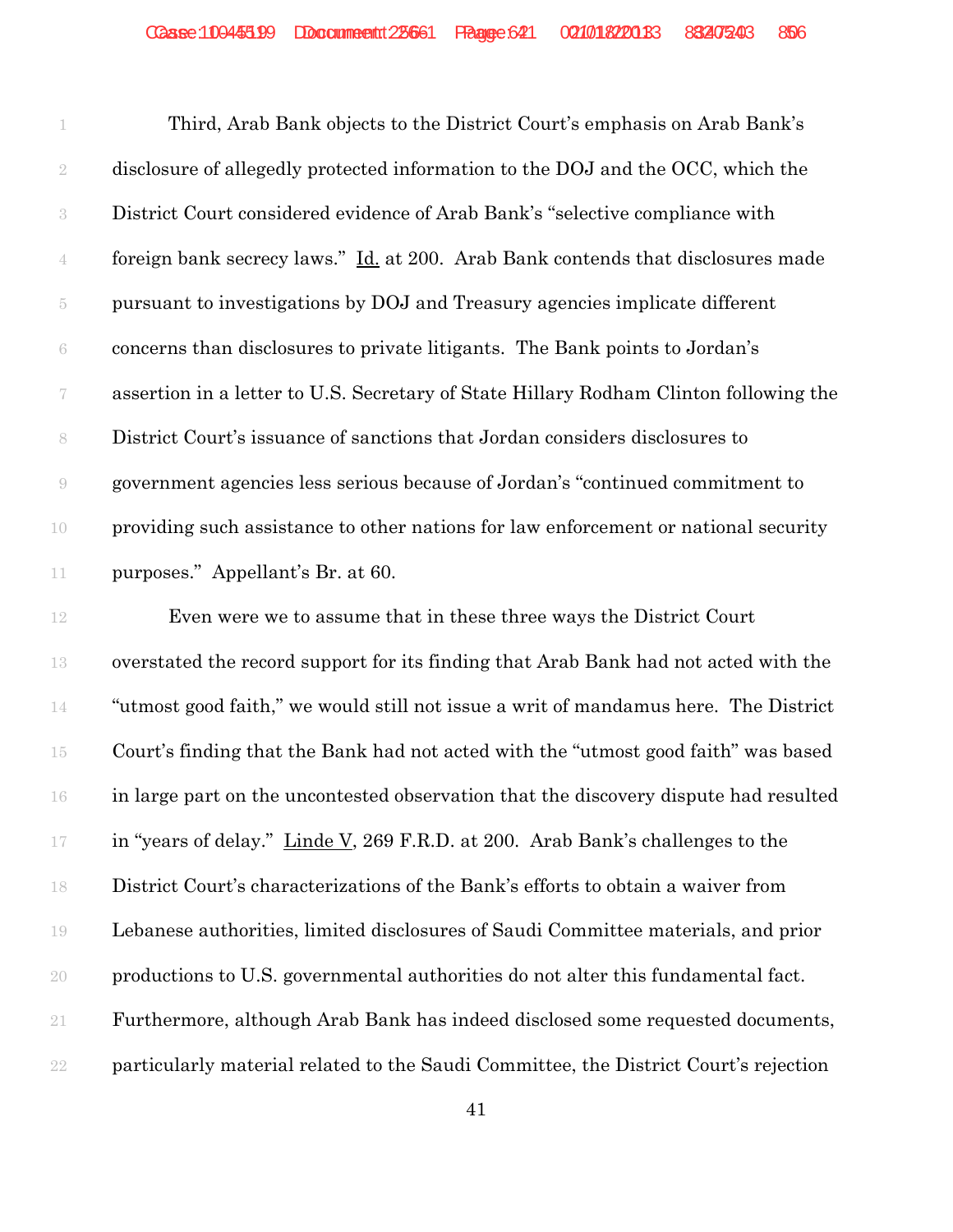| 1              | of Arab Bank's assertion that the bank secrecy laws provided a reasonable basis for    |
|----------------|----------------------------------------------------------------------------------------|
| $\sqrt{2}$     | resisting production of the withheld materials does not "clearly and indisputably"     |
| $\sqrt{3}$     | entitle the Bank to a writ of mandamus.                                                |
| 4              | c. Hardship                                                                            |
| $\overline{5}$ | Arab Bank also argues that the District Court erred in determining that                |
| $\rm 6$        | Arab Bank did not face a substantial hardship if it produced the information at        |
| 7              | issue when the court found "there is nothing in the record indicating that defendant   |
| $\,$ $\,$      | faces a real risk of prosecution." Id. at 197.                                         |
| $\Theta$       | Although government officials from Jordan, Lebanon, and the Palestinian                |
| 10             | Monetary Authority submitted letters to the District Court declaring that Arab         |
| $11\,$         | Bank would face legal action if it violated national bank secrecy laws, the record (as |
| $12\,$         | highlighted by the District Court) does not show "that defendant or its employees      |
| 13             | have been prosecuted for the Bank's voluntary productions in other cases." Id.         |
| 14             | (emphasis removed). Indeed, there is no evidence that Arab Bank ever sought $-$ or     |
| 15             | even had to seek - waivers for the disclosures to the OCC or the DOJ or that Arab      |
| 16             | Bank was ever prosecuted for these disclosures. As discussed above, foreign states     |
| 17             | may face different considerations when deciding whether to prosecute banks for         |
| 18             | disclosing sensitive materials to foreign governments than when deciding to            |
| 19             | prosecute banks for the disclosure of such materials to private civil litigants. In    |
| 20             | other words, it does not necessarily follow from the foreign states' decisions not to  |
| $21\,$         | prosecute the disclosures to the OCC and DOJ that Arab Bank will not be                |
| $22\,$         | prosecuted for disclosing the materials at issue here. But the converse is also not    |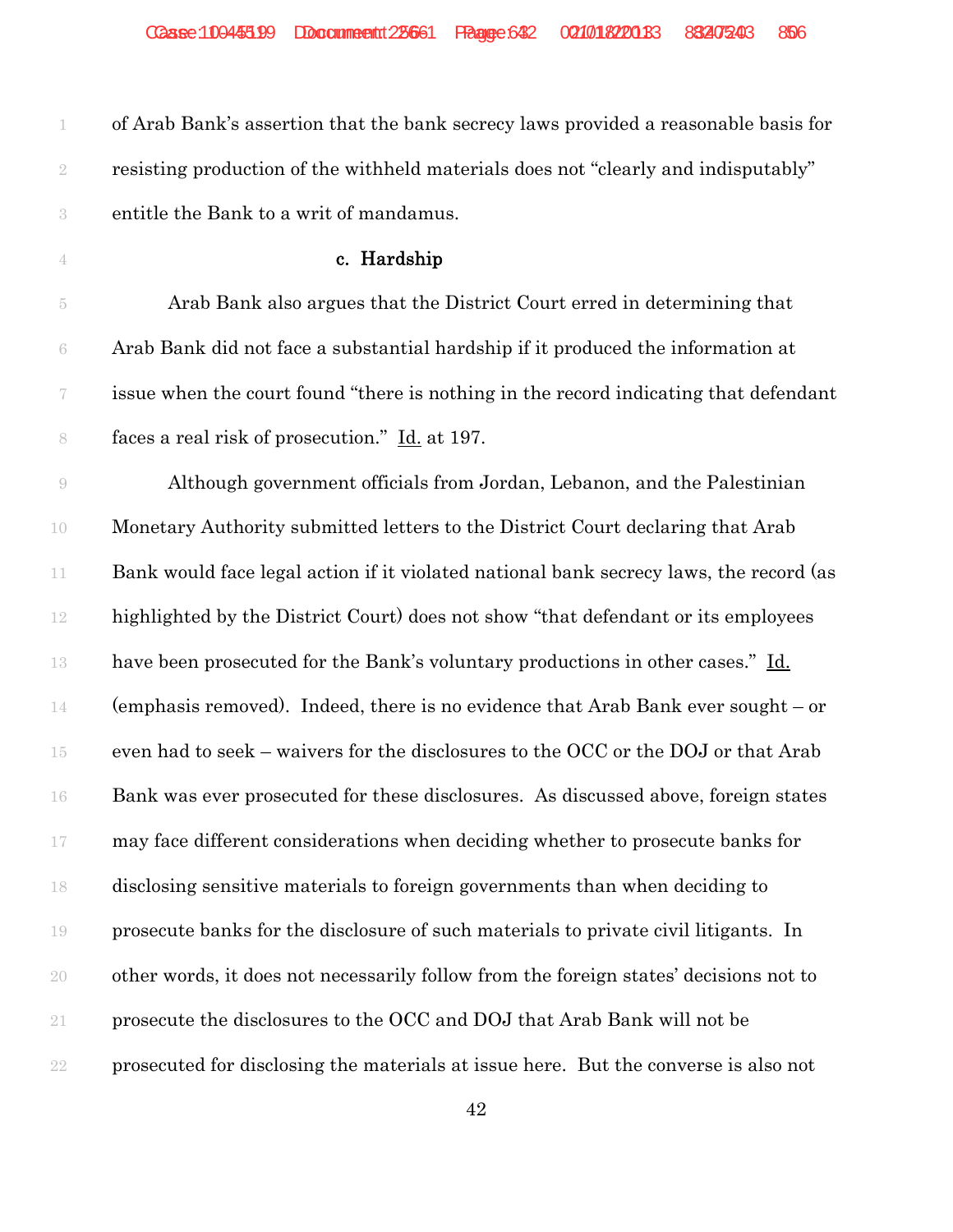| 1                        | necessarily true: The foreign states would not necessarily prosecute the Bank or any  |
|--------------------------|---------------------------------------------------------------------------------------|
| $\sqrt{2}$               | of its employees for the disclosure of sensitive banking information to private civil |
| $\sqrt{3}$               | litigants in the context of the current proceedings. In any event, as the Supreme     |
| 4                        | Court made clear in Rogers and Aérospatiale, the mere threat of criminal              |
| $\overline{5}$           | prosecution abroad does not strip our courts of the authority to order production of  |
| $\rm 6$                  | relevant materials in private civil litigation. Any error in this regard does not     |
| $\overline{\mathcal{C}}$ | amount to a clear abuse of discretion establishing entitlement to the writ.           |
| $\,$ $\,$                | $* * *$                                                                               |
| $\Theta$                 | In sum, the District Court's account of the history of this litigation and Arab       |
| 10                       | Bank's efforts to disclose materials may, in some respects, be subject to legitimate  |
| 11                       | debate. But none of the District Court's alleged errors so fatally undermines its     |
| $12\,$                   | conclusions as to any of the factors of the multi-faceted balancing analysis so as to |
| 13                       | support issuance of a writ of mandamus.                                               |
| 14                       | The District Court's decisions here to compel production and then to issue            |
| 15                       | sanctions for the Bank's failure to comply find sufficient support in cases from this |
| 16                       | Court and other courts of appeals compelling discovery, notwithstanding competing     |
| 17                       | foreign legal obligations. See, e.g., United States v. Davis, 767 F.2d at 1035-36     |
| 18                       | (concluding, in affirming discovery order, that U.S. interest in enforcing criminal   |
| 19                       | laws outweighed Cayman Islands' interest in bank secrecy); United States v. Bank      |
| $20\,$                   | of Nova Scotia, 691 F.2d 1384 (11th Cir. 1982) (upholding contempt order for failing  |
| $21\,$                   | to produce documents protected by foreign bank secrecy laws in response to grand      |
| $22\,$                   | jury subpoena); United States v. First Nat'l City Bank, 396 F.2d 897 (2d Cir. 1968)   |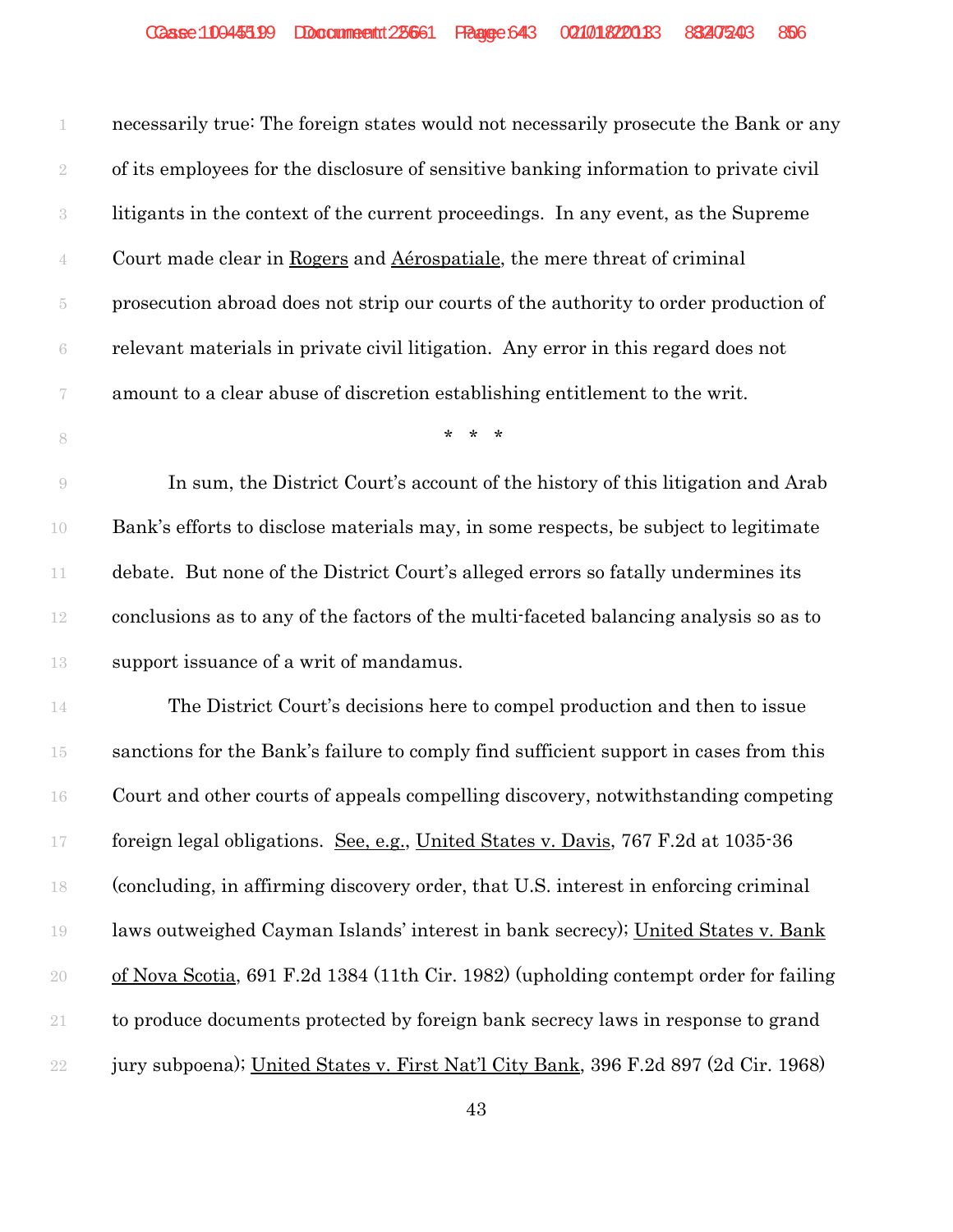(same). Following this approach, district courts in this Circuit in previous ATA cases have required banks to produce materials assertedly protected by foreign bank secrecy laws. See Strauss v. Credit Lyonnais, S.A., 249 F.R.D. 429, 456 (E.D.N.Y. 2008); Weiss v. Nat'l Westminster Bank, PLC, 242 F.R.D. 33, 57-58 (E.D.N.Y. 2007). And where district courts have decided not to order such discovery, they have engaged in a careful analysis addressing both the interests of the parties and the relevant foreign states along with the relative importance of the evidence subject to discovery. See Minpeco, 116 F.R.D. at 529 (denying motion to compel because "[m]ost important among the[ ] countervailing [factors at stake] . . . is the reduced degree of importance of the requested discovery in light of the waivers of bank secrecy already executed by . . . key players [in the case]").

 These cases illustrate the multitude of considerations facing courts deciding whether to compel discovery and impose sanctions in the face of competing legal dictates of foreign nations. The District Court concluded, in line with this precedent, that the importance of the documents, the lack of available alternative means to obtain them, the specificity of the discovery requests, and, finally, the important U.S. and international interests in preventing the financial support of terrorist organizations weigh in favor of producing the material at issue. Records concerning accounts held at the Bank and documents related to the Saudi Committee are directly relevant to whether Arab Bank knowingly provided banking services in support of terrorist operations and are thus essential to plaintiffs' case. Arab Bank has unique access to the records and only Arab Bank can make a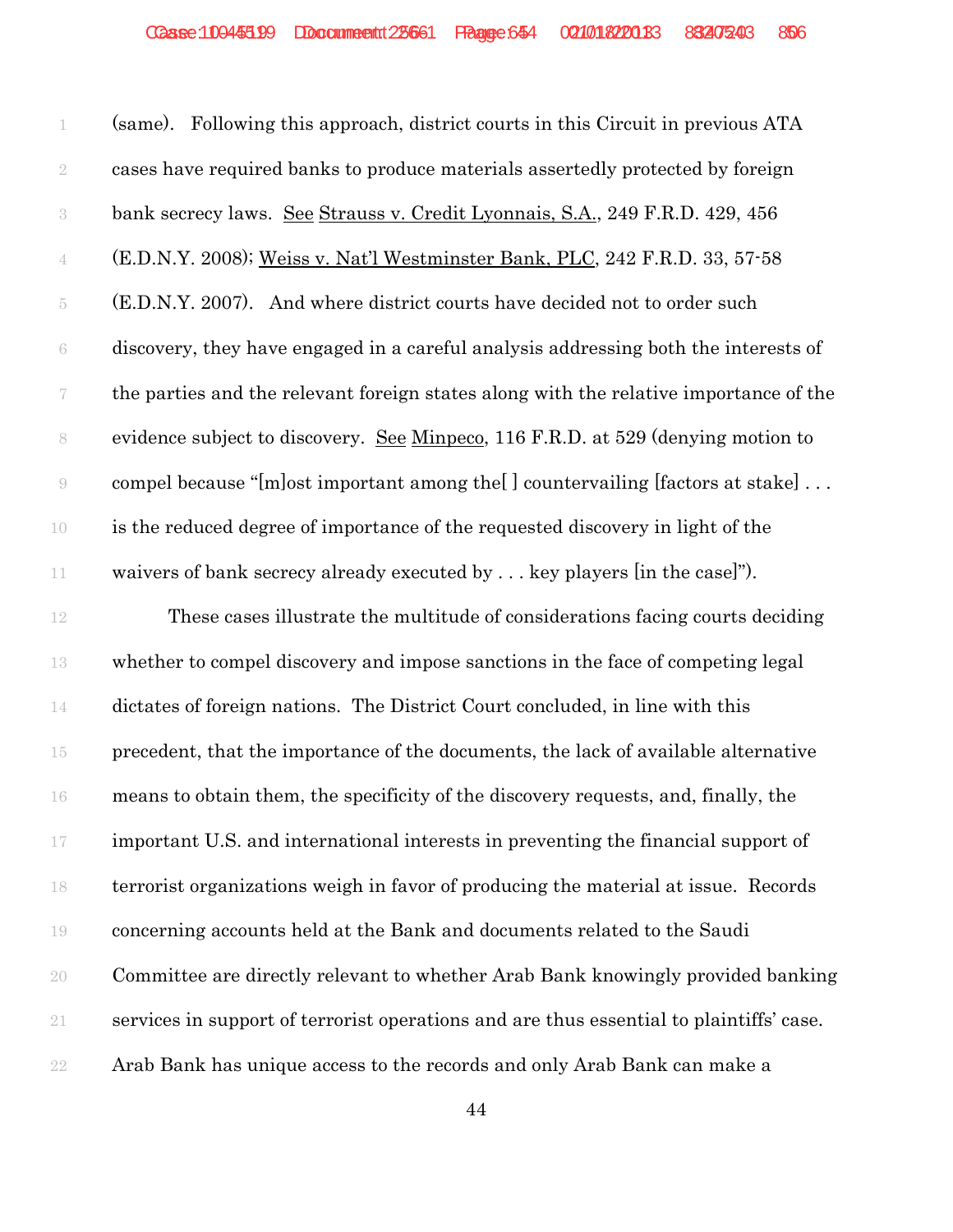complete production. The Bank does not have a "clear and indisputable" right to the writ to correct the District Court's balancing.

### 2. Due Process

 Arab Bank also argues that it is entitled to a writ of mandamus because the sanctions imposed violate its right to due process by, it maintains, effectively eviscerating its chance to present a meaningful defense in the District Court proceedings. Raising the specter of a "show trial" and positing the inevitable determination of liability, Arab Bank suggests that imposing these sanctions is tantamount to entering a default judgment against the Bank. Arab Bank protests that it attempted in good faith to comply with its discovery obligations and that, in 11 light of its good faith, the sanctions imposed were unduly harsh. To allow the jury to infer its culpable intent, Arab Bank maintains, would offend due process because (in its view) the record does not support the conclusion that the undisclosed records would show that it knowingly facilitated terrorism. None of these arguments, however, demonstrates a "clear and indisputable" entitlement to a writ of mandamus.

17 Due process allows courts to impose, pursuant to Rule 37(b), such sanctions "as are just" on parties that defy discovery orders. See Ins. Corp. of Ireland v. Compagnie des Bauxites de Guinée, 456 U.S. 694, 707 (1982) ("A proper application of Rule [37(b)] will, as a matter of law," be presumed to comply with due process). With the exception of the Rogers Court's admonition that Rule 37 does not "authorize dismissal of [a] complaint because of [a party's] noncompliance with a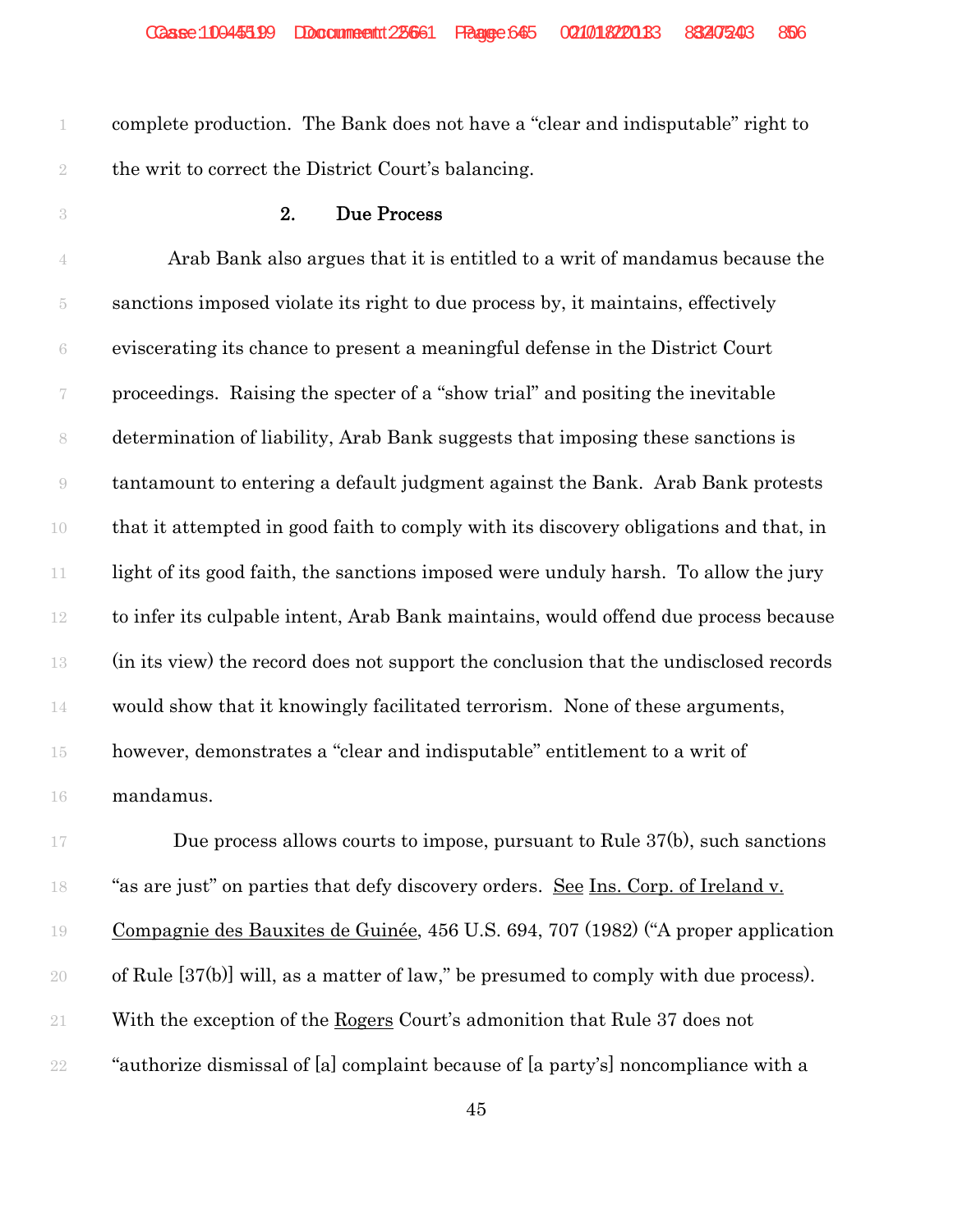|                          | pretrial production order when  that failure to comply [is] due to inability and       |
|--------------------------|----------------------------------------------------------------------------------------|
| $\sqrt{2}$               | not to willfulness, bad faith, or any fault of petitioner," 357 U.S. at 212, there are |
| $\sqrt{3}$               | few bright-line rules for determining whether a sanction is proper. Case law from      |
| $\overline{4}$           | the Supreme Court and our Court teaches that in imposing sanctions such as those       |
| 5                        | at issue here, the district courts should weigh, among other factors, the harshness    |
| 6                        | of the sanctions, the extent to which the sanctions are necessary to restore the       |
| $\overline{\mathcal{U}}$ | evidentiary balance upset by incomplete production, and the non-disclosing party's     |
| $\,$ $\,$                | degree of fault. See Ins. Corp. of Ireland, 456 U.S. at 707; Rogers, 357 U.S. at 213;  |
| 9                        | S. New Eng. Tel. Co. v. Global NAPs Inc., 624 F.3d 123, 147 (2d Cir. 2010);            |
| 10                       | Shcherbakovskiy v. Da Capo Al Fine, Ltd., 490 F.3d 130, 139 (2d Cir. 2007);            |
| 11                       | Residential Funding Corp. v. DeGeorge Fin. Corp., 306 F.3d 99, 107 (2d Cir. 2002);     |
| 12                       | Cine Forty-Second St. Theatre Corp. v. Allied Artists Pictures Corp., 602 F.2d 1062,   |
| 13                       | 1068 (2d Cir. 1972) (concluding that gross negligence supported district court's       |
| 14                       | decision to impose sanctions amounting to default judgment on one of the plaintiff's   |
| 15                       | claims).                                                                               |
|                          |                                                                                        |

 As an initial matter, Rule 37(b) permits sanctions even harsher than those 17 imposed by the District Court here, including, for example, an order directing that "designated facts be taken as established" or "rendering a default judgment against the disobedient party." Fed. R. Civ. P. 37(b)(2)(A)(i),(iv). Contrary to Arab Bank's 20 calls of alarm, the sanctions order (as we have observed) does *not* amount to default 21 judgment or otherwise *require* that the jury find certain facts. To be sure, the inferences the jury will be entitled to draw – along with the District Court's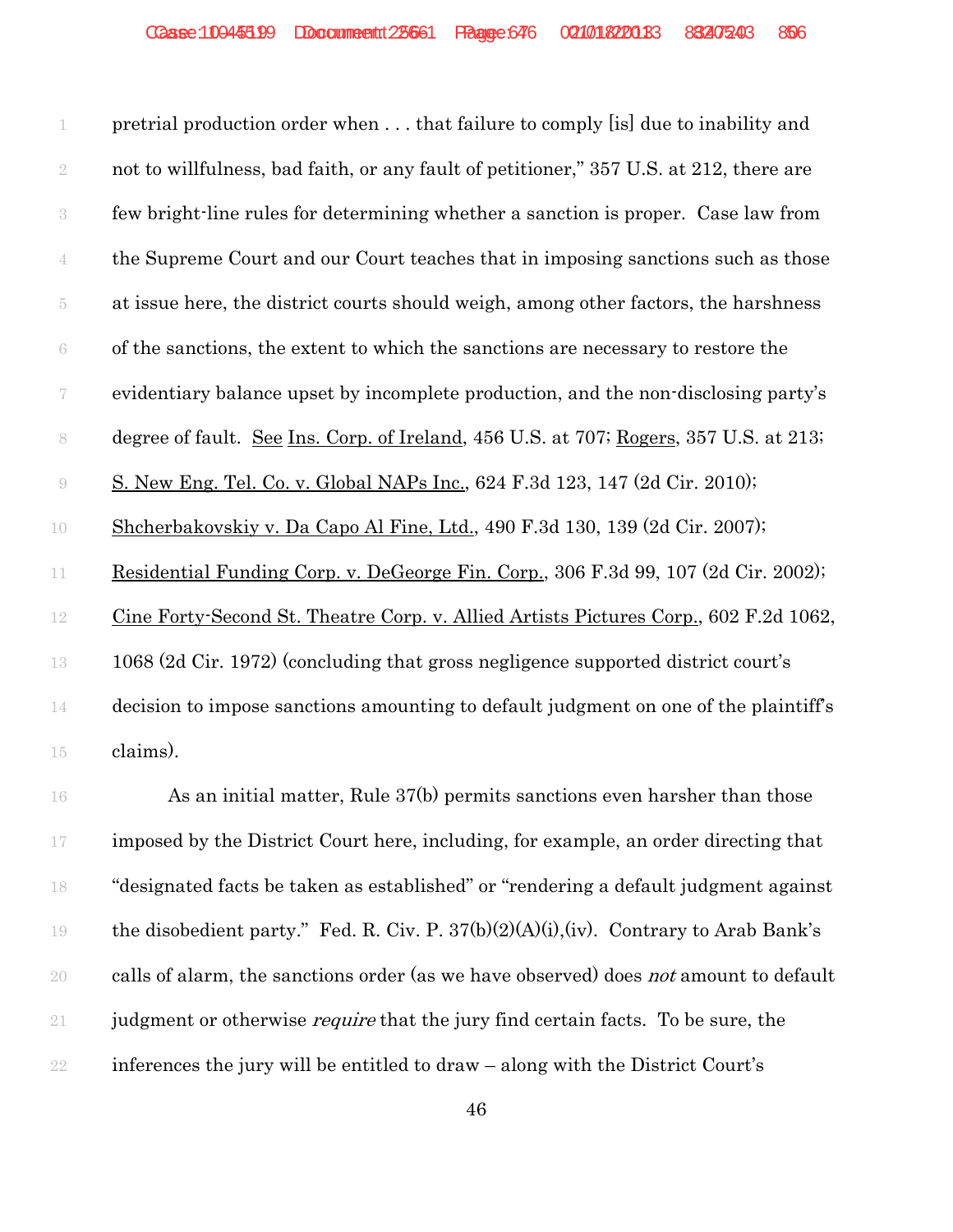preclusion sanction here – will adversely affect Arab Bank's ability to mount a defense at trial. But, as we have observed, Arab Bank will still be entitled to emphasize its substantial Saudi Committee disclosures, including the Bank's own internal documentation, to persuade a jury that it was not aware that the beneficiaries of its financial services were terrorists. Arab Bank could rely on these disclosures, and related testimony, to rebut plaintiffs' assertion that Arab Bank intended to support the Saudi Committee's alleged efforts to finance terrorists, and urge the jury to extrapolate from this evidence that Arab Bank had lacked a culpable state of mind with regard to the other transfers at issue.

 Arab Bank also argues, however, that the state-of-mind sanction was not reasonably related to the Bank's failure to comply with the discovery order and therefore was not proper. This argument, too, fails to support issuance of a writ of mandamus. The Supreme Court's decision in Insurance Corp. of Ireland makes clear that a court may instruct a jury to presume the truth of a factual allegation from a party's failure to produce material relevant to that allegation. 456 U.S. at 705; see also S. New Eng. Tel. Co., 624 F.3d at 147 (discussing Insurance Corp. of Ireland).

 In addition, as described in detail in the District Court's opinion, the record includes documents reflecting transfers "approved" by Arab Bank to Hamas or individuals associated with Hamas, as well as evidence that the Bank processed payments the Saudi Committee made to family members of individuals linked to 22 terrorism. See Linde V, 269 F.R.D. at 203. The existence of these documents could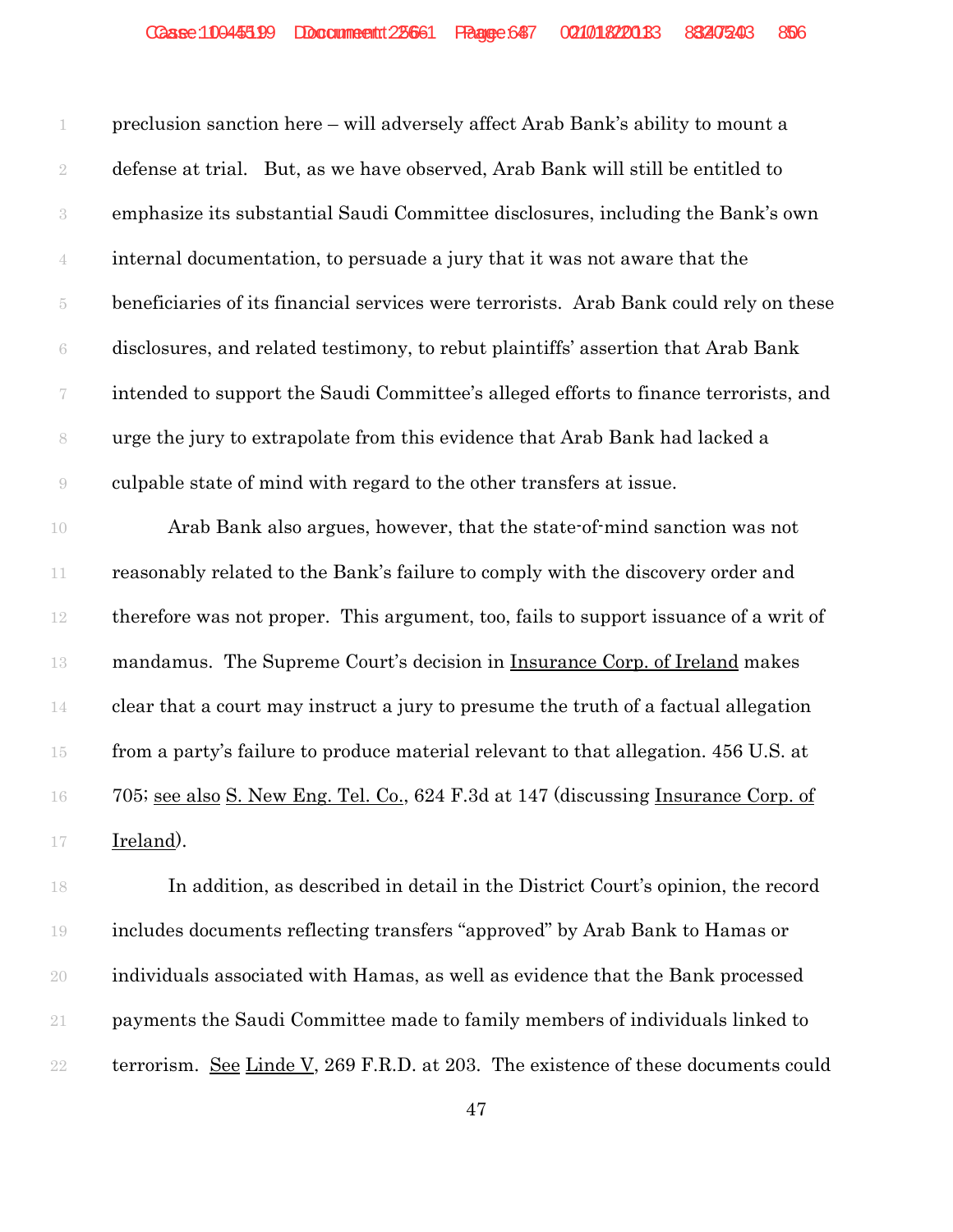| 1                        | support the conclusion that Arab Bank provided banking services to terrorist      |
|--------------------------|-----------------------------------------------------------------------------------|
| $\overline{2}$           | groups, and that the withheld documents would provide further evidence that it    |
| 3                        | provided such services. Further, a significant volume of documents showing that   |
| $\overline{4}$           | Arab Bank provided banking services to terrorist organizations could constitute   |
| 5                        | strong circumstantial evidence that it did so knowingly and purposefully.         |
| 6                        | Documentation related to bank accounts allegedly held by terrorist organizations  |
| $\overline{\mathcal{C}}$ | and payments made by the Saudi Committee that Arab Bank refused to produce is,    |
| 8                        | thus, reasonably related to the issue of the Bank's state of mind.                |
| 9                        | Finally, although the District Court here need not have found the same            |
| 10                       | degree of fault as would be required to support a default judgment, we can hardly |
| 11                       | conclude that Arab Bank was faultless. The District Court did not clearly err in  |
| 12                       | determining that Arab Bank's production efforts did not evince the "utmost good   |
| 13                       | faith." The combination of the Bank's long delay in the District Court, partial   |
| 14                       | production in the U.S. government investigations (in contrast), and apparent      |
| $15\,$                   | unwillingness to pursue permission to produce materials covered by the narrowly-  |
| 16                       | tailored discovery orders further support the District Court's sanctions order,   |
| $17\,$                   | which, unlike the default judgment at issue in Rogers, allows the Bank to mount a |
| 18                       | defense at trial.                                                                 |
|                          |                                                                                   |

 The sanctions at issue here are substantial, but, at least for the purpose of our deferential inquiry here, they find adequate support in Arab Bank's failure to produce and the resulting evidentiary imbalance, and they do not preclude the Bank from defending itself at trial. For these reasons, too, Arab Bank has fallen short of demonstrating that it is "clearly entitled" to the writ.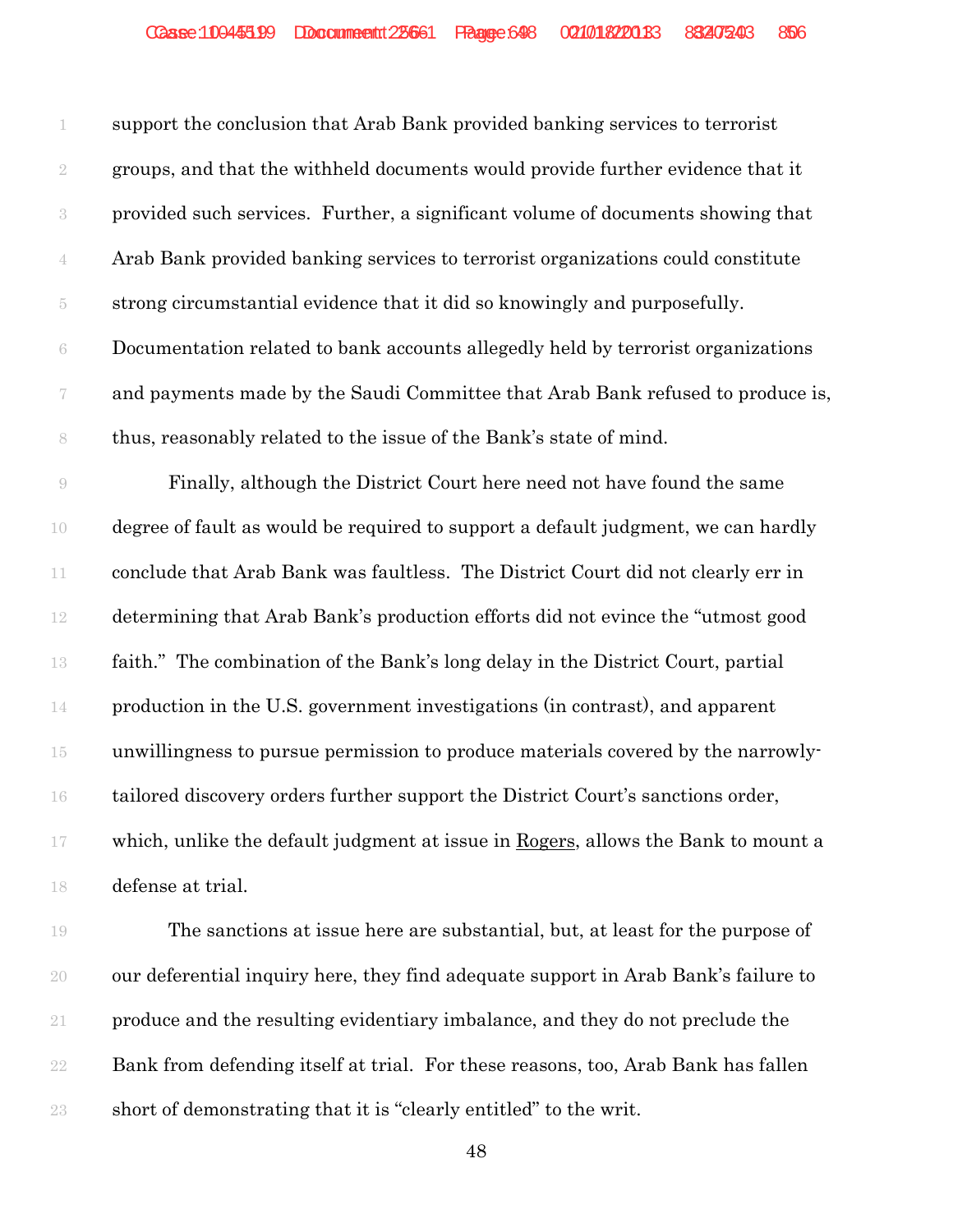## **B.** Review After Final Judgment Will Provide Adequate Relief

 Arab Bank presents a number of arguments in support of its contention that issuance of the writ is the only adequate means for it to attain the relief that it is due. These arguments fall into two distinct categories. First, as reviewed in our discussion of interlocutory review, Arab Bank argues that the sanctions order causes it irreparable harm by rendering it essentially inevitable that the jury will find the Bank liable on plaintiffs' claims, which will cause it to be labeled a terrorist sympathizer and to experience substantial reputational harm. According to Arab Bank, such a verdict would make it difficult for the Bank to "survive long enough to take an appeal." Appellant's Br. at 19. Second, Arab Bank argues that if the sanctions order stands, foreign states will be irreparably harmed because bank customers will form the impression that U.S. courts can force banks in the region to disclose private information notwithstanding the protections promised by those states' bank secrecy laws.

 Arab Bank's first argument is based on speculation and reflects a misapprehension of what constitutes "irreparable harm" for purposes of mandamus review. It is true that if the jury were to in fact infer knowledge and purpose based on the District Court's permissive instructions, Arab Bank might have difficulty avoiding liability on plaintiffs' claims. See, e.g., Licci ex rel. Licci v. Lebanese Canadian Bank, SAL, 673 F.3d 50, 68 & n.20 (2d Cir. 2012). But a jury instruction involving permissive adverse inferences is not a default judgment; instead, it is a calibrated device imposed by district courts to address specific discovery violations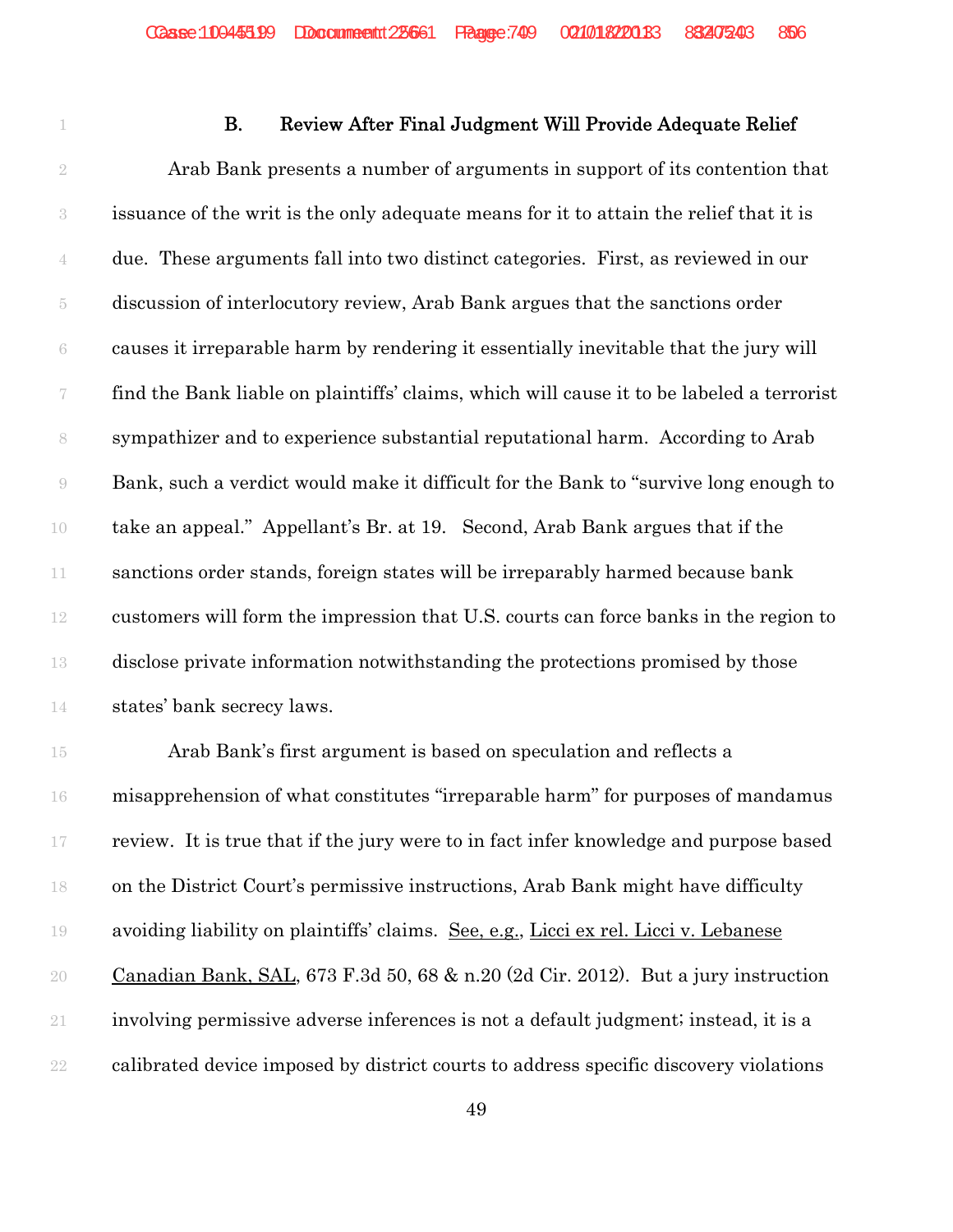after considering the seriousness of the violations, the course of the litigation, and 2 the legal issues at stake in the case. <u>See, e.g., Zimmermann v. Assocs. First Capital</u> Corp., 251 F.3d 376, 383 (2d Cir. 2001). The sanctions order notwithstanding, it is at this point hardly certain that, after trial, the jury will find against Arab Bank. Furthermore, the type of harm that is deemed irreparable for mandamus purposes typically involves an interest that is both important to and distinct from the resolution of the merits of the case. For example, we have issued writs of mandamus in cases where district courts have incorrectly determined that highly sensitive privileged materials are discoverable. See, e.g., City of New York, 607 F.3d at 934 (issuing writ of mandamus to prevent disclosure of confidential reports prepared by undercover New York City Police Department officers that were covered by law-enforcement privilege). By contrast, in this case, the harm that Arab Bank would experience from an adverse judgment is in essence indistinguishable from the harm experienced by other litigants who lose a battle in a lower court and seek appellate review. Issuing a writ of mandamus to correct an error on the basis of the harm to the Bank alleged here would suggest that the writ is available to any party concerned about the delay between an adverse trial judgment and vindication on appeal. But as the Supreme Court has cautioned, the writ "is not to be used as a substitute for appeal, even though hardship may result 20 from delay . . . . " Schlagenhauf v. Holder, 379 U.S. 104, 110 (1964) (internal citation omitted).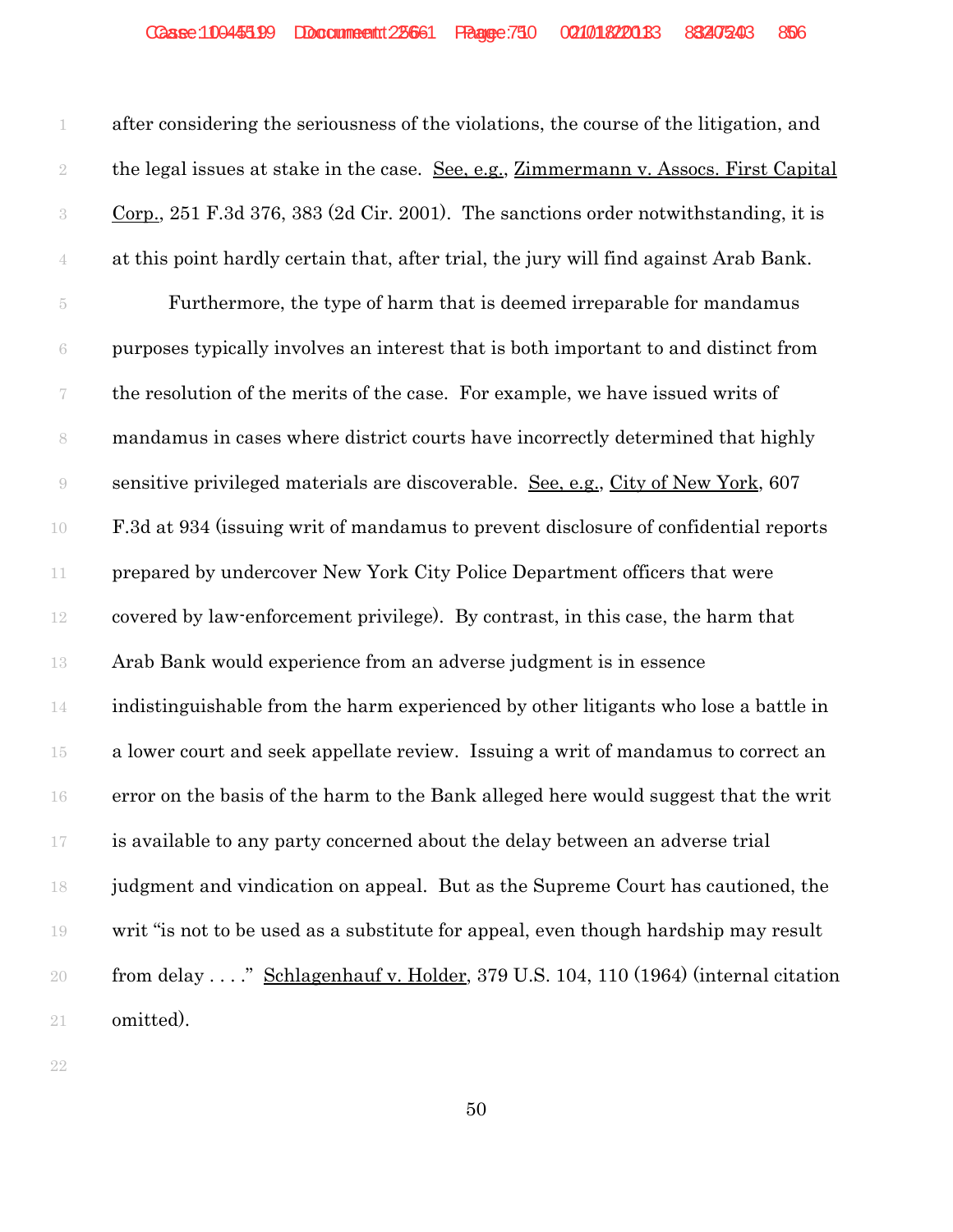Second, with the support of its amici, Arab Bank argues that allowing the sanctions to remain in place will harm foreign states by signaling that the privacy offered by their bank secrecy laws could be eroded by U.S. courts that order disclosure of protected material. Such a development, Arab Bank and amici predict, will result in customers fleeing these countries' banking systems and ensuing "financial and political destabilization, which can only undermine the fight against terrorism." Appellant's Br. at 20. This reasoning, also, is overly speculative and the harm alleged too indirectly related to the sanctions at issue here to support a petition for a writ of mandamus. If anything, Arab Bank's decision not to disclose 10 the relevant materials may signal to bank customers that banks will *not* disclose private information despite discovery orders issued by U.S. courts.

 Arab Bank's reliance on cases like In re Philippine National Bank, 397 F.3d 768 (9th Cir. 2005), and Credit Suisse v. U.S. District Court, 130 F.3d 1342 (9th Cir. 1997), is misplaced. In those cases, another court of appeals issued writs of mandamus at the request of parties found in civil contempt for failing to disclose information in violation of the laws of foreign states. But in those cases, the contempt orders had placed the petitioners in the position of "having to choose between being in contempt of court for failing to comply with the district court's order, or violating [foreign] banking secrecy and penal laws by complying with the order." Id. at 1346; In re Philippine Nat'l Bank, 397 F.3d at 774. Arab Bank does not face the same quandary. Civil contempt sanctions "force the contemnor to 22 comply with an order of the court," Willy v. Coastal Corp., 503 U.S. 131, 139 (1992),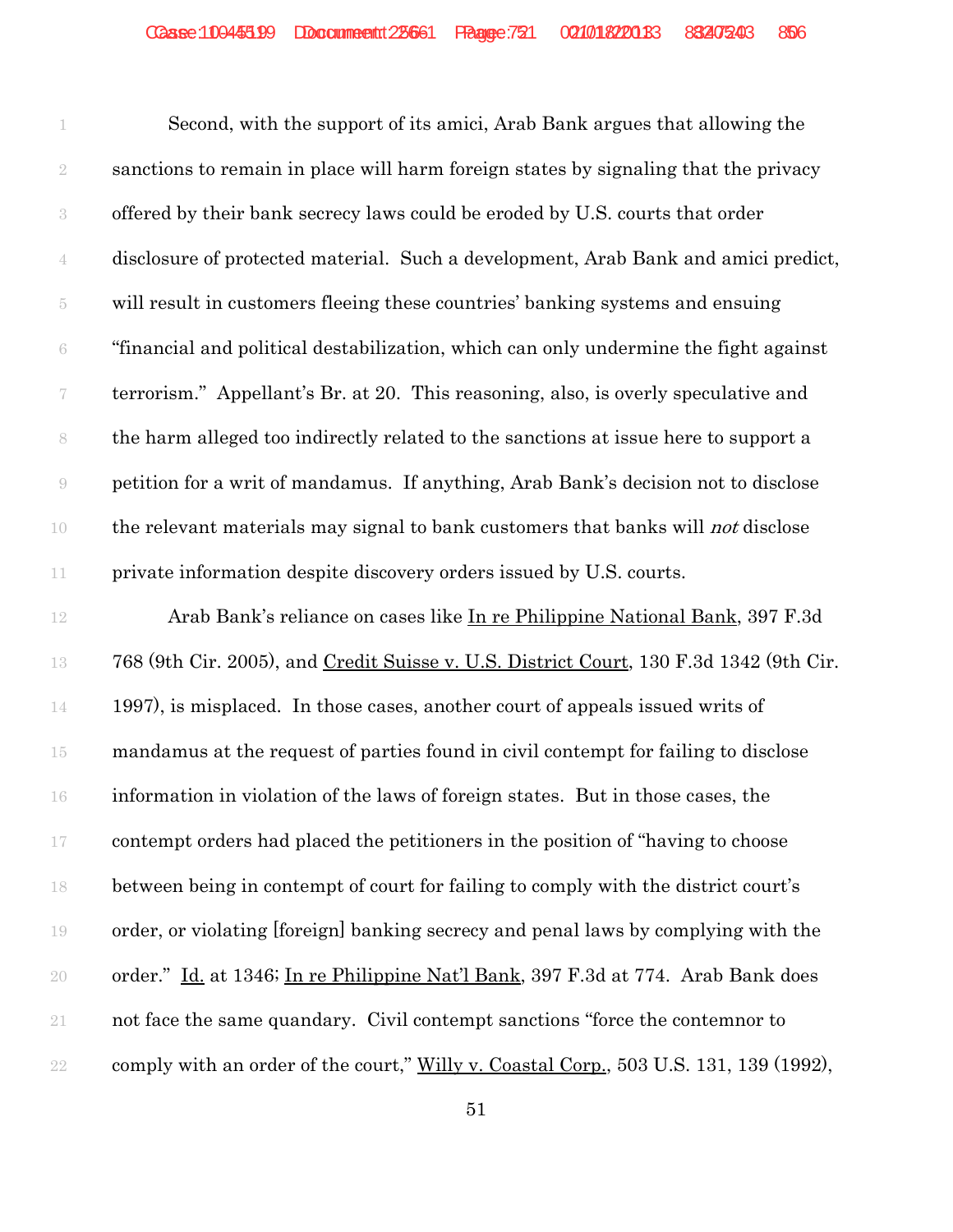| 1                | and are inherently "contingent and coercive." OSRecovery, Inc. v. One Groupe Int'l,           |
|------------------|-----------------------------------------------------------------------------------------------|
| $\sqrt{2}$       | <u>Inc.</u> , 462 F.3d 87, 93 n.2 (2d Cir. 2006). By contrast, the sanctions imposed here are |
| $\sqrt{3}$       | retrospective: they are directed at the decision Arab Bank has already made to defy           |
| $\overline{4}$   | the orders, and the District Court has never suggested that it will lift the sanctions        |
| $\overline{5}$   | if Arab Bank produces more materials. See Cunningham, 527 U.S. at 207-08. The                 |
| 6                | question, then, is not whether Arab Bank faces irreparable harm resulting from                |
| $\boldsymbol{7}$ | violation of foreign law, but, rather, whether the sanctions themselves will cause            |
| $\,$ $\,$        | irreparable harm to Arab Bank. They will not.                                                 |
| $\Theta$         | Finally, we observe that this Court has recently issued writs of mandamus to                  |
| 10               | resolve discovery disputes involving the production of sensitive materials. See, e.g.,        |
| 11               | Rajaratnam, 622 F.3d 159; City of New York, 607 F.3d 923. In those cases, we                  |
| 12               | observed that the petitioning parties had "no other adequate means to attain                  |
| 13               | relief" because "a remedy after final judgment cannot unsay the confidential                  |
| 14               | information that has been revealed." City of New York, 607 F.3d at 932, 934                   |
| $15\,$           | (internal quotation marks omitted). We do not have the same acute sense of                    |
| 16               | irreversibility here. The privacy interests protected by the bank secrecy laws may            |
| 17               | be at issue – although they may not carry the same weight as the interests at stake           |
| 18               | in recent cases where we have granted the writ – but the Bank does not stress, nor            |
| 19               | could we conclude, that the importance of protecting these interests is a reason for          |
| 20               | determining that "review after final judgment is not a viable option." Appellant's            |
| 21               | Br. at 19. Instead, the Bank appears concerned primarily with avoiding the harm               |
| 22               | arising from a possible adverse judgment.                                                     |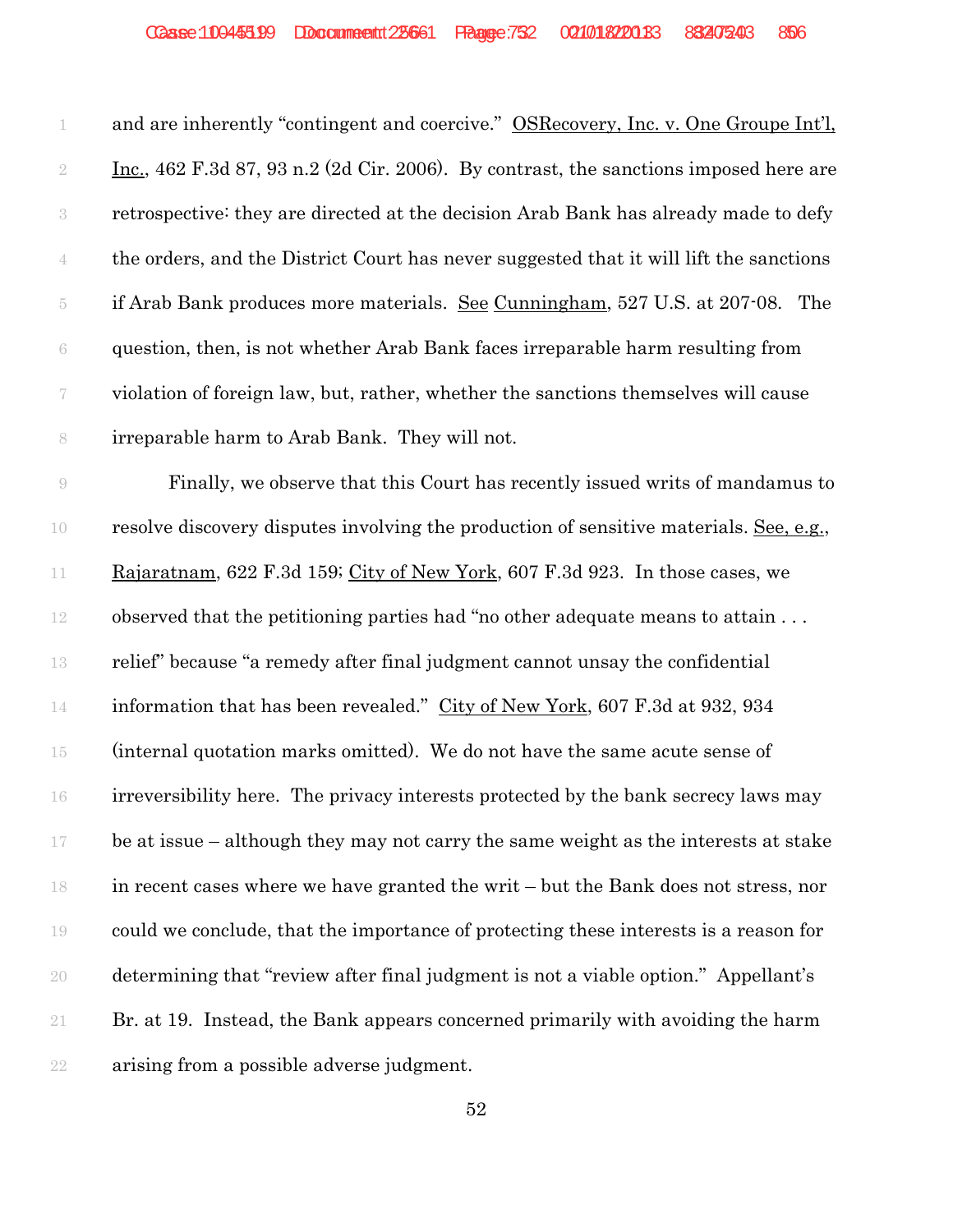For all these reasons, Arab Bank has failed to establish that a writ of mandamus is the only means available for it to obtain effective review of the sanctions order. Appellate review provided in the ordinary course will amply serve the interests of the Bank and the foreign states whose bank secrecy laws may protect the undisclosed materials.

#### C. Mandamus is Not Appropriate Under the Circumstances

 This Court has "expressed reluctance to issue writs of mandamus to overturn discovery rulings." City of New York, 607 F.3d at 939 (internal quotation marks omitted). Thus, "[t]o determine whether mandamus is appropriate in the context of a discovery ruling, we look primarily for the presence of a novel and significant question of law and the presence of a legal issue whose resolution will aid in the administration of justice." Id. (internal quotation marks and ellipsis omitted).

 Cases from the Supreme Court and our Court involving petitions for writs of mandamus to review discovery-related orders help to illustrate when the issues raised in such a petition are sufficiently novel, discrete, and important to justify issuance of the writ. In Schlagenhauf v. Holder, 379 U.S. 104 (1964), the Supreme Court issued a writ of mandamus to review a district court's order requiring an individual defendant to submit to mental and physical examinations. Because the case hinged on an important threshold "issue of first impression" as opposed to a fact-intensive balancing of whether "good cause had been shown," the Supreme Court deemed the mandamus petition "properly before the [appellate] court on a 22 substantial allegation of usurpation of power."  $\underline{Id}$  at 111.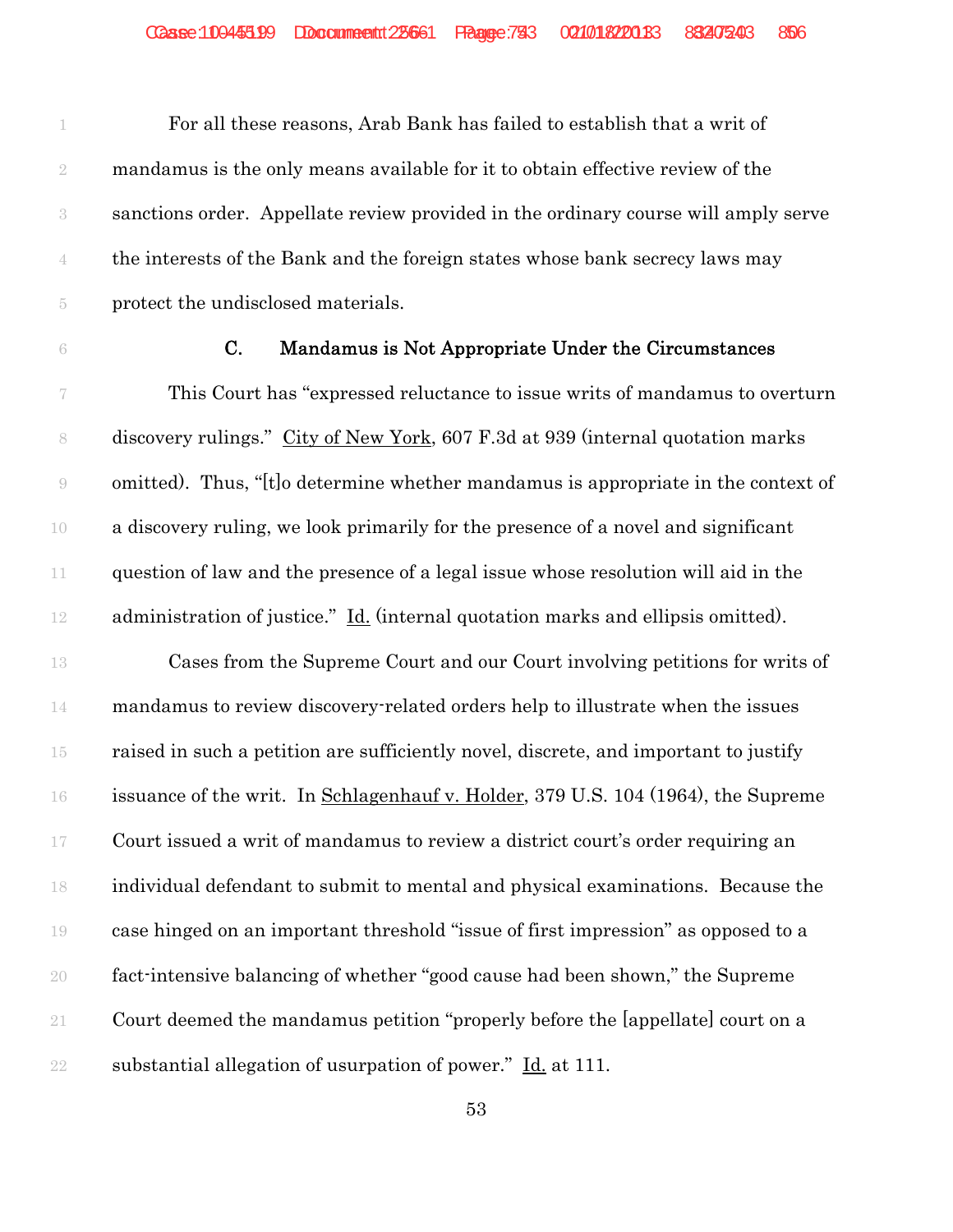Similarly, as explained above, we have issued writs of mandamus to review novel, discrete, and important legal issues involving the disclosure of sensitive information. In City of New York, the City sought a writ of mandamus to correct a district court's order that the New York City Police Department turn over "field reports" produced by undercover police officers, which were potentially covered by the law-enforcement privilege. 607 F.3d at 929. In deciding that a writ was "appropriate under the circumstances," we concluded that the petition raised a number of "novel and significant questions of law," including "how a court should determine whether" information covered by the "qualified" law-enforcement 10 privilege must "nevertheless be disclosed." <u>Id.</u> at 941 (brackets and emphasis omitted). Issuing the writ in that case would "aid in the administration of justice" by providing "guidance for the courts of our Circuit in an important, yet underdeveloped, area of law." Id. at 942. 14 In Rajaratanam, we addressed whether a defendant in a civil enforcement

 action could be required to produce inculpatory wiretap evidence obtained by the United States government in a criminal investigation against him. See 622 F.3d at 165. In deciding that the writ was appropriate in the circumstances there presented, we explained that the precise issue before us had never been addressed by our Court and stressed "the importance of both the privacy rights at stake and the public interest in civil enforcement of the law." Id. at 171.

 By contrast, we have refused to issue the writ to correct a district court's order that a party produce "reports made by a Special Investigative Unit" for the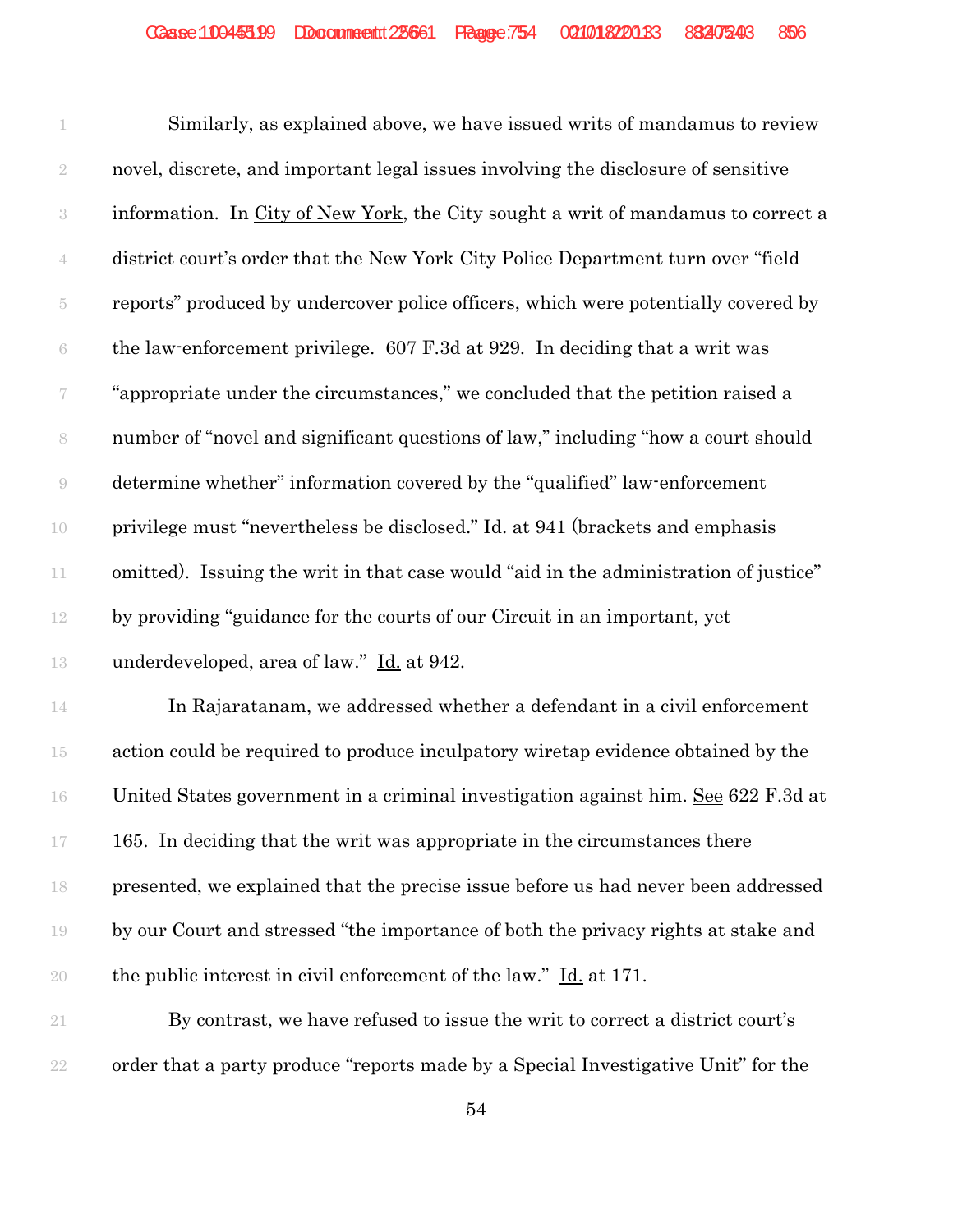| 1                | party's internal counsel and therefore assertedly covered by attorney work-product         |
|------------------|--------------------------------------------------------------------------------------------|
| $\sqrt{2}$       | privilege. See American Express Warehousing, Ltd. v. Transamerica Ins. Co., 380            |
| $\,3$            | F.2d 277, 278-79 (2d Cir. 1967) ("Transamerica"). There, the bases for the district        |
| $\overline{4}$   | court's order "involveld application of well-known law to commonplace fact and             |
| $\overline{5}$   | rested on the district judge's appraisal of facts and exercise of discretion." Id. at 283. |
| $\rm 6$          | Under these circumstances, we saw "no good reason to allow the extraordinary               |
| $\boldsymbol{7}$ | writ." Id. at 284.                                                                         |
| 8                | The questions Arab Bank asks us to resolve are more similar, we think, to                  |
| $\Theta$         | those at issue in Transamerica than those at issue in Rajaratnam and City of New           |
| 10               | <u>York</u> . As discussed above, the underlying merits of Arab Bank's assertions involve  |
| 11               | the application of a well-elaborated legal scheme and a fact-intensive inquiry in the      |
| 12               | midst of ongoing, lengthy litigation. See Strauss, 249 F.R.D. at 456; Weiss, 242           |
| 13               | F.R.D. at 57-58; Minpeco, 116 F.R.D. at 529. In this context, absent a                     |
| 14               | demonstration that the district court has "flagrantly misapplied" the law, City of         |
| $15\,$           | New York, 607 F.3d at 940 n.17, we are unlikely to issue the writ.                         |
| 16               | As we have reviewed here in detail, the District Court applied the existing                |
| $17\,$           | legal framework, including Restatement $\S$ 442, in weighing plaintiffs' need for the      |
| 18               | required discovery and the lack of alternative means to obtain it against the              |
| 19               | interests of foreign states in enforcing their bank secrecy laws and the hardship          |
| 20               | faced by Arab Bank because of its conflicting legal obligations. The court applied         |
| 21               | many of the same factors, along with others developed by courts in various                 |
| 22               | jurisdictions, in deciding whether to impose sanctions. The application of $\S 442$ 's     |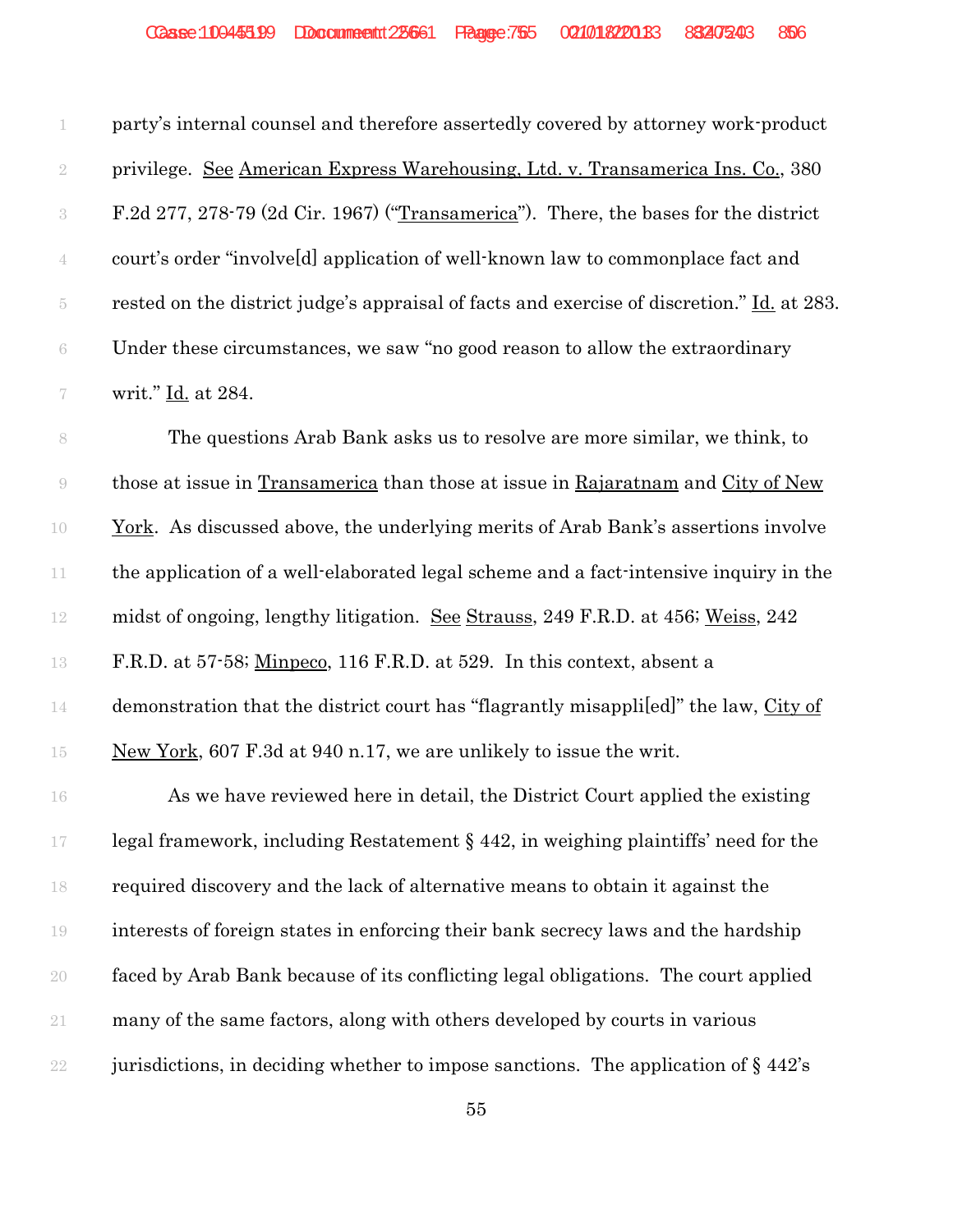| $\mathbb{1}$   | balancing test in such a fact-intensive setting does not present a novel legal issue |
|----------------|--------------------------------------------------------------------------------------|
| $\overline{2}$ | with respect to which we can "aid in the administration of justice" by further       |
| $\sqrt{3}$     | clarifying the applicable standards. City of New York, 607 F.3d at 939. We deem it   |
| $\overline{4}$ | unwise and unnecessary to interrupt the progress of the litigation before the        |
| $\tilde{5}$    | District Court by issuance of the writ.                                              |
| $\sqrt{6}$     | <b>CONCLUSION</b>                                                                    |
| 7              | In sum, the District Court's order imposing discovery sanctions against Arab         |
| $8\,$          | Bank under Rule 37 is an interlocutory order over which we do not have               |
| $\Theta$       | jurisdiction. Accordingly, we DISMISS the appeal in No. 10-4519. Further, Arab       |
| 10             | Bank is not entitled to a writ of mandamus vacating the sanctions order. The         |
| 11             | Bank's petition for a writ of mandamus in No. 10.4524 is DENIED.                     |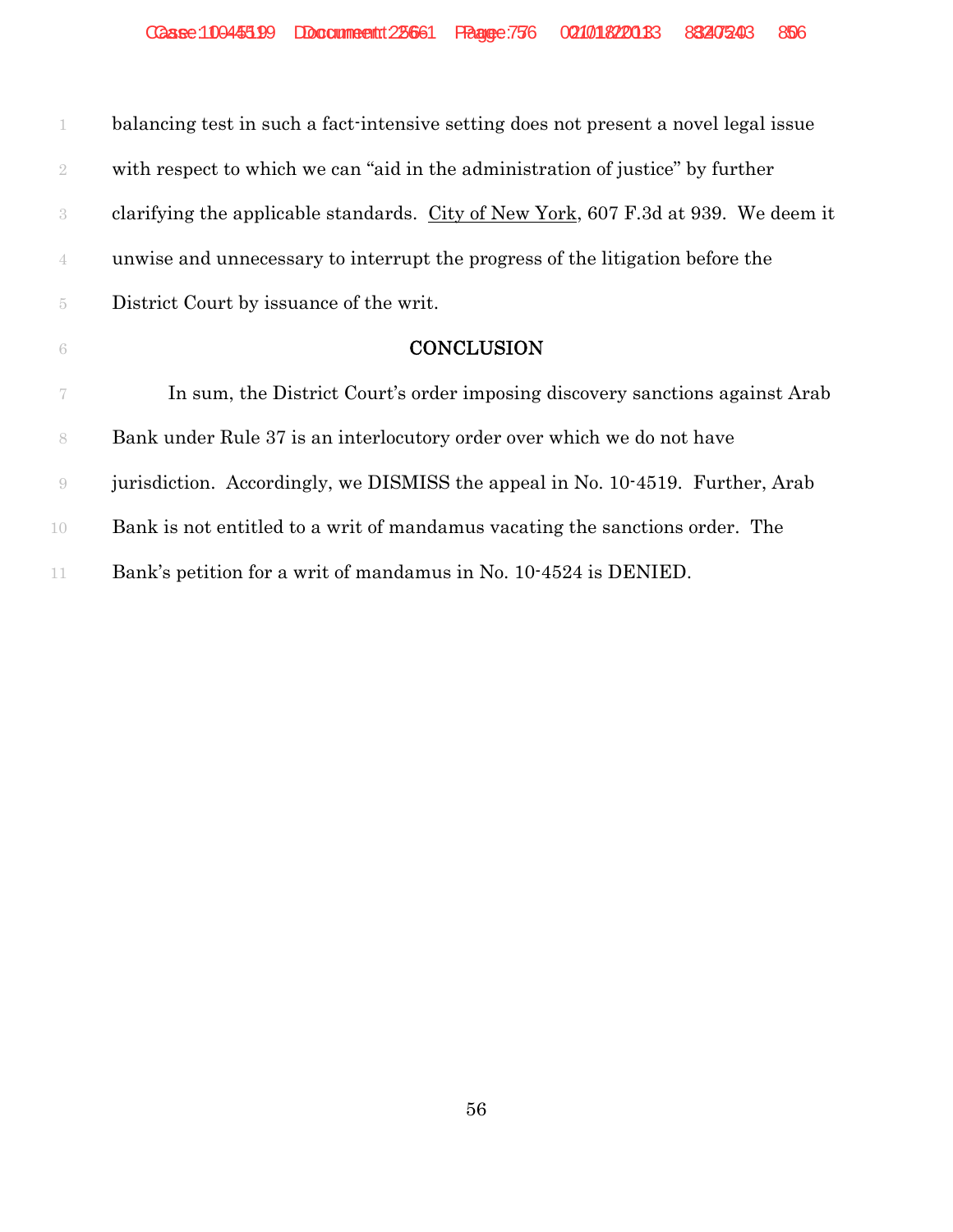## **CERTIFICATE OF SERVICE**

The undersigned hereby certifies that, on February 1, 2013 the foregoing

Petition for Rehearing en Banc was served by CM/ECF and e-mail on the

following:

## **Liaison Counsel for** *Litle, Bennett, Roth, Weiss, and Jesner* **Plaintiffs:**

James P. Bonner,Esq([jbonner@lawssb.com](mailto:jbonner@lawssb.com)) STONE BONNER & ROCCO LLP 485 Seventh Avenue Suite 1000 New York, N.Y. 10018

## **Co-Counsel for** *Litle, Bennett, Roth, Weiss, and Jesner* **Plaintiffs:**

Mark S. Werbner,Esq. [\(mwerbner@swtriallaw.com\)](mailto:mwerbner@swtriallaw.com) SAYLES WERBNER 4400 Renaissance Tower 1201 Elm Street Dallas, TX 75270

# **Co-Counsel for** *Litle, Bennett, Roth, and Weiss* **Plaintiffs:**

Richard D. Heideman,Esq. [\(rdheideman@hnklaw.com\)](mailto:rdheideman@hnklaw.com) HEIDEMAN NUDELMAN & KALIK, P.C. 1146 19th Street, NW Fifth Floor Washington, D.C. 20036

Steven R. Perles,Esq.([sperles@perleslaw.com\)](mailto:sperles@perleslaw.com) PERLES LAW FIRM, P.C. 1146 19th Street, NW Washington, D.C. 20036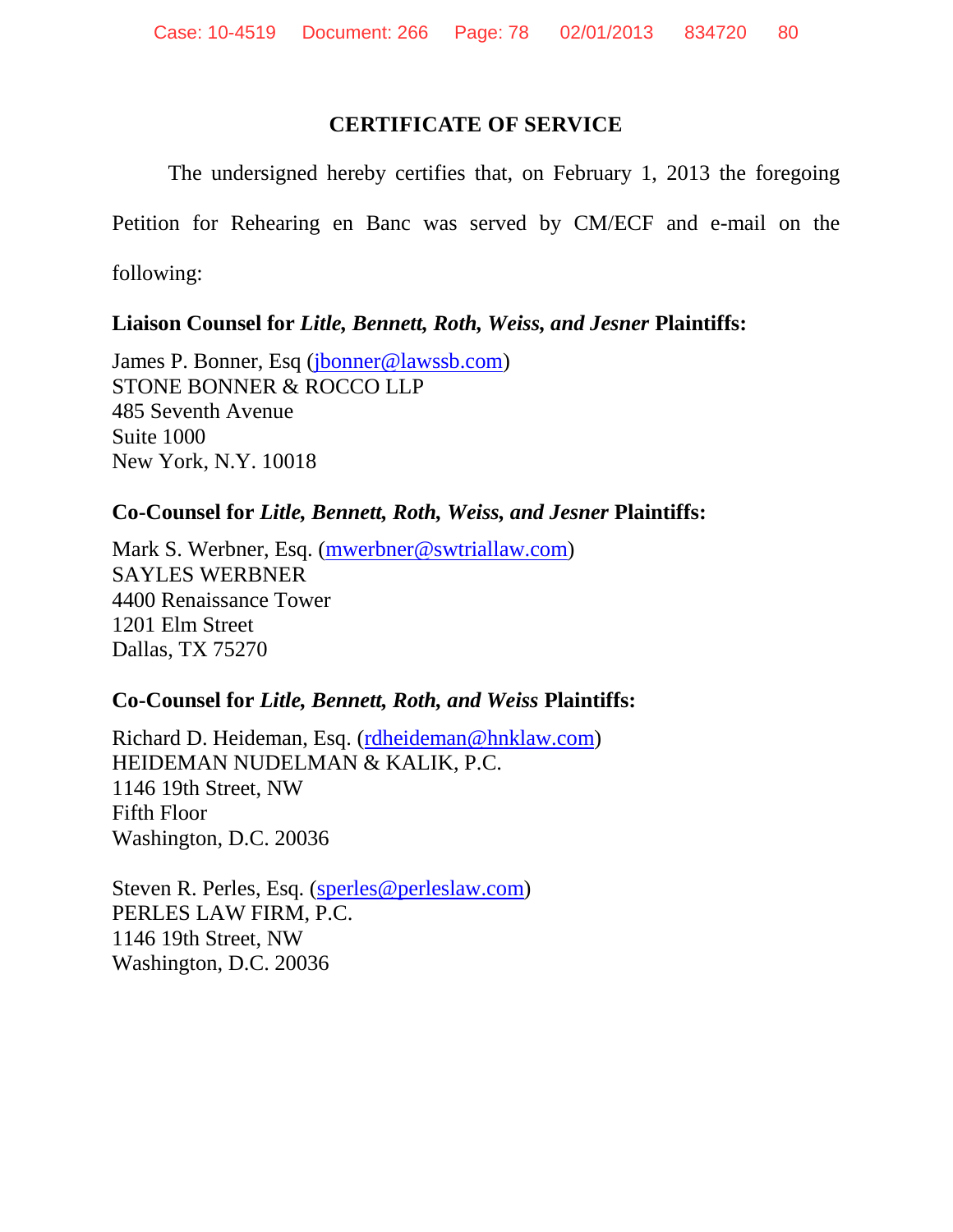## **Co-Counsel** *for Jesner* **Plaintiffs:**

Jonathan David,Esq. [\(jonathan@thedavidlawfirm.com](mailto:jonathan@thedavidlawfirm.com)) THE DAVID LAW FIRM, P.C. 10655 Six Pines Drive Suite 260 The Woodlands, TX 77380

### **Liaison Counsel for** *Linde* **Plaintiffs; Co-counsel for** *Coulter* **Plaintiffs**:

AndrewD. Friedman, Esq. [\(afriedman@gbgfriedman.com\)](mailto:afriedman@gbgfriedman.com) \* GLANCY BINKOW & GOLDBERG LLP 430 Park Avenue, Suite 702 New York, New York 10022

### **Co-counsel for** *Linde* **Plaintiffs**

Peter R. Kolker([pkolker@zuckerman.com](mailto:pkolker@zuckerman.com)) Aitan D. Goelman [\(agoelman@zuckerman.com\)](mailto:agoelman@zuckerman.com) ZUCKERMAN SPAEDER LLP 1800 M Street, NW, Suite 1000 Washington, DC 20036

Clyde Tab Turner [\(tab@tturner.com](mailto:tab@tturner.com)) TURNER & ASSOCIATES 4705 Somers Ave., Suite 100 North Little Rock, AR 72116

### **Counsel for** *Coulter* **Plaintiffs; Co-Counsel for** *Linde* **Plaintiffs:**

Gary M. Osen,Esq. [\(gmo@osen.us\)](mailto:gmo@osen.us) Peter Raven-Hansen([praven@law.gwu.edu](mailto:praven@law.gwu.edu)) OSEN LLC 2 University Plaza, Suite 201 Hackensack, NJ 07601

StevenM. Steingard, Esq. [\(ssteingard@kohnswift.com\)](mailto:ssteingard@kohnswift.com) KOHN SWIFT & GRAF, P.C. One South Broad Street Suite 2100 Philadelphia, PA 19107